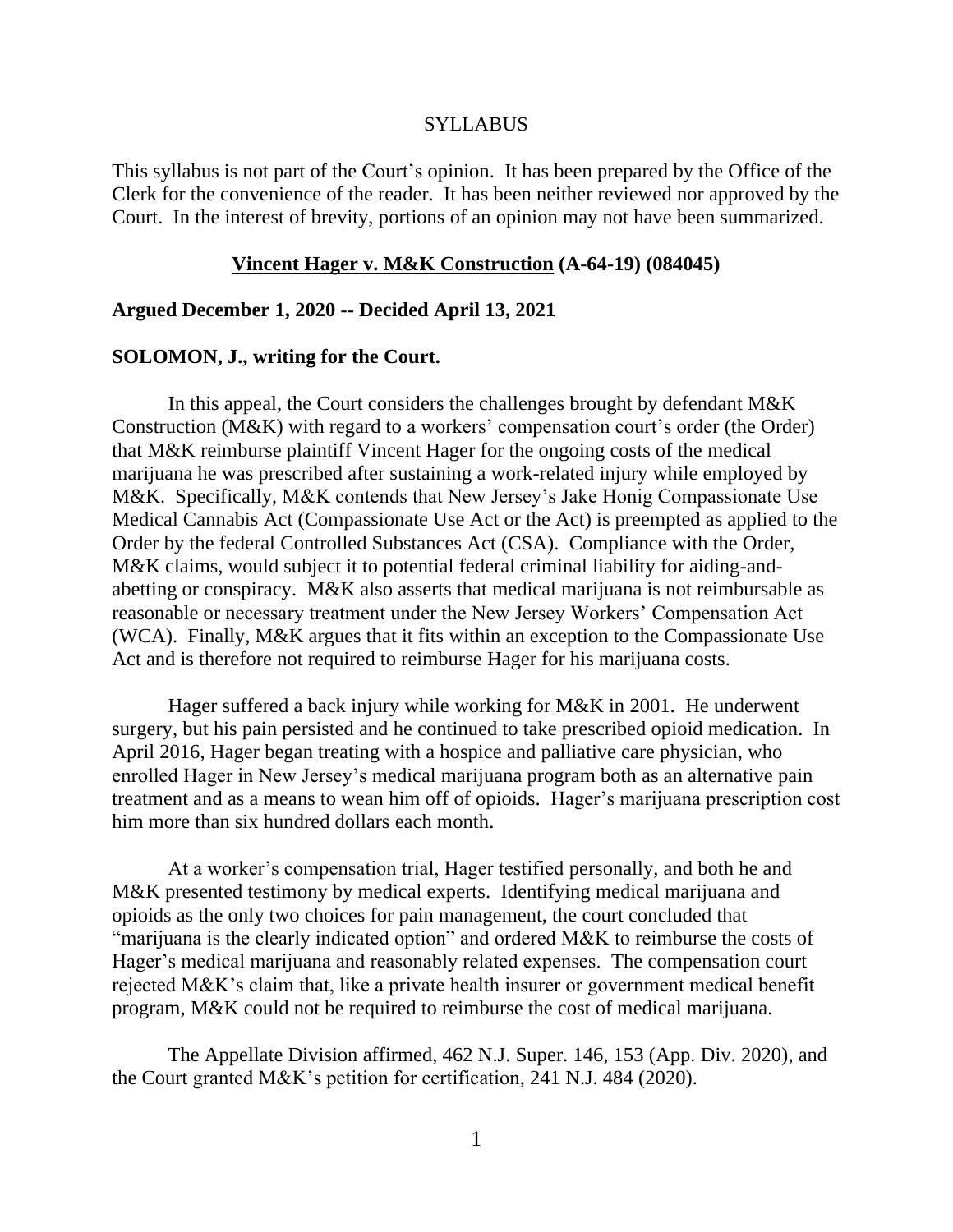**HELD:** M&K does not fit within the Compassionate Use Act's limited reimbursement exception, and Hager presented sufficient credible evidence to the compensation court to establish that the prescribed medical marijuana represents, as to him, reasonable and necessary treatment under the WCA. Finally, the Court interprets Congress's appropriations actions of recent years as suspending application of the CSA to conduct that complies with the Compassionate Use Act. As applied to the Order, the Court thus finds that the Act is not preempted and that M&K does not face a credible threat of federal criminal aiding-and-abetting or conspiracy liability. M&K is ordered to reimburse costs for, and reasonably related to, Hager's prescribed medical marijuana.

1. The Court first considers whether M&K is exempt from reimbursing Hager for his medical marijuana under N.J.S.A. 34:6I-14. The Compassionate Use Act, N.J.S.A. 24:6I-1 to -30, was enacted by the New Jersey Legislature in 2010 in recognition of the beneficial uses of marijuana and to protect authorized individuals from criminal and civil penalties. Of relevance to the present matter, the Act provides that reimbursement for medical marijuana costs is not required of "a government medical assistance program or private health insurer." N.J.S.A. 24:6I-14 (emphasis added). (pp. 13-15)

2. Based that plain language, the Court agrees with the compensation court's determination, affirmed by the Appellate Division, that N.J.S.A. 24:6I-14 does not apply to M&K. The Court reads "or" as limiting the applicability of the exception to only the two kinds of entities named, in accordance with general principles of statutory interpretation and the Act's recognition of the potential health benefits of medical marijuana. See N.J.S.A. 24:6I-2(e). That reading, further, is supported by the definition of "Health insurance" in the Life and Health Insurance Code, which unambiguously states "[h]ealth insurance does not include workmen's compensation coverages." N.J.S.A. 17B:17-4. In the Court's view, if the Legislature sought to depart from that general definition and treat workers' compensation and private health coverage in the same manner under the Compassionate Use Act, it could have expressly included workers' compensation insurance in its exhaustive list or broadened the exception more generally, as other states have explicitly done. The Court concludes that the Legislature clearly did not intend for workers' compensation insurers to be treated as private health insurers or government medical assistance programs under the Compassionate Use Act. M&K is therefore not exempt from its reimbursement obligation. (pp. 15-18)

3. The Court next considers M&K's argument that medical marijuana is not a "reasonable and necessary treatment" for which the WCA provides coverage. The Court reviews the legislative history of the WCA, which requires employers to provide "such medical, surgical and other treatment . . . as shall be necessary to cure and relieve the worker of the effects of the injury" incurred in the course of employment, and specifies that all fees for the "treatment shall be reasonable." N.J.S.A. 34:15-15. Under interpretive case law, it must be shown that the chosen treatment is "reasonable" and "necessary" to cure or relieve the injury of the worker. A mere showing that the injured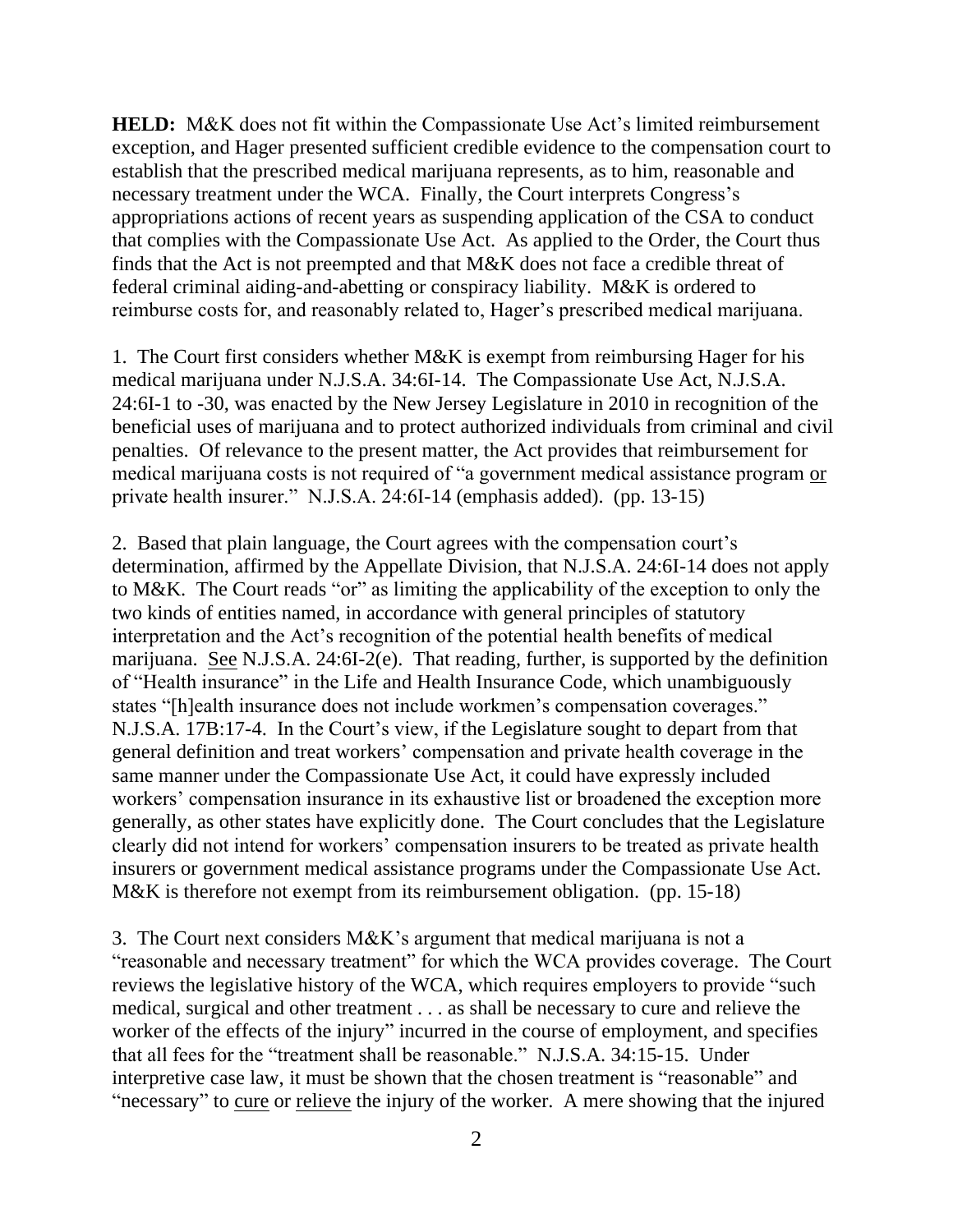worker would benefit from the treatment is not enough. Nevertheless, palliative care may be properly authorized under the WCA, and workers who are permanently disabled and beyond hope of being cured are still entitled to continued treatment and services. Competent medical testimony that a particular treatment or service will reduce symptoms or restore function is sufficient to satisfy the requirement of reasonable and necessary care. (pp. 18-20)

4. Like the compensation court and the Appellate Division, the Court concludes that medical marijuana may be found, subject to competent medical testimony, to constitute reasonable and necessary care under New Jersey's workers' compensation scheme. The Court reviews Squeo v. Comfort Control Corp., 99 N.J. 588 (1985), which instructs its analysis here. In this appeal, the doctors who testified on behalf of Hager convinced the compensation court that Hager remains in chronic pain and that ongoing treatment is necessary. Identifying medical marijuana and opioids as the two treatment options available, the court concluded, after thoughtful consideration of the medical testimony discussing the risks and benefits of each, that marijuana was "the clearly indicated option." Reimbursement payments for the cost of Hager's prescribed medical marijuana -- the treatment ordered here -- may not yet be common, but they are certainly less unique than the construction of a self-contained apartment, which the Court found appropriate in Squeo. Indeed, marijuana's ability to relieve pain has been expressly recognized by the Legislature in the Compassionate Use Act. N.J.S.A. 24:6I-2(a), -3. Thus, competent evidence relating to medical marijuana's ability to restore some of a worker's function or, as in Hager's case, relieve symptoms such as chronic pain and discomfort, is sufficient to find such a course of treatment appropriate. As in Squeo, the Court recognizes the potential harm that may be inflicted on Hager by the alternative available treatment; here, that would mean opioid treatment and a "likely path . . . [of] worsening addiction and ultimately death." Sufficient credible evidence in the compensation court record - medical records and hearing testimony -- supported the Order. (pp. 21-23)

5. The Court next considers whether the federal CSA extinguishes M&K's obligations under state law. New Jersey law diverges from federal law not just as to medical marijuana but as to its recreational use as well, given New Jersey's recent legalization of recreational marijuana. Notwithstanding New Jersey's legalization of the medical and recreational use of marijuana, the CSA must be considered. The principles of federal preemption are rooted in the Supremacy Clause of the United States Constitution, U.S. Const. art. VI, cl. 2, which unambiguously provides that if there is any conflict between federal and state law, federal law shall prevail. Because the CSA explicitly leaves room for state law to operate, see 21 U.S.C. § 903, the Court focuses on conflict preemption, which occurs in two scenarios: where it is impossible for a private party to comply with both state and federal requirements, and when state law stands as an obstacle to the accomplishment and execution of the full purposes and objectives of Congress. The Court explains that preemption is not to be lightly presumed and that deciphering congressional intent is central to preemption analysis. (pp. 24-29)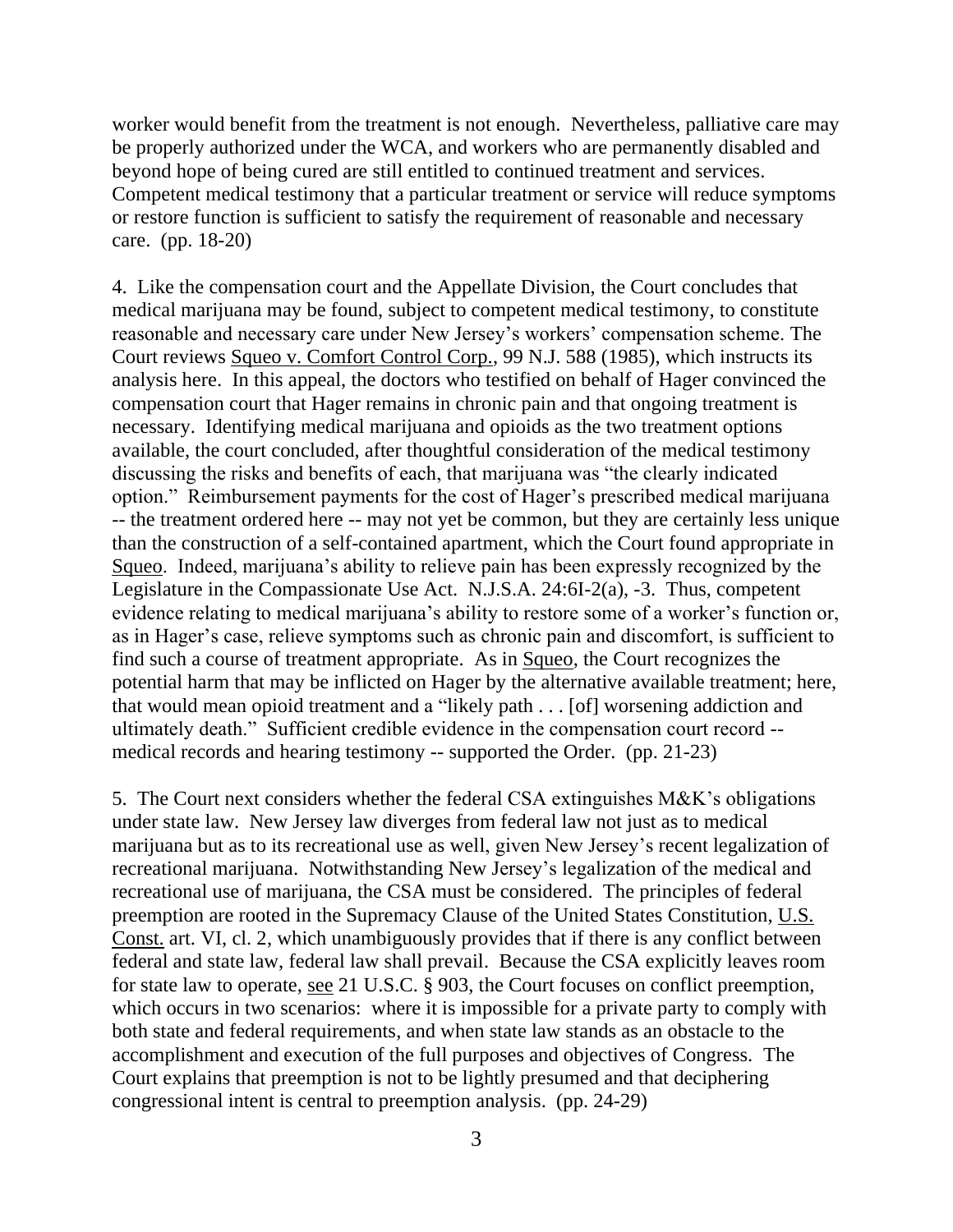6. Enacted by Congress in 1970, the CSA replaced a network of drug laws with a comprehensive regime, separating controlled substances into five schedules based on their accepted medical uses, risk of abuse, and physical and psychological effects. Marijuana was placed in the strictest schedule -- Schedule I -- at the time of the CSA's enactment. Substances on Schedule I must be found to have a high potential for abuse, no currently accepted use for medical treatment, and a lack of accepted safety measures for use under medical supervision. 21 U.S.C. § 812(b)(1). Marijuana remains a Schedule I drug today, despite repeated efforts to petition for its rescheduling. Except as otherwise authorized, the CSA makes it unlawful to knowingly or intentionally "possess with intent to manufacture, distribute, or dispense, a controlled substance." Id. § 841(a)(1). The CSA also makes unlawful, subject to exceptions, the knowing or intentional possession of a controlled substance "unless such substance was obtained directly, or pursuant to a valid prescription or order, from a practitioner, while acting in the course of his professional practice." Id. § 844(a). (pp. 30-31)

7. The "valid prescription" language contained in § 844(a) cannot, however, apply to marijuana because the CSA prevents marijuana from being validly prescribed. On the enforcement front, guidance from senior personnel in the Department of Justice (DOJ) to the offices of the United States Attorneys issued over the past decade or so has, at times, deprioritized -- but not prohibited -- federal prosecution of marijuana activities that are legal under state law. More importantly, Congress has also deprioritized prosecution for possession of medical marijuana while leaving the CSA otherwise unchanged. In the relevant rider to the most recent federal Appropriations Act, Congress prohibited the DOJ from using allocated funds to prevent states, including New Jersey, from implementing their medical marijuana laws. Similar language has been included in appropriations riders dating back to the 2015 federal budget. (pp. 32-35)

8. The tension between Congress's appropriations riders and the CSA's classification and criminalization of marijuana is manifest. Mindful that preemption analysis turns on legislative intent, the Court reviews case law examining whether and under what circumstances appropriations acts -- reflecting a shift in intent with respect to earlier legislation -- are deemed to impliedly suspend or supplant the earlier law. "[A]lthough repeals by implication are especially disfavored in the appropriations context, Congress nonetheless may amend substantive law in an appropriations statute, as long as it does so clearly." Robertson v. Seattle Audubon Soc'y, 503 U.S. 429, 440 (1992). The Court observes that the federal decisions it has reviewed mirror the Court's own reading of appropriations acts as signifiers of legislative intent to suspend earlier statutory enactments in City of Camden v. Byrne, 82 N.J. 133 (1980). The Court noted in Byrne, as did the Ninth Circuit in United States v. McIntosh, 833 F.3d 1163 (9th Cir. 2016), the limited applicability of appropriations laws -- confined to a particular fiscal year -- and concluded that their effect on the previously enacted statutes was best expressed as implied suspension as opposed to implied repeal. (pp. 36-41)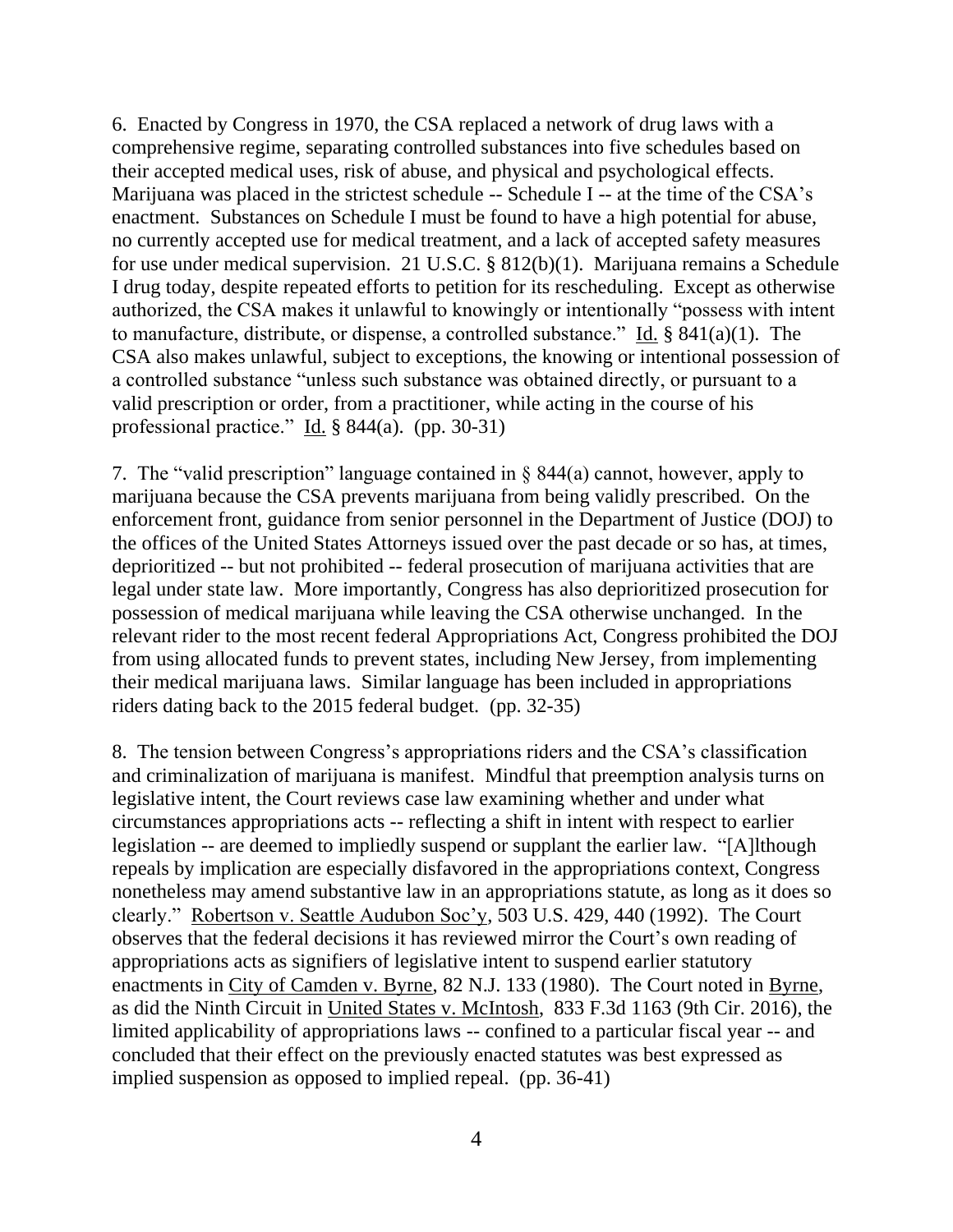9. Here, the CSA expressly contemplates a role for state law absent a "positive conflict" with the CSA. See 21 U.S.C. § 903; see also Gonzales v. Oregon, 546 U.S. 243, 251 (2006). The Compassionate Use Act seeks to operate in the space afforded to it by federal law and federal priorities. Congress has, for seven consecutive fiscal years, prohibited the DOJ from using funds to interfere with state medical marijuana laws through appropriations riders. Congress is empowered to amend the CSA via an appropriations action provided "it does so clearly," see Robertson, 503 U.S. at 440, and the most recent appropriations rider, in the Court's view, "clearly is intended as a substitute" to the CSA as applied to the Compassionate Use Act, see Miccosukee Tribe of Indians of Fla. v. U.S. Army Corps of Eng'rs, 619 F.3d 1289, 1299 (11th Cir. 2010). Therefore, the Court finds that Congress has spoken through the most recent appropriations rider and gives it the final say. (pp. 41-44)

10. The Court concludes that the CSA, as applied to the Compassionate Use Act and the Order at issue, is effectively suspended by the most recent appropriations rider for at least the duration of the federal fiscal year. Because DOJ enforcement of the CSA may not, by congressional action, interfere with activities compliant with the Compassionate Use Act, the Court finds that there is no "positive conflict" and that the CSA and the Act may coexist as applied to the Order. See 21 U.S.C. § 903. Qualified patients may continue to possess and use medical marijuana, and related compensation orders may be entered while federal authorities continue to enforce the CSA to the extent Congress permits. The federal and state acts can thus consistently stand together, and it is possible for M&K to comply with both. The Compassionate Use Act does not currently present an obstacle to Congress's objectives as articulated in the recent appropriations riders, and so the CSA does not preempt the Compassionate Use Act as applied to the Order. The Court underscores the "temporal nature" of the issue and its dependence on the future acts of Congress. See McIntosh, 833 F.3d at 1179. (pp. 44-47)

11. The Court is unpersuaded by M&K's contention that its compliance with the Order would subject it to aiding-and-abetting and conspiracy liability under federal law on the theory that it would be assisting in Hager's possession of marijuana, contrary to the CSA. M&K's payments would not satisfy the specific intent requirement for aiding-andabetting liability when the facts so clearly indicate that it will be reimbursing Hager against its will and at the behest of the Court. Likewise, to the extent that the Order requiring reimbursement payments creates a conspiracy between Hager and M&K, M&K's membership cannot be said to be intentional. Rather, its participation is being compelled by the courts. (pp. 47-51)

# **AFFIRMED.**

# **CHIEF JUSTICE RABNER and JUSTICES LaVECCHIA, ALBIN, PATTERSON, FERNANDEZ-VINA, and PIERRE-LOUIS join in JUSTICE SOLOMON'S opinion.**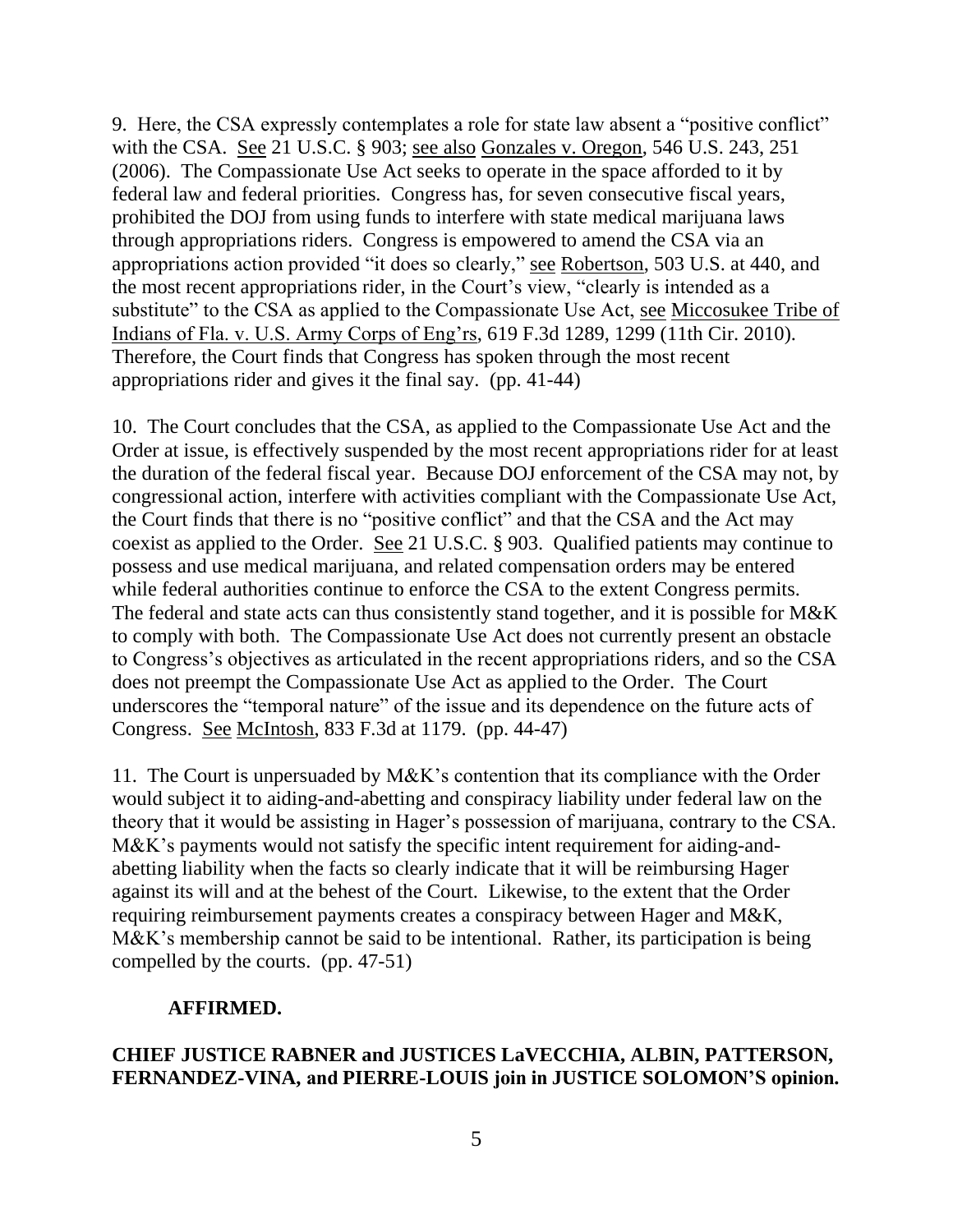# SUPREME COURT OF NEW JERSEY A-64 September Term 2019

# 084045

Vincent Hager,

Petitioner-Respondent,

v.

M&K Construction,

Respondent-Appellant.

On certification to the Superior Court, Appellate Division, whose opinion is reported at 462 N.J. Super. 146 (App. Div. 2020).

| Argued             | Decided        |  |
|--------------------|----------------|--|
| December $1, 2020$ | April 13, 2021 |  |

Matthew Gitterman argued the cause for appellant (Biancamano & DiStefano, attorneys; James E. Santomauro, on the brief).

Victor B. Matthews argued the cause for respondent (Victor B. Matthews, on the brief).

Alan Silber argued the cause for amici curiae National Organization for the Reform of Marijuana Laws, Garden State-NORML, Coalition for Medical Marijuana-NJ and Doctors for Cannabis Regulation (Pashman Stein Walder Hayden, attorneys; Alan Silber, of counsel and on the brief, and Dillon J. McGuire, on the brief).

Elizabeth R. Leong submitted a brief on behalf of amicus curiae of American Property Casualty Insurance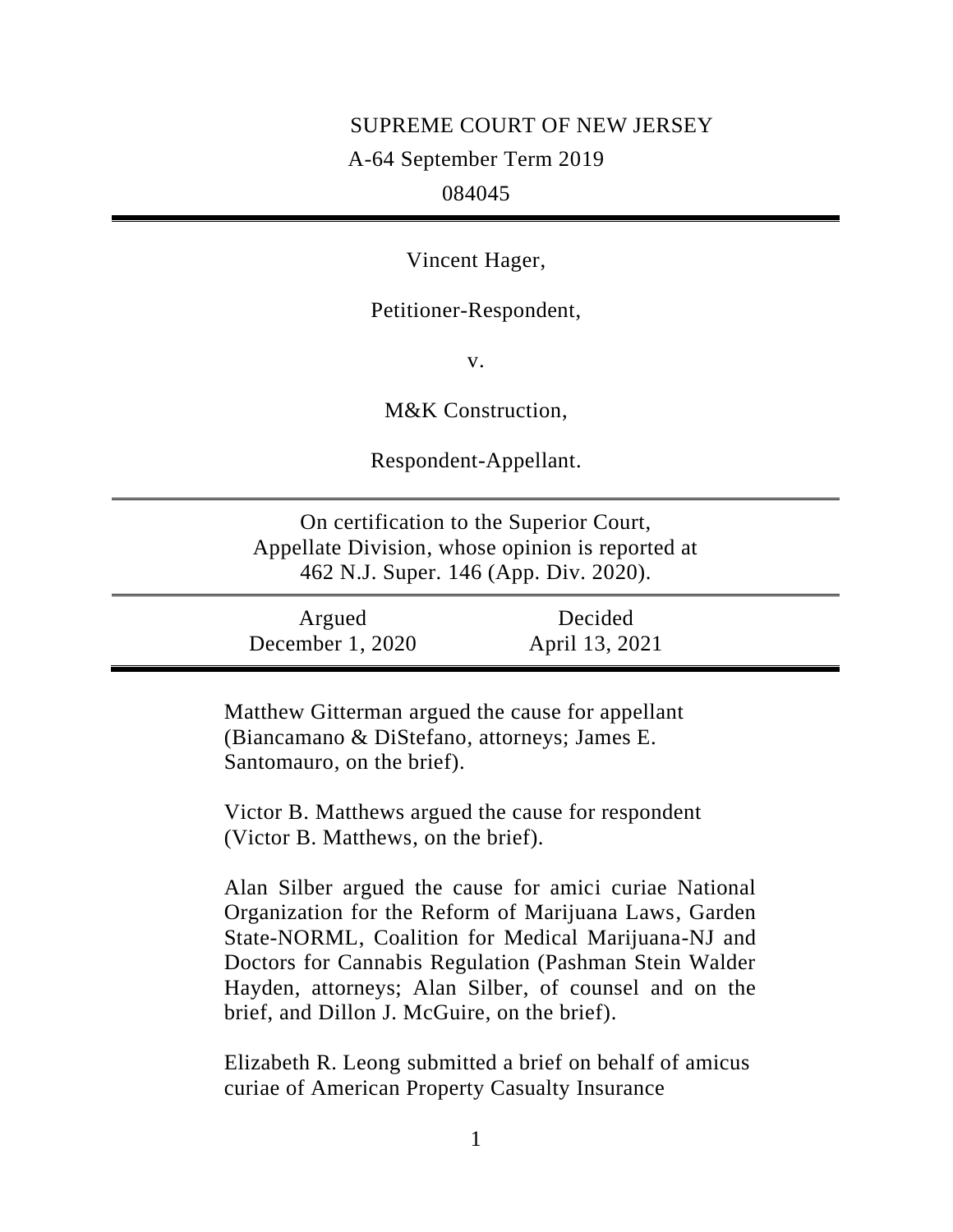Association (Robinson & Cole, attorneys; Elizabeth R. Leong, on the brief).

JUSTICE SOLOMON delivered the opinion of the Court.

Vincent Hager injured his back in a work-related accident in 2001 while employed by M&K Construction (M&K). For years thereafter, Hager received treatment for chronic pain with opioid medication and surgical procedures to no avail. In 2016, he enrolled in New Jersey's medical marijuana program both as a means of pain management and to overcome an opioid addiction. Thereafter, a workers' compensation court found that Hager "exhibit[ed] Permanent Partial Total disability" and ordered M&K to reimburse him for the ongoing costs of his prescription marijuana (the Order). The Appellate Division affirmed.

Before us, M&K contends that New Jersey's Jake Honig Compassionate Use Medical Cannabis Act (Compassionate Use Act or the Act) is preempted as applied to the Order by the federal Controlled Substances Act (CSA). Compliance with the Order, M&K claims, would subject it to potential federal criminal liability for aiding-and-abetting or conspiracy. M&K also asserts that medical marijuana is not reimbursable as reasonable or necessary treatment under the New Jersey Workers' Compensation Act (WCA). Finally, M&K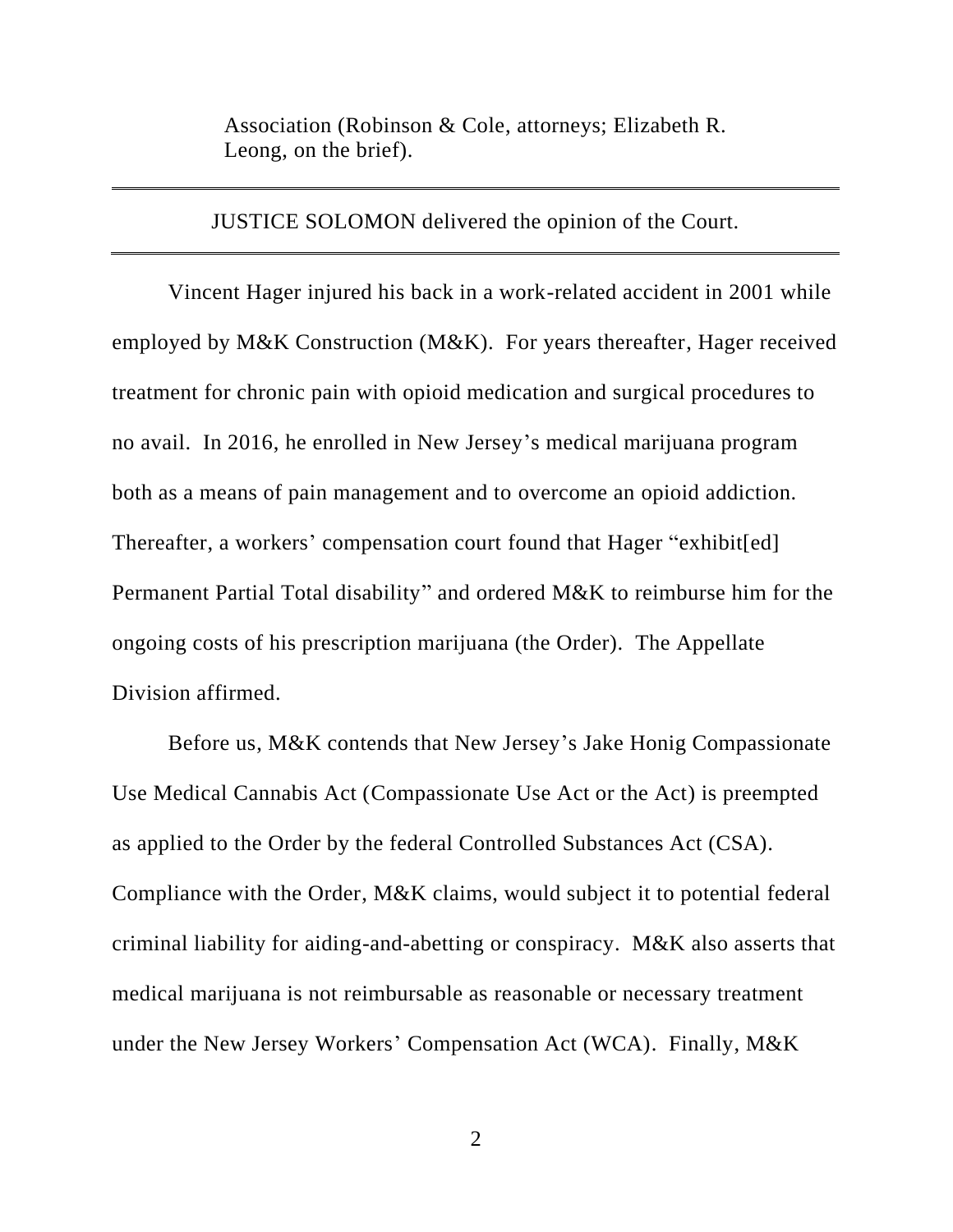argues that it fits within an exception to the Compassionate Use Act and is therefore not required to reimburse Hager for his marijuana costs.

We conclude that M&K does not fit within the Compassionate Use Act's limited reimbursement exception. We also find that Hager presented sufficient credible evidence to the compensation court to establish that the prescribed medical marijuana represents, as to him, reasonable and necessary treatment under the WCA. Finally, we interpret Congress's appropriations actions of recent years as suspending application of the CSA to conduct that complies with the Compassionate Use Act. As applied to the Order, we thus find that the Act is not preempted and that M&K does not face a credible threat of federal criminal aiding-and-abetting or conspiracy liability. We therefore affirm the judgment of the Appellate Division.

#### I.

#### A.

The appellate record reveals the facts and procedural history pertinent to this appeal, and we begin in August 2001, when Hager was employed as a laborer for M&K. While working on a residential basement, Hager sought to retrieve cement in a wheelbarrow he was using. Something "like an explosion" resulted in the cement truck overpouring cement, "hurlling Hager] into the air" and "smashing [him] and flattening [him] back out like a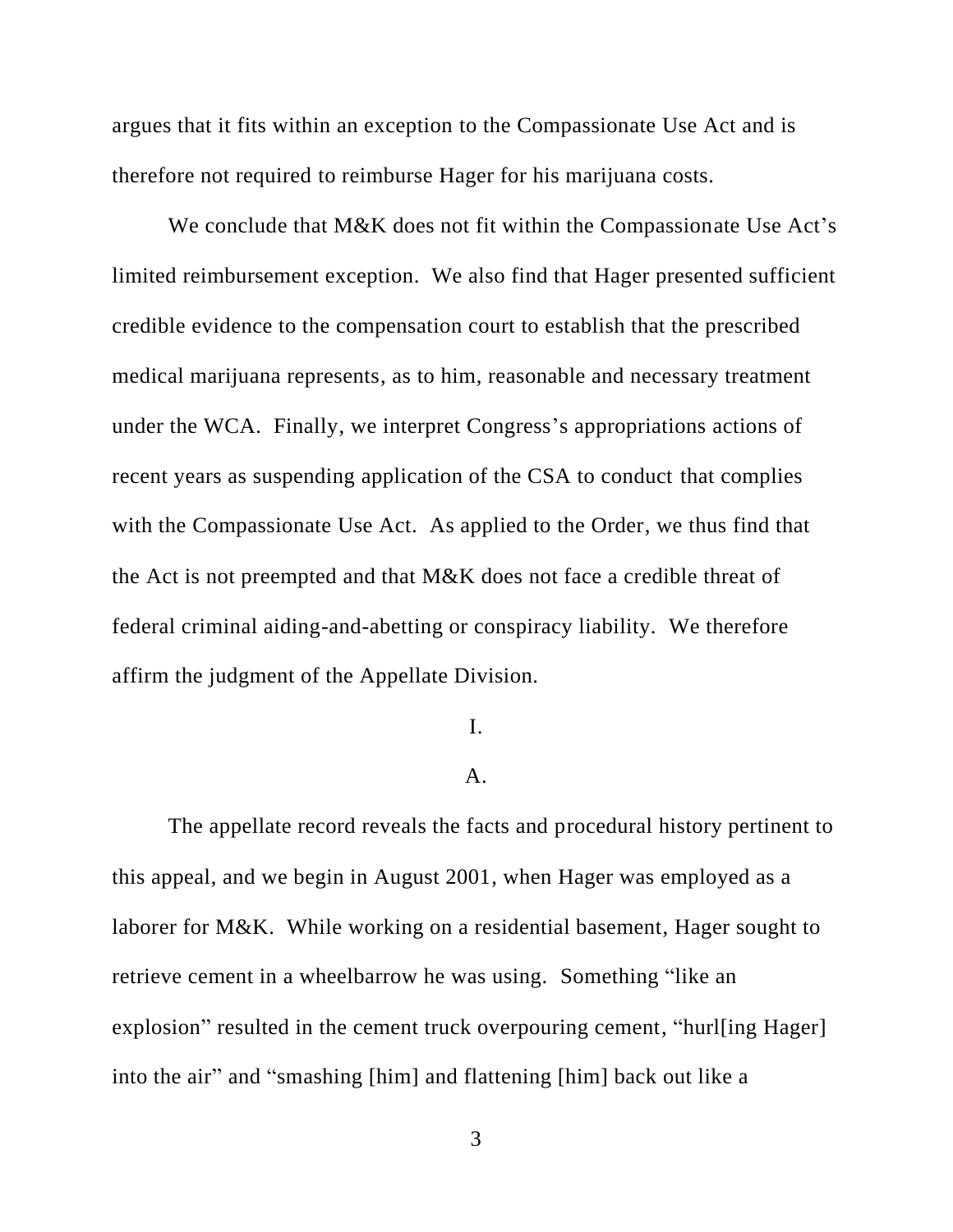pancake." Thereafter, Hager experienced sharp back pain that radiated down his legs, and he was transferred to light duty. Hager never returned to full duty before leaving M&K in December 2001 due to his persistent back pain.

An MRI revealed spinal disc herniations and bulging and, in November 2003, Hager underwent a laminectomy and decompression of nerve roots in his back. He subsequently underwent a two-level lumbar fusion in September 2011, but his pain persisted and Hager continued to take prescribed opioid medication. 1

In April 2016, Hager began treating with Dr. Joseph Liotta, M.D., a hospice and palliative care physician, who enrolled Hager in New Jersey's medical marijuana program both as an alternative pain treatment and as a means to wean him off of opioids. Initially prescribed one ounce per month, Hager was later prescribed two ounces per month -- the maximum allowable prescription -- costing him more than six hundred dollars each month.

#### B.

The procedural history of this matter is somewhat murky and largely irrelevant to the issues before us. In sum, Hager petitioned for workers' compensation benefits in February 2002. M&K denied the claim the following

<sup>&</sup>lt;sup>1</sup> The record shows that since approximately 2006 Hager has received, in addition to any medical benefits that may have been provided by M&K, Supplemental Security Income and Medicaid benefits.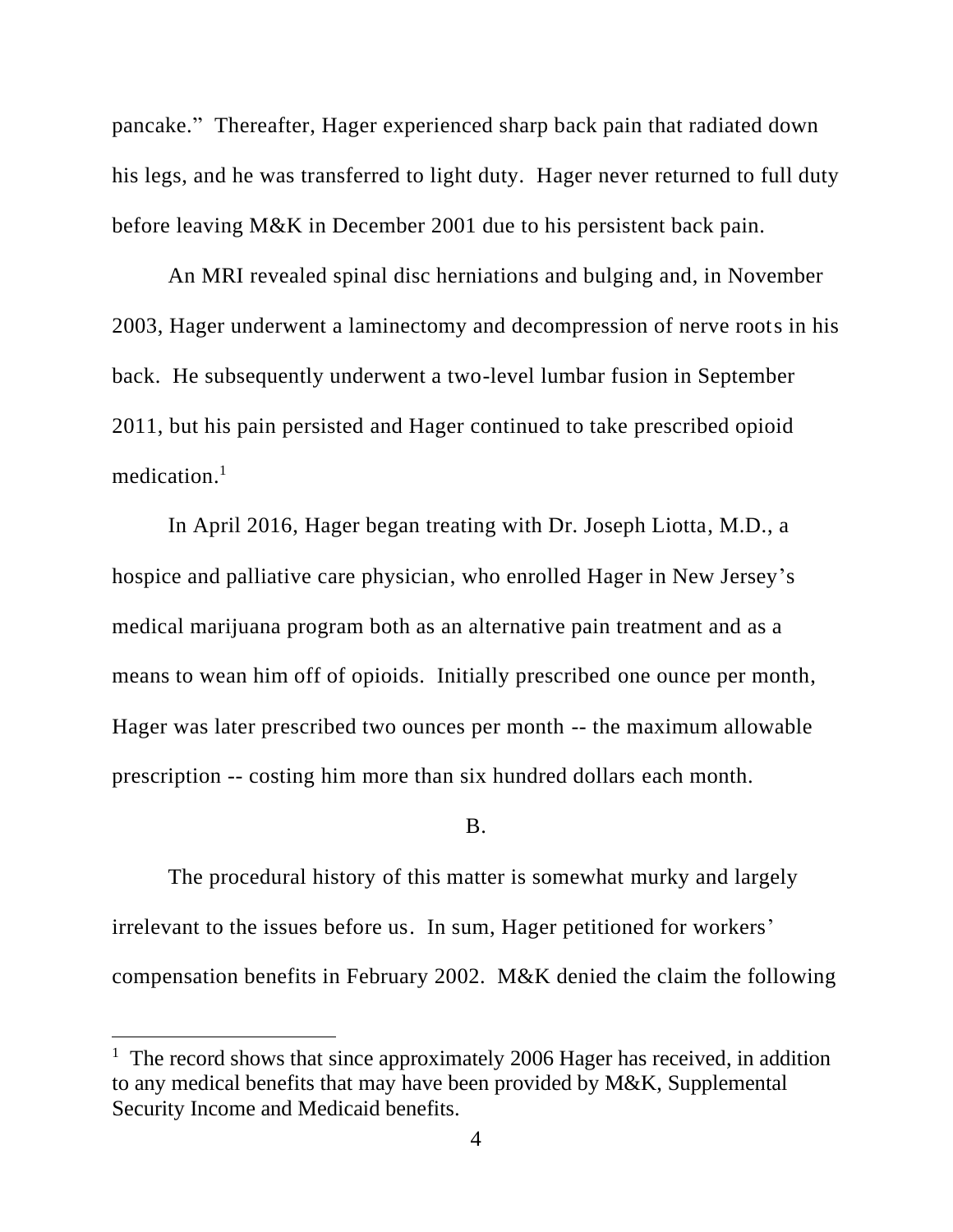month, stating that the accident was being investigated. It was not until November 2016 that M&K stipulated that Hager was in its employ and suffered a work-related injury. The workers' compensation trial to determine the nature and extent of Hager's work-related injuries, and any unpaid medical benefits to which he was entitled began in November 2016 and continued over several scattered days until March 2018.

At trial, Hager presented the expert testimony of Dr. Liotta, who testified that he had diagnosed Hager with post-laminectomy syndrome resulting in chronic pain. Hager was also experiencing adverse side effects from his opioid medication, according to Dr. Liotta, and was "motivated" to cease its use. Hager stopped using opioids after about a month of treatment with marijuana. Dr. Liotta noted a "very weak" risk of chemical addiction to marijuana and fewer serious, and potentially fatal, side effects as compared to opioids. Also, Hager testified on his own behalf that medical marijuana helped wean him off opioids, took "the edge off" his pain, and helped with muscle spasms.

Hager also presented the testimony of orthopedist Dr. Cary Skolnick, M.D., who testified that Hager required long-term pain management due to his "chronic lumbar strain, lumbar herniated discs[,] . . . [and] post-laminectomy syndrome." Dr. Skolnick attributed Hager's condition to the August 2001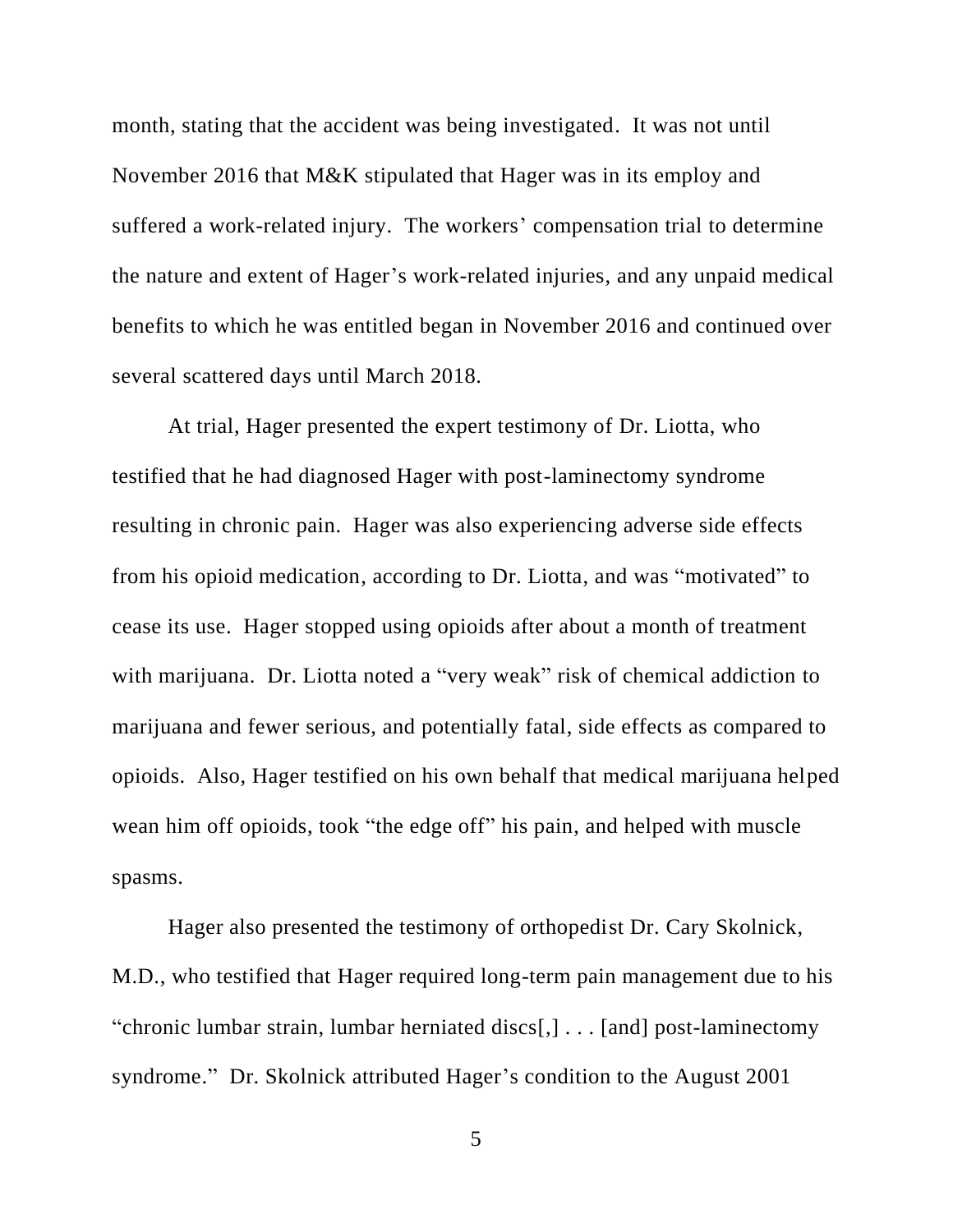accident and concluded that he was 100% totally and permanently disabled, 65% attributable to his back injury and 35% attributable to the effects of his medication.

M&K presented the testimony of orthopedic surgeon Dr. Gregory Gallick, M.D., who concluded that Hager was only 12.5% permanently disabled and still capable of performing jobs such as driving. Dr. Robert Brady, D.O., also testified on behalf of M&K and described the potential side effects of medical marijuana, including cognitive difficulties, hallucinations, emphysema, chronic obstructive pulmonary disease, and lung cancer. Risks associated with opioids, according to Dr. Brady, include overdose, death, tolerance, depression, and sexual dysfunction. Though Dr. Brady opined that opioids are more physically addictive than marijuana, he represented that the two are equally psychologically addictive.

Citing medical literature, Dr. Brady testified that he did not prescribe his patients medical marijuana and added that medical marijuana had not been proven effective for conditions such as Hager's. Dr. Brady opined that brief physical therapy followed by a home-exercise regimen represented Hager's "best option" for relief. Dr. Brady did not recommend continued physician treatment or pain management because "[u]nfortunately, sometimes people have pain."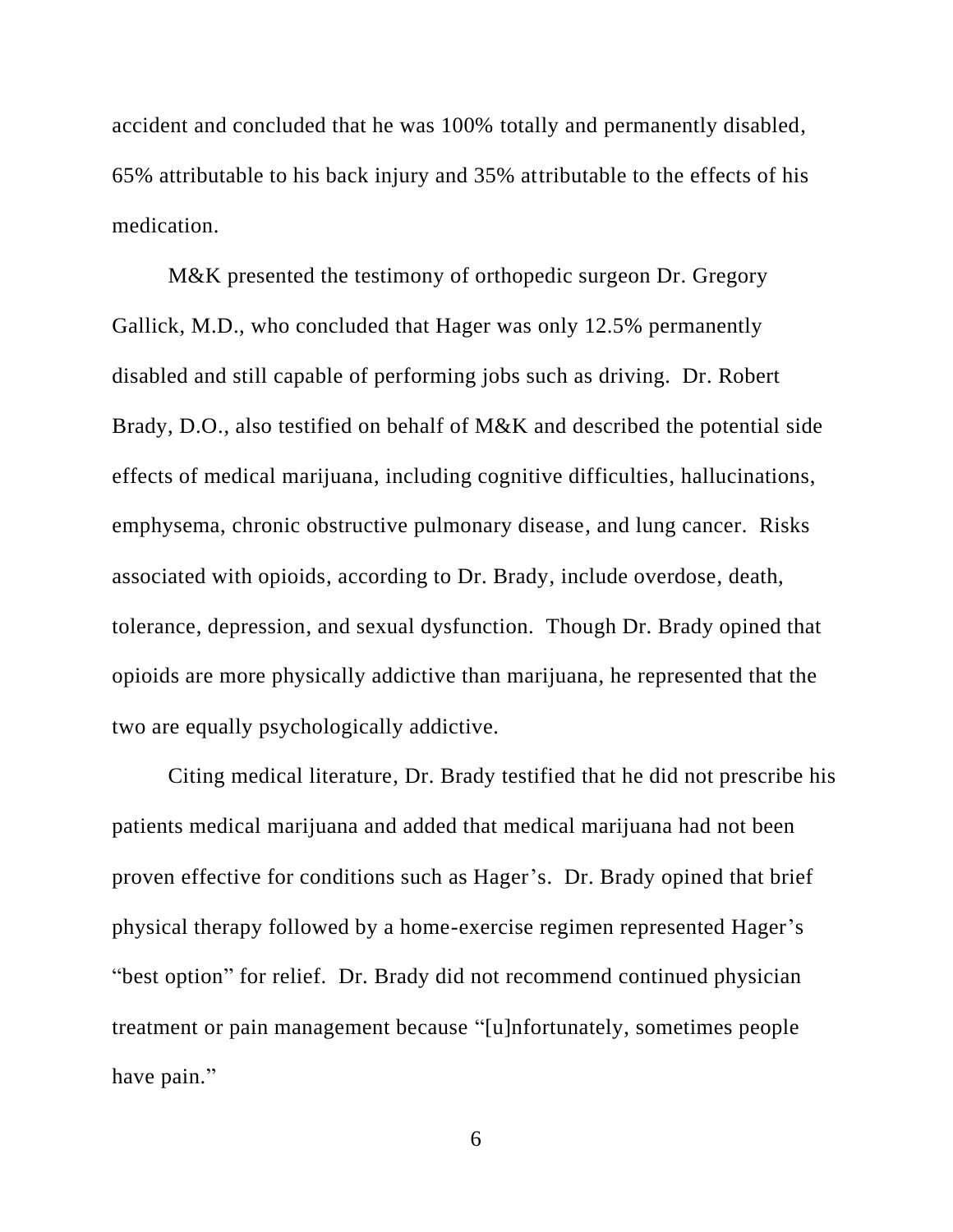C.

At the time of the compensation court's decision, the parties had already reached an agreement regarding medical bills, most out-of-pocket medical expenses, temporary disability benefits, and third-party lien credits -- leaving the court to determine only the nature and extent of Hager's permanent disability and the necessary course of future treatment. The court concluded that Hager "exhibit[ed] Permanent Partial Total disability totaling 65%, approximately 50% attributable to his orthopedic condition and 15% attributable to the effects of the medical marijuana." The court also found no support for M&K's contention that Hager did not require further treatment.

Identifying medical marijuana and opioids as the only two choices for pain management, the court concluded that "marijuana is the clearly indicated option" and ordered M&K to reimburse the costs of Hager's medical marijuana and reasonably related expenses. The court found the testimony of Dr. Liotta and Hager to be credible as compared to that of Dr. Brady. Also important to the compensation court was Hager's ability to "conquer his addiction" to opioids. The court concluded that "the best interests of the injured worker must be a prime consideration under our workers' compensation scheme. It is likewise clear that the legislature intended to make available the benefits of medical marijuana to persons displaying a medical need, despite the federal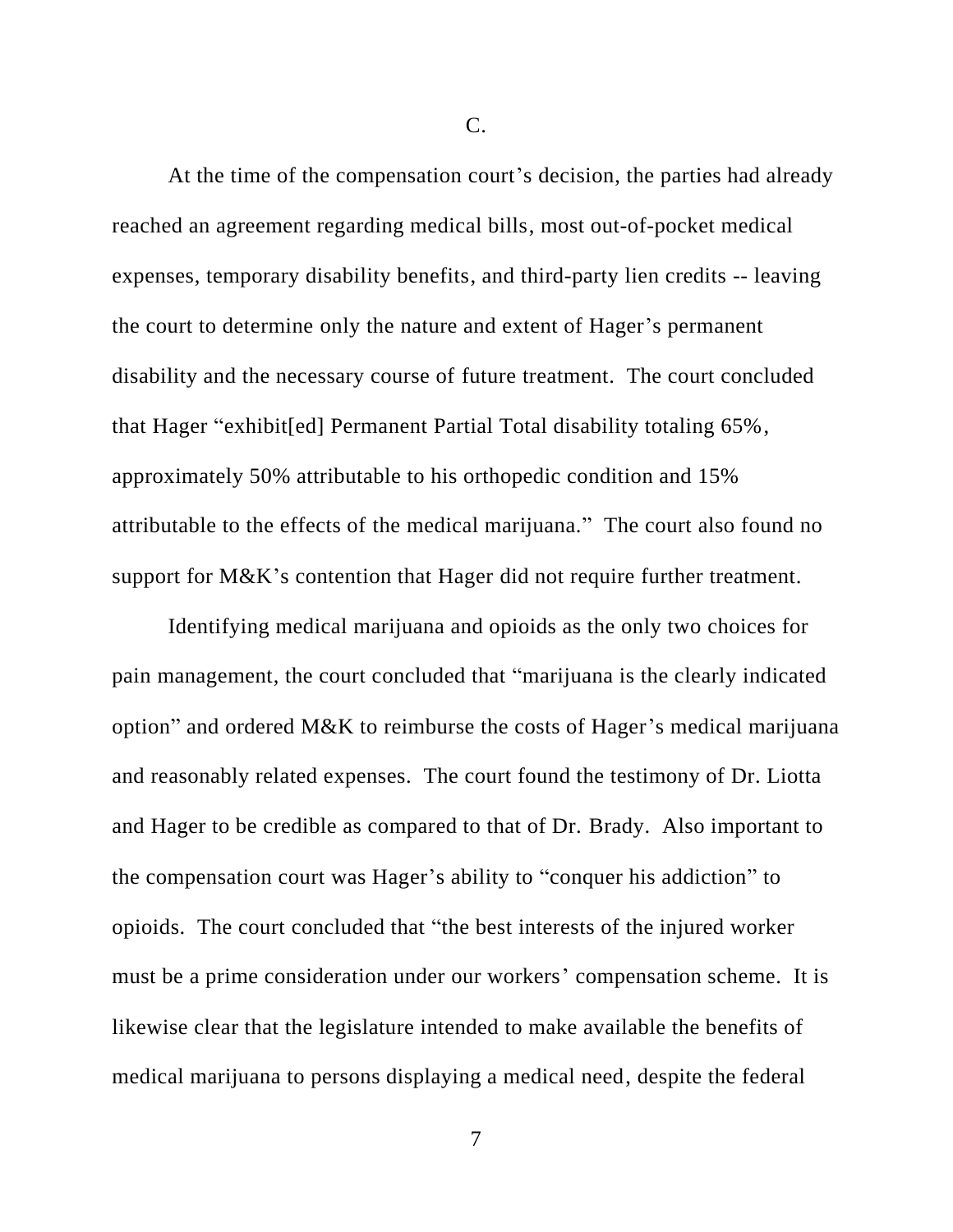attitude toward the substance." The compensation court also rejected M&K's claim that, like a private health insurer or government medical benefit program, M&K could not be required to reimburse the cost of medical marijuana.

The Appellate Division affirmed both the compensation court's Order and, in response to Hager's cross-appeal, the court's finding that Hager "had a 65% permanent partial total disability." Hager v. M&K Constr., 462 N.J. Super. 146, 153, 171-72 (App. Div. 2020). After conducting a thorough analysis to determine whether the Compassionate Use Act is preempted by the CSA in the context of the Order, the Appellate Division concluded that the Act did not require employers to do what the CSA proscribes -- possess, manufacture, or distribute marijuana. Id. at 162-65. Compliance with both laws was thus possible, resulting in no positive conflict. Id. at 165. The Appellate Division also rejected M&K's contentions that compliance with the Order created potential aider-and-abettor liability that both preempted the Compassionate Use Act and placed M&K at risk of federal prosecution for assisting in Hager's possession of marijuana. Id. at 165-67. The court concluded that M&K lacked the requisite intent and active participation to support an aiding-and-abetting charge, and did not face a credible threat of federal prosecution. Id. at 166-67.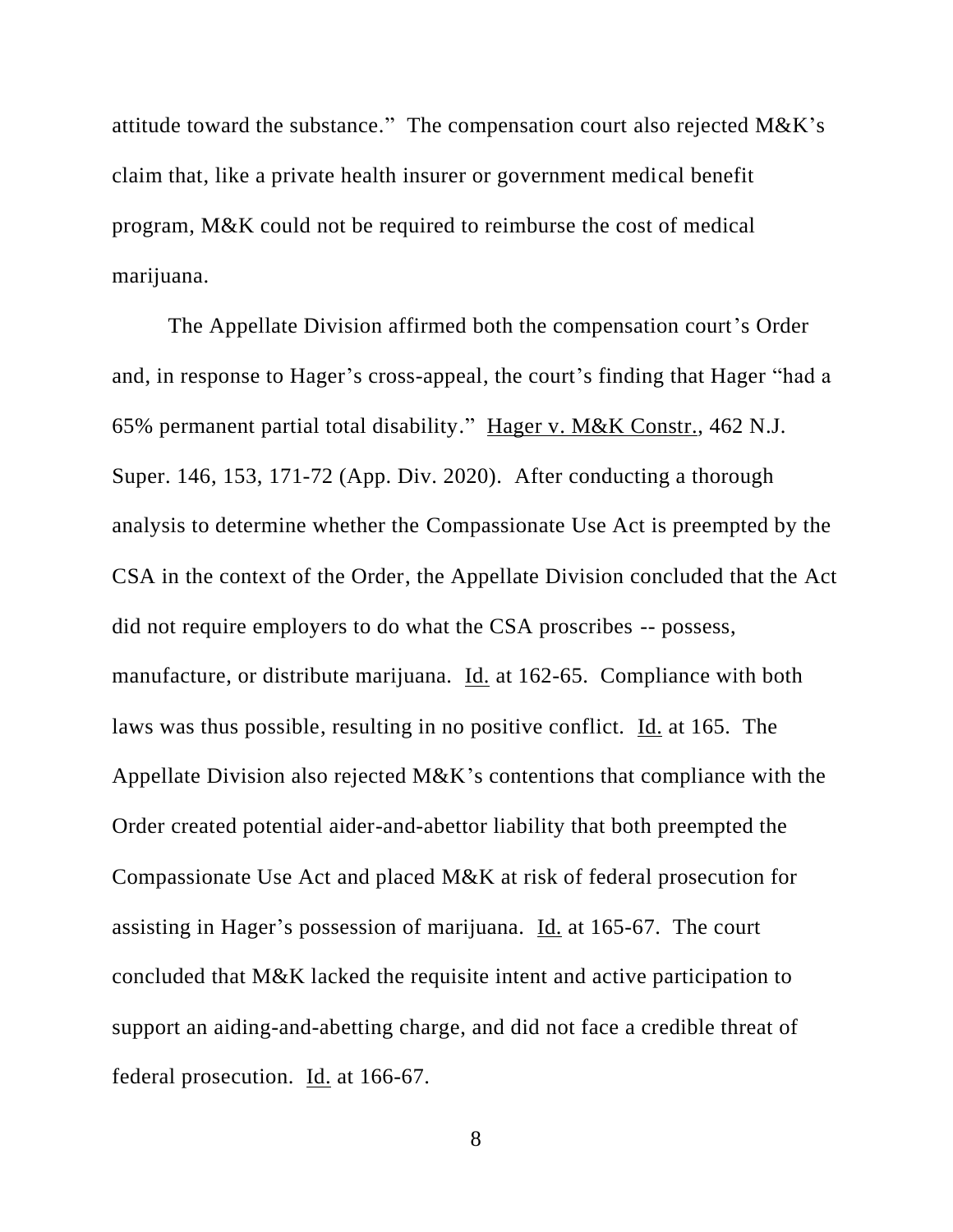The Appellate Division also rejected M&K's argument that it should be treated like a private health insurer under the Compassionate Use Act and be exempt from reimbursing the cost of Hager's medical marijuana. Id. at 168. Finally, citing the testimony of Hager and Drs. Liotta and Skolnick, the court was satisfied that medical marijuana represents reasonable and necessary treatment for Hager. Id. at 170.

We granted M&K's petition for certification. 241 N.J. 484 (2020). We also granted leave to participate as amici curiae to the American Property Casualty Insurance Association (APCIA) and to a group of jointly participating organizations -- the National Organization for the Reform of Marijuana Laws; Garden State - NORML; the Coalition for Medical Marijuana - New Jersey; and Doctors for Cannabis Regulation -- which we refer to collectively here as "Other Amici."

### II.

Before us, M&K reiterates its position that, as applied to the compensation court's Order, the Compassionate Use Act is in actual conflict with the CSA because it compels M&K to do what the CSA prohibits -- assist in Hager's possession of marijuana. By reimbursing Hager, M&K argues it would be risking federal criminal charges for conspiracy and aiding-andabetting because it will know that Hager is using the reimbursement to pay for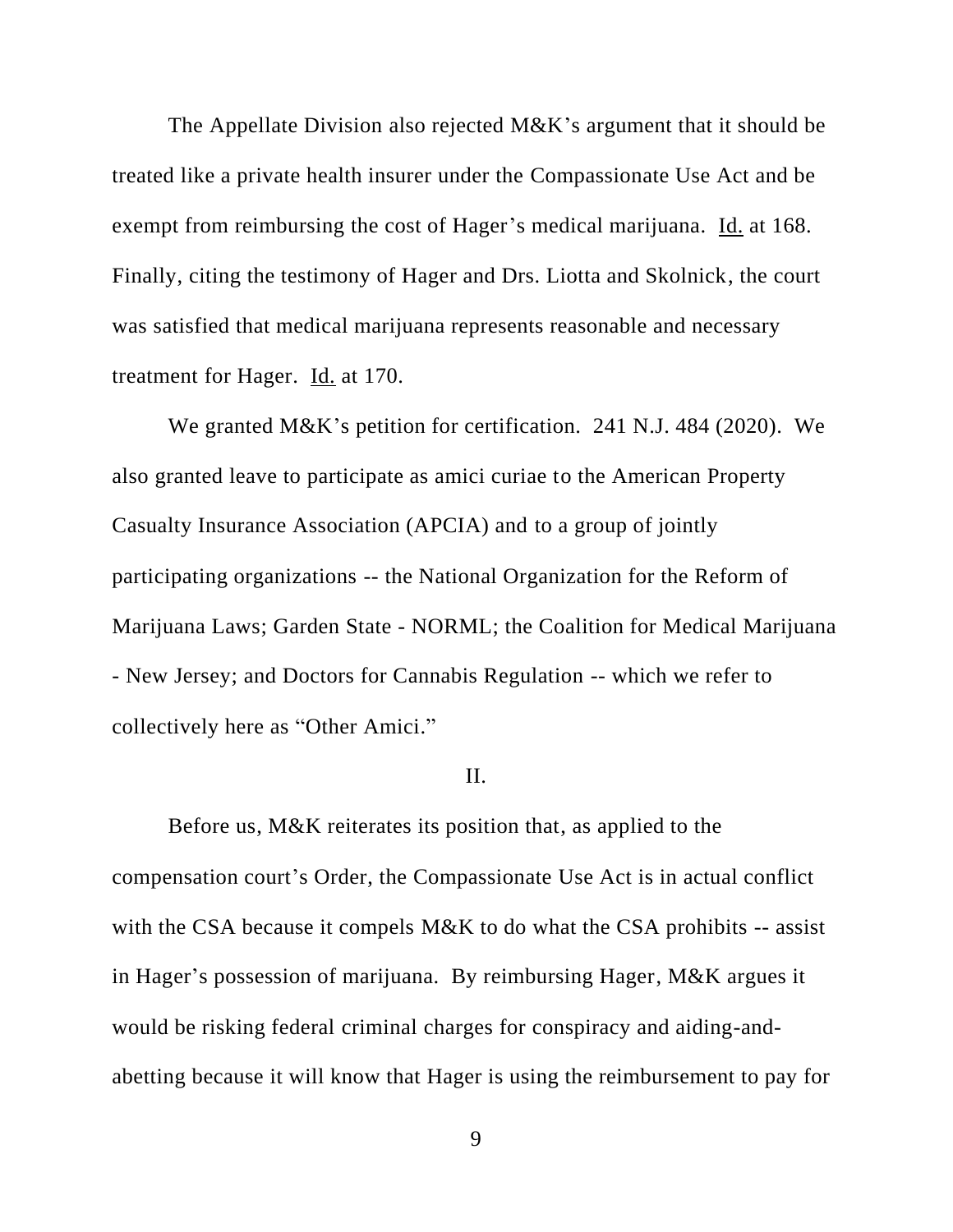medical marijuana. Although the Appellate Division concluded that one cannot be liable for aiding-and-abetting a completed crime, M&K notes that Hager purchases marijuana on a monthly basis and characterizes the offense as ongoing.

M&K also sees no reason to differentiate between private health insurers and workers' compensation insurers; it argues that workers' compensation insurers should be afforded similar protection under the Compassionate Use Act and should not be required to reimburse an employee's medical marijuana costs. M&K further contends that medical marijuana is per se an unreasonable and unnecessary medical treatment because it is illegal under federal law. It adds that marijuana has not been proven to cure or improve back pain and that, unlike other medications, the quantity of a given dose of marijuana is at the discretion of the patient rather than the prescribing physician.

The APCIA reiterates M&K's general assertions, urging us to focus our attention on the fact that the Order impermissibly requires what federal law prohibits and directing our attention to the recent decision of the Maine Supreme Court in Bourgoin v. Twin Rivers Paper Co., 187 A.3d 10 (Me. 2018), which found in favor of a similarly situated employer. Marijuana use, in addition to having unproven medical value, is inconsistent with the safety goals of New Jersey's workers' compensation scheme, according to the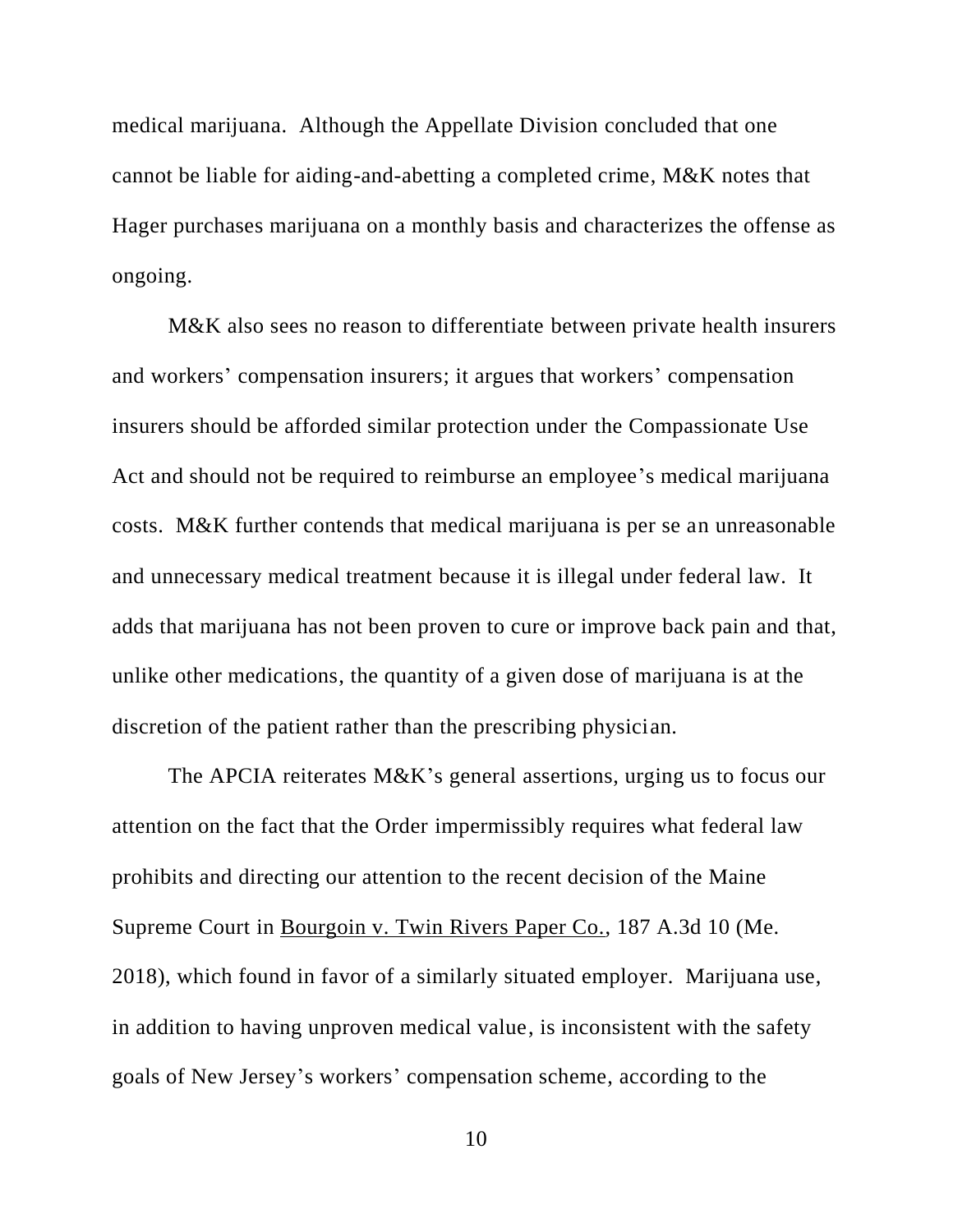APCIA, and affirmance here would hamper employer enforcement of drugfree-workplace policies and efforts to prevent employees from being impaired on the job.

Hager counters that the Compassionate Use Act and the CSA are not in direct conflict because M&K can comply with both statutes. M&K is not itself being asked to engage in conduct violative of the CSA and is not subject to liability as an aider-and-abettor because it lacks specific intent, according to Hager. Hager adds that M&K faces no credible threat of federal prosecution and refers us to the fact that employers and workers' compensation carriers in New Mexico have not faced federal prosecution after being required to reimburse employees' medical marijuana costs. Citing the remedial purpose of the WCA and the New Jersey Legislature's recognition of the medical benefits of marijuana in alleviating chronic pain, Hager contends that he is entitled to reimbursement.

Other Amici likewise contend that the CSA and the Compassionate Use Act are not in conflict because the latter does not interfere with federal enforcement of the CSA, and does not require an employer to possess, manufacture, or distribute marijuana in violation of federal law. They describe M&K's aiding-and-abetting argument as a "legal impossibility" because the offense is completed by the time of reimbursement. Stressing that the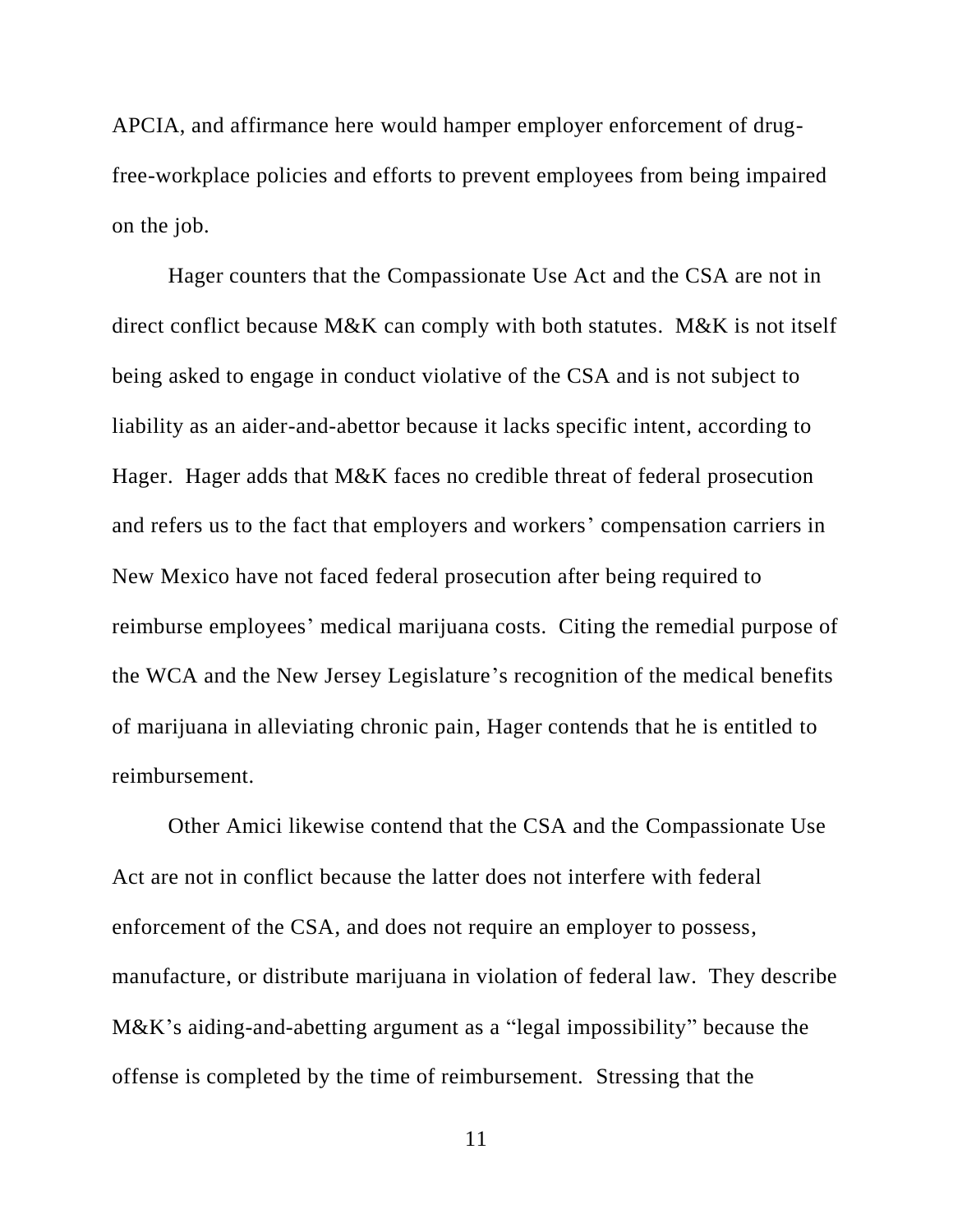compensation court's finding that marijuana is an appropriate treatment for Hager is supported by the medical records and testimony provided, Other Amici ask us to affirm.

# III.

As we turn to M&K's challenges to the determinations of the compensation court, affirmed by the Appellate Division, we are mindful that our review of workers' compensation decisions is "limited to whether the findings made could have been reached on sufficient credible evidence present in the record." Hersh v. County of Morris, 217 N.J. 236, 242 (2014) (quoting Sager v. O.A. Peterson Constr., Co., 182 N.J. 156, 164 (2004)). We acknowledge the compensation court's expertise and the valuable opportunity it has had in hearing live testimony, and we thus review its factual and credibility findings with "substantial deference." Goulding v. NJ Friendship House, Inc., 245 N.J. 157, 167 (2021) (quoting Ramos v. M & F Fashions, Inc., 154 N.J. 583, 594 (1998)). However, we review the court's legal findings and construction of statutory provisions de novo. Hersh, 217 N.J. at 243.

The issues presented in this appeal require consideration of New Jersey's Compassionate Use Act and the WCA on their own terms and in relation to one another, as well as the potential impact of the federal CSA on both state statutes. We begin by considering M&K's state-law based claims.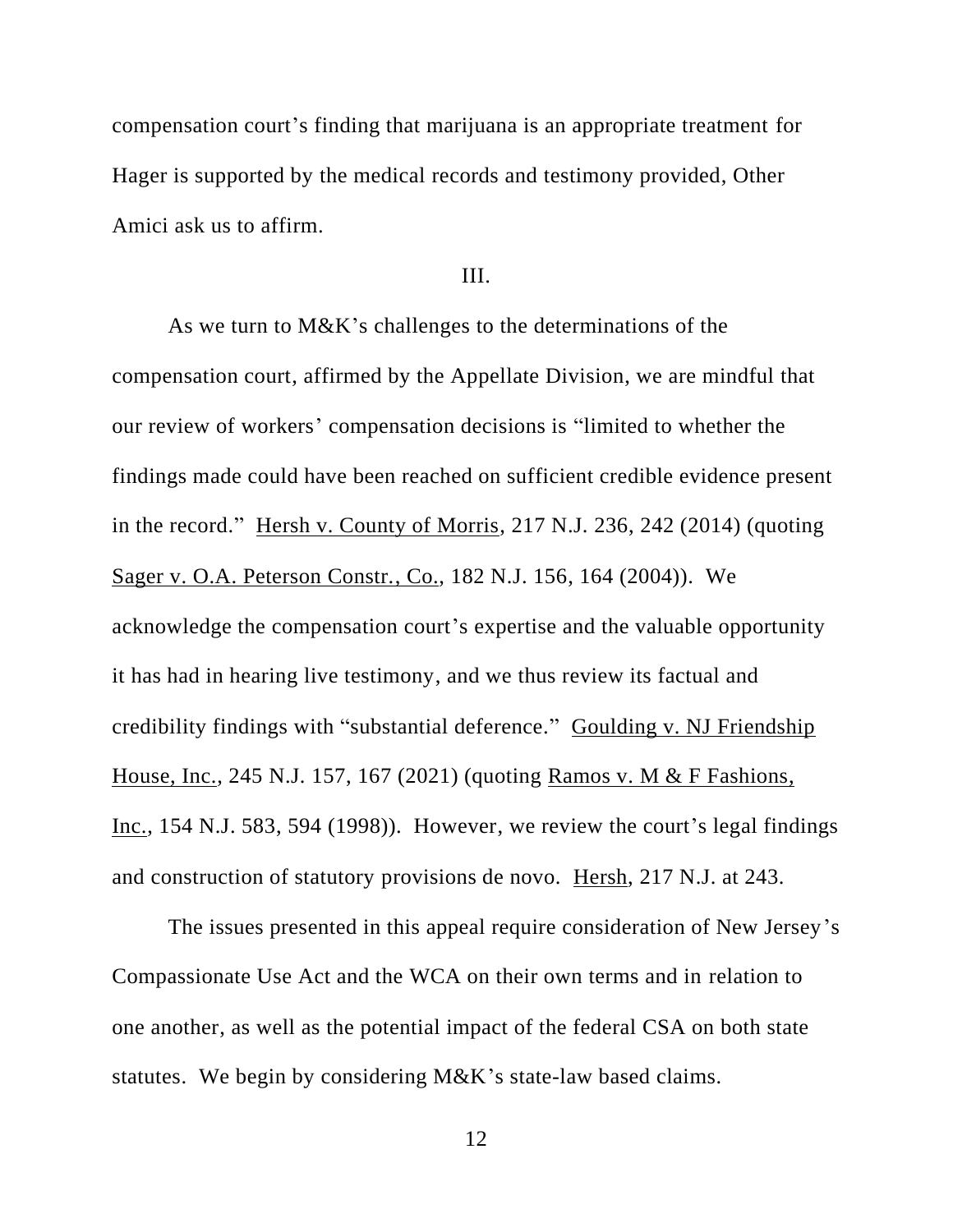IV.

 $A<sub>1</sub>$ 

The Compassionate Use Act, N.J.S.A. 24:6I-1 to -30, was enacted by the New Jersey Legislature in 2010 in recognition of the beneficial uses of marijuana and to protect authorized individuals from criminal and civil penalties. Wild v. Carriage Funeral Holdings, Inc., 458 N.J. Super. 416, 427 (App. Div. 2019), aff'd, 241 N.J. 285 (2020). The Act articulates legislative findings that: (1) "[m]odern medical research has discovered a beneficial use for cannabis in treating or alleviating the pain or other symptoms associated with certain medical conditions"; (2) ninety-nine out of every hundred marijuana arrests are made under state law, providing an opportunity to protect from arrest many seriously ill individuals in need of marijuana treatment; (3) though prohibited under federal law, many other states have legalized medical marijuana; and (4) states are not required to enforce federal law, meaning that the Act does not place New Jersey in violation of federal law. N.J.S.A. 24:6I- $2(a)$  to  $(d)$ .

Further, the Legislature, through the Act, seeks to make a "distinction . . . between medical and non-medical uses" of marijuana -- a distinction that it stresses "[c]ompassion dictates." Id. at -2(e). Accordingly, the Act has "the purpose . . . to protect from arrest, prosecution, . . . and criminal and other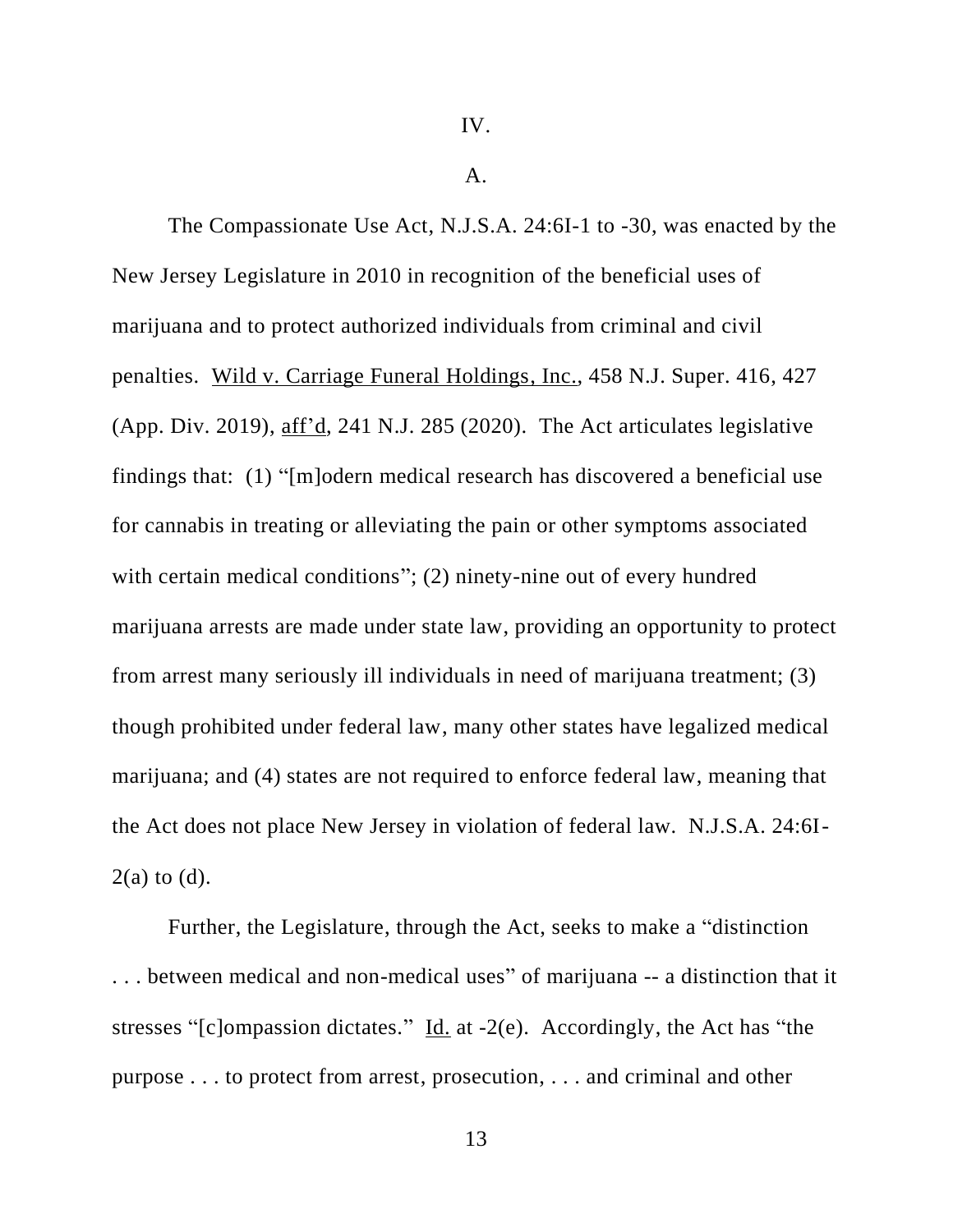penalties, those patients who use cannabis to alleviate suffering from qualifying medical conditions, as well as their health care practitioners, designated caregivers, institutional caregivers, and those who are authorized to produce cannabis for medical purposes." Ibid.; see also Wild, 458 N.J. Super. at 427; State v. Myers, 442 N.J. Super. 287, 298 (App. Div. 2015). "Qualifying medical condition[s]" include "chronic pain." N.J.S.A. 24:6I-3.

The Compassionate Use Act, perhaps most notably, applies the provisions of N.J.S.A. 2C:35-18 -- which establishes an affirmative defense to criminal liability under state law -- to patients, practitioners, caregivers, and others operating in accordance with the Act. N.J.S.A. 24:6I-6(a); see also Wild, 458 N.J. Super. at 427; Myers, 442 N.J. Super. at 300. Similarly, patients, practitioners, caregivers, and others abiding by the Act cannot be subject to any civil or administrative penalties or loss of any right or privilege. N.J.S.A. 24:6I-6(b).

In the employment context, the Compassionate Use Act does not alter preexisting employment rights and obligations. See Wild, 458 N.J. Super. at 428 (discussing the Act as it relates to the New Jersey Law Against Discrimination). The Act prohibits an adverse employment action against a registered patient "based solely on the employee's status as a registrant." N.J.S.A. 24:6I-6.1(a). However, the Act does not "require an employer to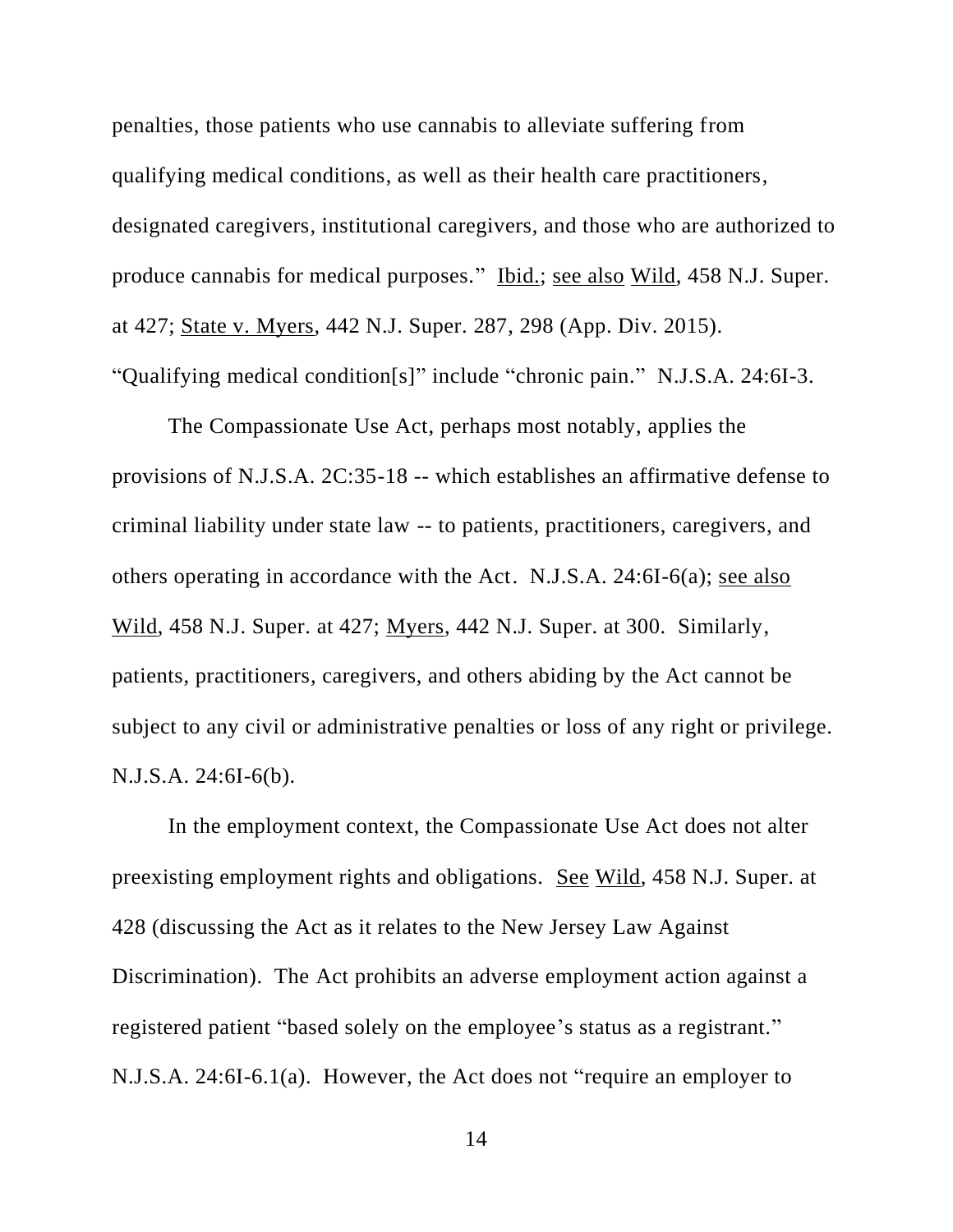commit any act that would cause the employer to be in violation of federal law, that would result in a loss of a licensing-related benefit pursuant to federal law, or that would result in the loss of a federal contract or federal funding." Id. at  $-6.1(c)(2)$ .

Of relevance to the present matter, the Act provides that reimbursement for medical marijuana costs is not required of "a government medical assistance program or private health insurer." N.J.S.A. 24:6I-14. M&K argues that it is exempt from reimbursing Hager for his medical marijuana under that provision.

### B.

Based on the plain language of the statute, we agree with the compensation court's determination, affirmed by the Appellate Division, that N.J.S.A. 24:6I-14 does not apply to M&K.

A provision of the statute, entitled "Construction of act," specifies in relevant part that "[n]othing in [the Compassionate Use Act] shall be construed to require a government medical assistance program or private health insurer to reimburse a person for costs associated with the medical use of cannabis." Ibid. (emphasis added). We read "or" as limiting the applicability of the exception to only those two kinds of entities. See Guttenberg Sav. & Loan Ass'n v. Rivera, 85 N.J. 617, 623 (1981) ("The use of the words 'lessee or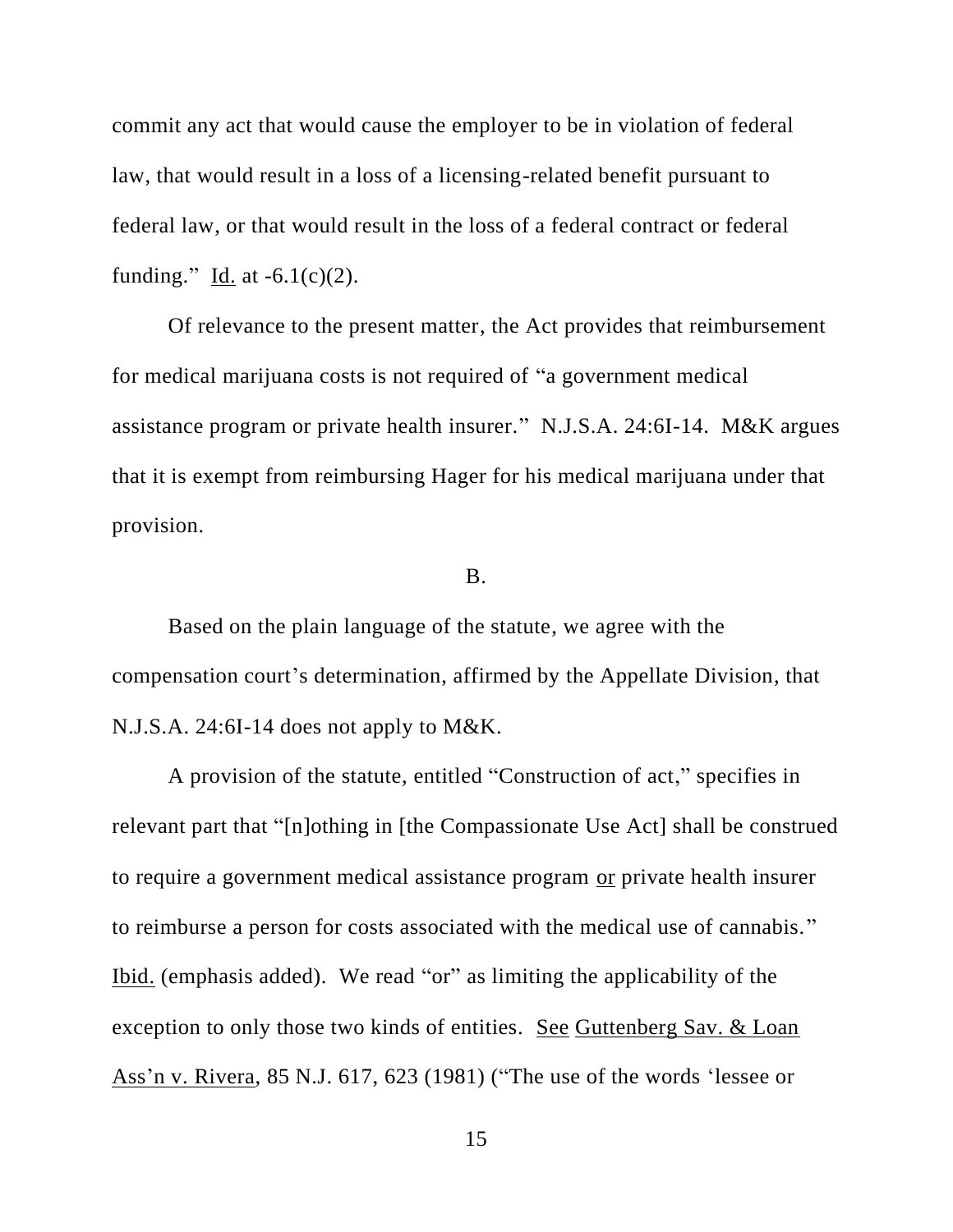tenant' indicates the Legislature had in mind those occupants of residential dwelling units who had a certain correlative relationship with someone else, namely, a landlord or lessor. Otherwise the Legislature would have used a broader terminology."). It is "[a] general principle of statutory interpretation . . . that 'exceptions in a legislative enactment are to be strictly but reasonably construed, consistent with the manifest reason and purpose of the law.'" Prado v. State, 186 N.J. 413, 426 (2006) (quoting Serv. Armament Co. v. Hyland, 70 N.J. 550, 558-59 (1976)). Here, reading "or" as a limitation to the coverage exemption advances the Act's overarching and compassion-driven recognition of the potential health benefits of medical marijuana. See N.J.S.A. 24:6I-2(e).

The reading, further, is supported by the definition of "Health insurance" in the Life and Health Insurance Code, which unambiguously states "[h]ealth insurance does not include workmen's compensation coverages." N.J.S.A. 17B:17-4. If the Legislature sought to depart from that general definition and treat workers' compensation and private health coverage in the same manner under the Compassionate Use Act, it could have expressly included workers' compensation insurance in its exhaustive list or broadened the exception more generally, as other states have explicitly done. See Fla. Stat. § 381.986(15)(f) ("Marijuana . . . is not reimbursable . . . ."); 410 Ill. Comp. Stat.  $130/40(d)$ ("Nothing in this Act may be construed to require a government medical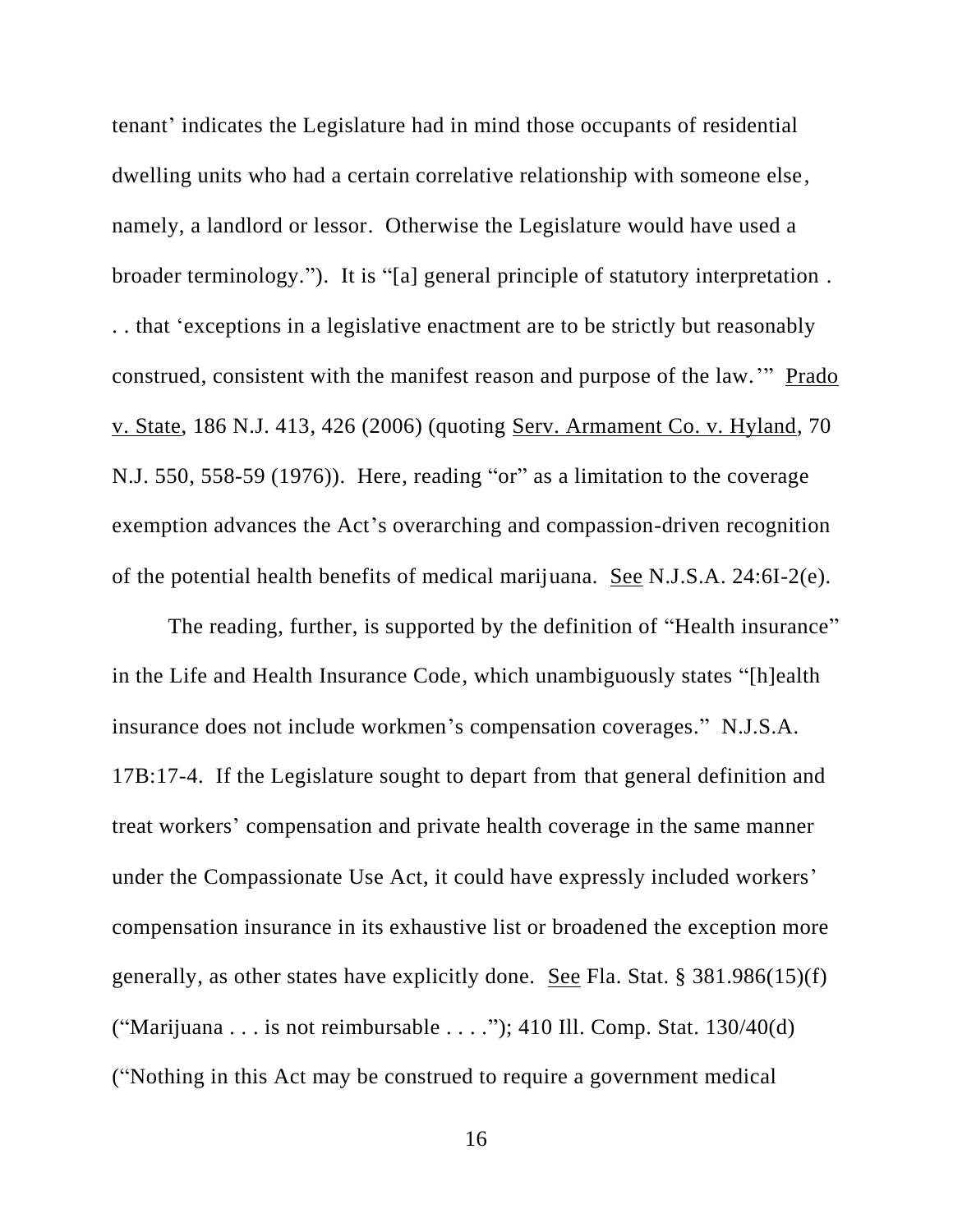assistance program, employer, property and casualty insurer, or private health insurer to reimburse a person for costs associated with the medical use of cannabis."); Mich. Comp. Laws § 418.315a ("[A]n employer is not required to reimburse or cause to be reimbursed charges for medical marihuana treatment."); Mont. Code Ann. § 39-71-407(6)(c) ("Nothing in this chapter may be construed to require an insurer to reimburse any person for costs associated with the use of marijuana . . . ."); Okla. Stat. tit. 63  $\S$  427.8(I) ("Nothing in this act . . . shall . . . [r]equire an employer, a government medical assistance program, private health insurer, worker's compensation carrier or self-insured employer providing worker's compensation benefits to reimburse a person for costs associated with the use of medical marijuana[.]"); R.I. Gen. Laws § 21-28.6-7(b)(1) (excepting from the requirement to reimburse medical marijuana costs a "workers' compensation insurer, workers' compensation group self-insurer, or employer self-insured for workers' compensation"); Utah Code Ann. § 26-61a-112 ("Nothing in this chapter requires an insurer, a third-party administrator, or an employer to pay or reimburse for cannabis, a cannabis product, or a medical cannabis device.").

We find that the Legislature's decision not to either list workers' compensation carriers or generally broaden the exclusion -- while at the same time including "chronic pain" as a qualifying medical condition under the Act,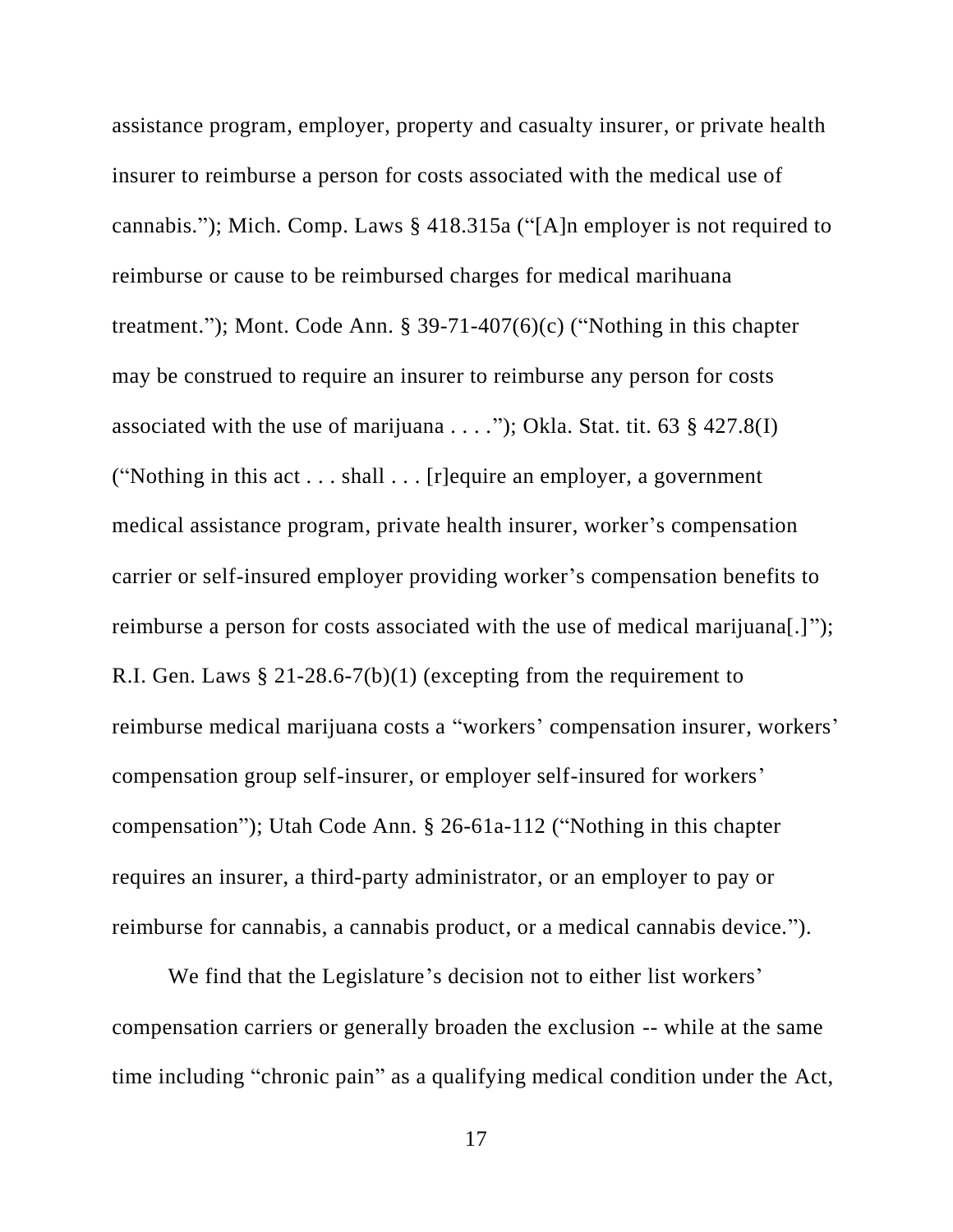N.J.S.A. 24:6I-3, when the WCA covers palliative care, as discussed in the next section of this opinion -- places our conclusion here within the clear contemplation of the Legislature.

In sum, we conclude that the Legislature clearly did not intend for workers' compensation insurers to be treated as private health insurers or government medical assistance programs under the Compassionate Use Act. M&K is therefore not exempt from its reimbursement obligation.

# V.

# A.

We next consider M&K's argument that medical marijuana is not a "reasonable and necessary treatment" for which the WCA provides coverage, and we begin with the WCA's legislative history and purpose. The WCA, N.J.S.A. 34:15-1 to -146, was enacted in 1911 to compensate workers injured in industrial accidents. Richard C. Henke, Workers' Compensation in New Jersey: Toward a Removal of Workers from the Sacrificial Altar of Production Quotas, 56 Rutgers L. Rev. 789, 796 (2004). The scope of the WCA thereafter expanded over the decades, id. at 796-97, and benefits payable to injured workers increased.

When it was first enacted, the WCA provided for "reasonable medical and hospital services and medicines" up to one hundred dollars during the two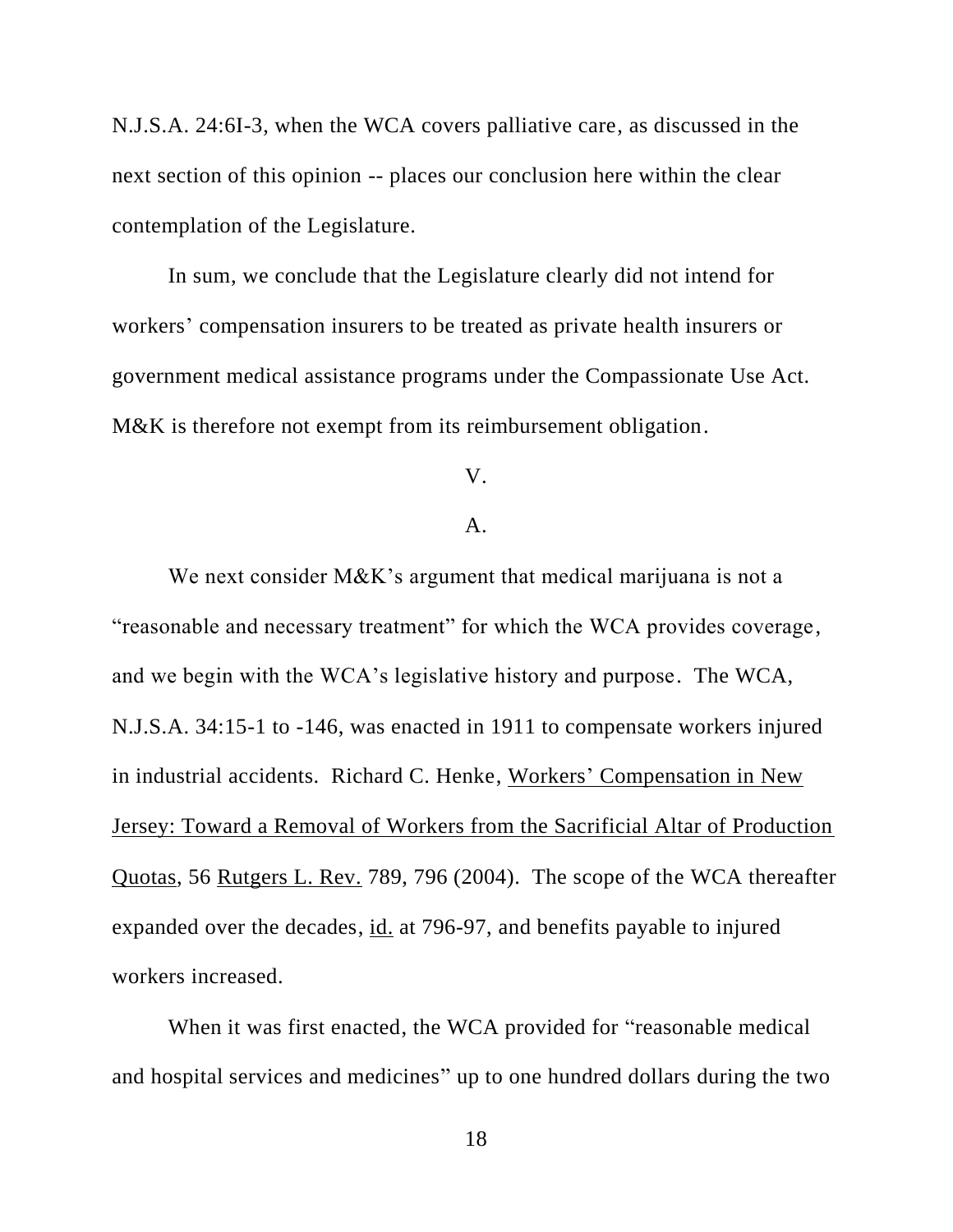weeks following an injury.  $\underline{L}$ . 1911,  $\underline{c}$ . 95, § 14. Today, the WCA requires employers to provide "such medical, surgical and other treatment . . . as shall be necessary to cure and relieve the worker of the effects of the injury," N.J.S.A. 34:15-15, incurred "in the course of employment," Univ. of Mass. Mem'l Med. Ctr., Inc. v. Christodoulou, 180 N.J. 334, 344 (2004). The statute specifies that "[a]ll fees and other charges for such physicians' and surgeons' treatment and hospital treatment shall be reasonable." N.J.S.A. 34:15-15. If an employer refuses or neglects to provide requested necessary treatment or services, the injured worker "may secure such treatment and services as may be necessary . . . and the employer shall be liable to pay therefor." Ibid.

Additionally, the WCA, as enacted and amended, is remedial in nature and is to be liberally construed. See, e.g., Squeo v. Comfort Control Corp., 99 N.J. 588, 604 (1985) ("[T]he construction of an apartment addition may be within the ambit of N.J.S.A. 34:15-15."); Howard v. Harwood's Rest. Co., 25 N.J. 72, 88, 94 (1957) (finding that continued nursing-home care was "necessary to cure and relieve" the worker's injuries). Failure to comply with a compensation court's order to pay benefits may lead to imposition of costs, fines, and other penalties. N.J.S.A. 34:15-28.2.

Still, the treatment or services sought by the injured worker "must be shown by competent medical testimony to be such as are reasonable and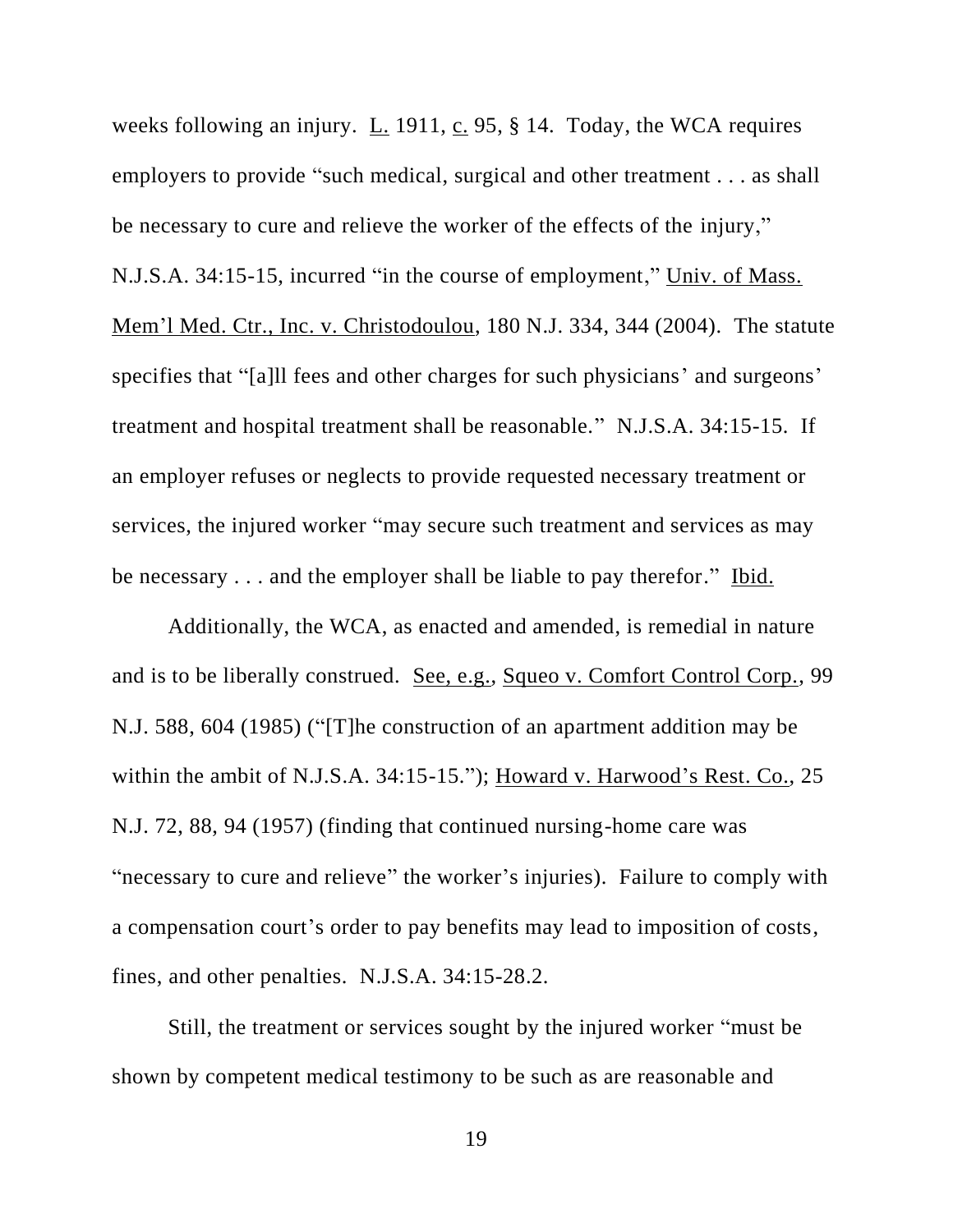necessary for the particular" worker. Howard, 25 N.J. at 93. Such evidence is the "touchstone" of determining what is reasonable and necessary. Squeo, 99 N.J. at 606; accord Martin v. Newark Pub. Schs., 461 N.J. Super. 330, 339 (App. Div. 2019) (finding that "there was sufficient, credible evidence in the record to support the compensation judge's determination that further treatment with opioid medication would not cure or relieve" the worker's condition). The injured worker's desires or beliefs as to what treatment or service will be most beneficial is not determinative. Squeo, 99 N.J. at 606. Further, "it must be shown that [the chosen] treatment is 'reasonable' and 'necessary' to cure or relieve the injury of the worker. A mere showing that the injured worker would benefit from the . . . treatment is not enough." Raso v. Ross Steel Erectors, Inc., 319 N.J. Super. 373, 383 (App. Div. 1999).

Nevertheless, palliative care may be properly authorized under the WCA, and workers who are permanently disabled and beyond hope of being cured are still entitled to continued treatment and services. Howard, 25 N.J. at 88, 93-94; Hanrahan v. Township of Sparta, 284 N.J. Super. 327, 333 (App. Div. 1995). Competent medical testimony that a particular treatment or service will reduce symptoms or restore function is sufficient to satisfy the requirement of reasonable and necessary care. Hanrahan, 284 N.J. Super. at 336.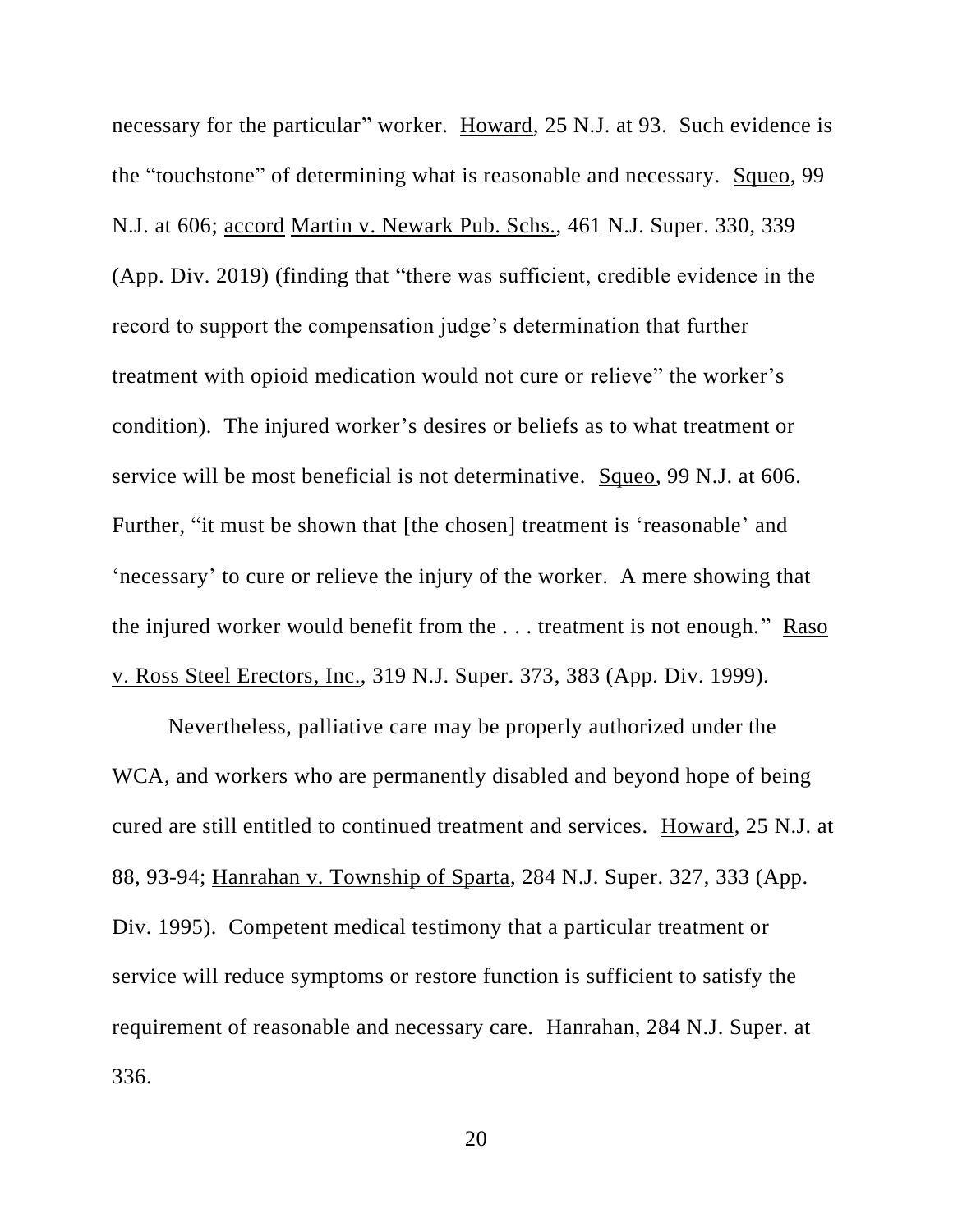B.

Like the compensation court and the Appellate Division, we too conclude that medical marijuana may be found, subject to competent medical testimony, to constitute reasonable and necessary care under New Jersey's workers' compensation scheme. See Howard, 25 N.J. at 93-94. Our decision in Squeo instructs our analysis here.

The petitioner in Squeo lost the use of his arms and legs at age twentyfour following a work-related fall; he argued that a self-contained apartment attached to his parents' home could constitute "other treatment" or "other appliance" under N.J.S.A. 34:15-15. 99 N.J. at 590-91. We affirmed the compensation court's order in favor of the petitioner, finding "that under certain unique circumstances, when there is sufficient and competent medical evidence to establish that the requested 'other treatment' or 'appliance' is reasonable and necessary to relieve the injured worker . . . the construction of an apartment addition may be within the ambit of N.J.S.A. 34:15-15." Id. at 604, 607. In arriving at that conclusion, we looked beyond the petitioner's physical condition and also considered the psychological harm resulting from his work-related injuries; that harm was "aggravated" by the then-offered treatment -- placement in a nursing home -- which resulted in multiple suicide attempts. Id. at 605.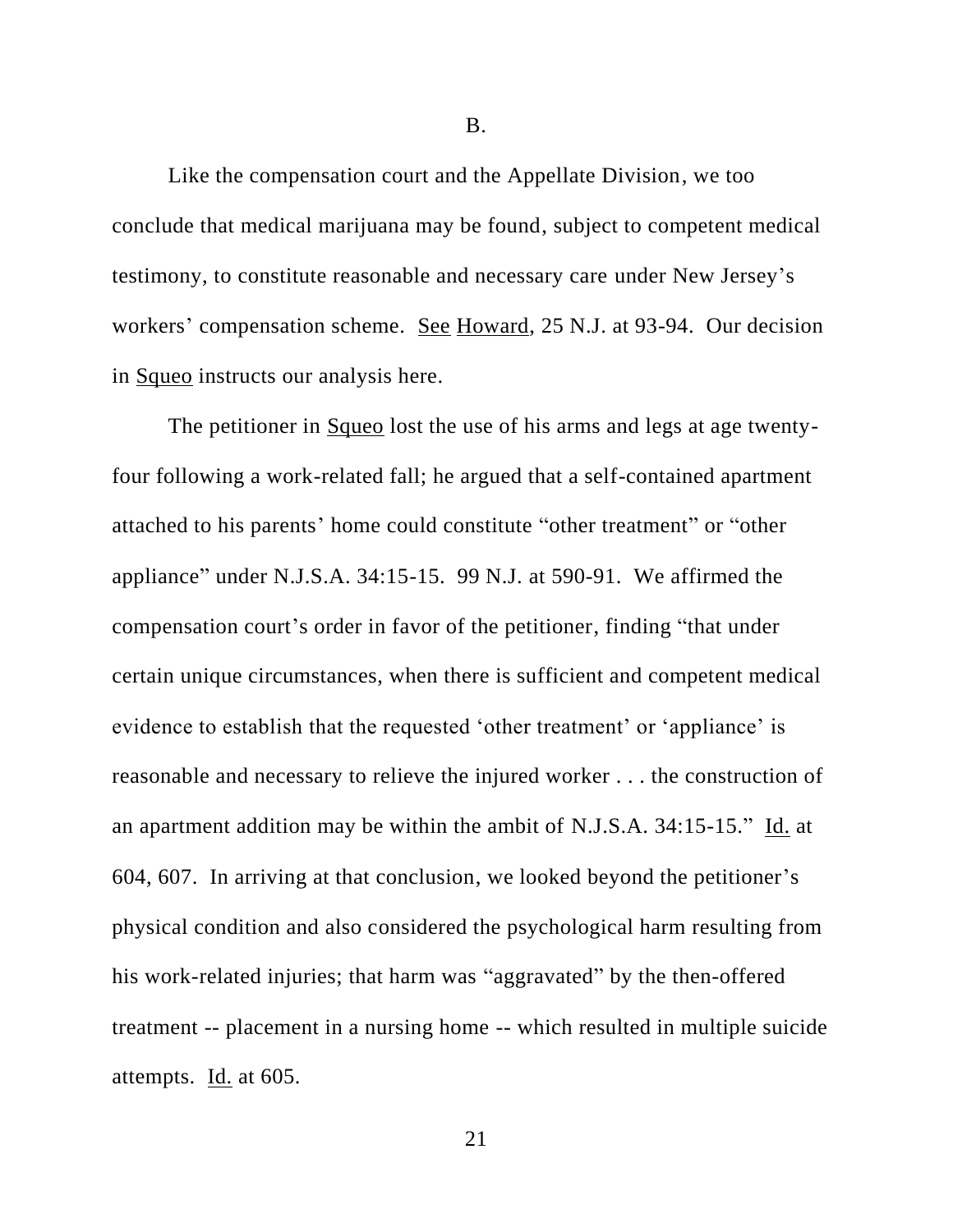In this appeal, Drs. Skolnick and Liotta persuaded the compensation court that Hager remains in chronic pain and that ongoing treatment is necessary. Identifying medical marijuana and opioids as the two treatment options available, the court concluded, after thoughtful consideration of the medical testimony discussing the risks and benefits of each, that marijuana was "the clearly indicated option." Persuasive to the court was marijuana's ability to both provide pain relief and help Hager "conquer his addiction" to opioids.

Reimbursement payments for the cost of Hager's prescribed medical marijuana -- the treatment ordered here -- may not yet be common, but they are certainly less unique than the construction we found appropriate in Squeo. Indeed, marijuana's ability to relieve pain has been expressly recognized by the Legislature in the Compassionate Use Act. N.J.S.A. 24:6I-2(a), -3. Thus, competent evidence relating to medical marijuana's ability to restore some of a worker's function or, as in Hager's case, relieve symptoms such as chronic pain and discomfort, is sufficient to find such a course of treatment appropriate. See Hanrahan, 284 N.J. Super. at 336.

As in Squeo, we recognize the potential harm that may be inflicted on Hager by the alternative available treatment. The compensation court noted that the record reflected that treatment with opioids had placed Hager on a "likely path . . . [of] worsening addiction and ultimately death." It favored the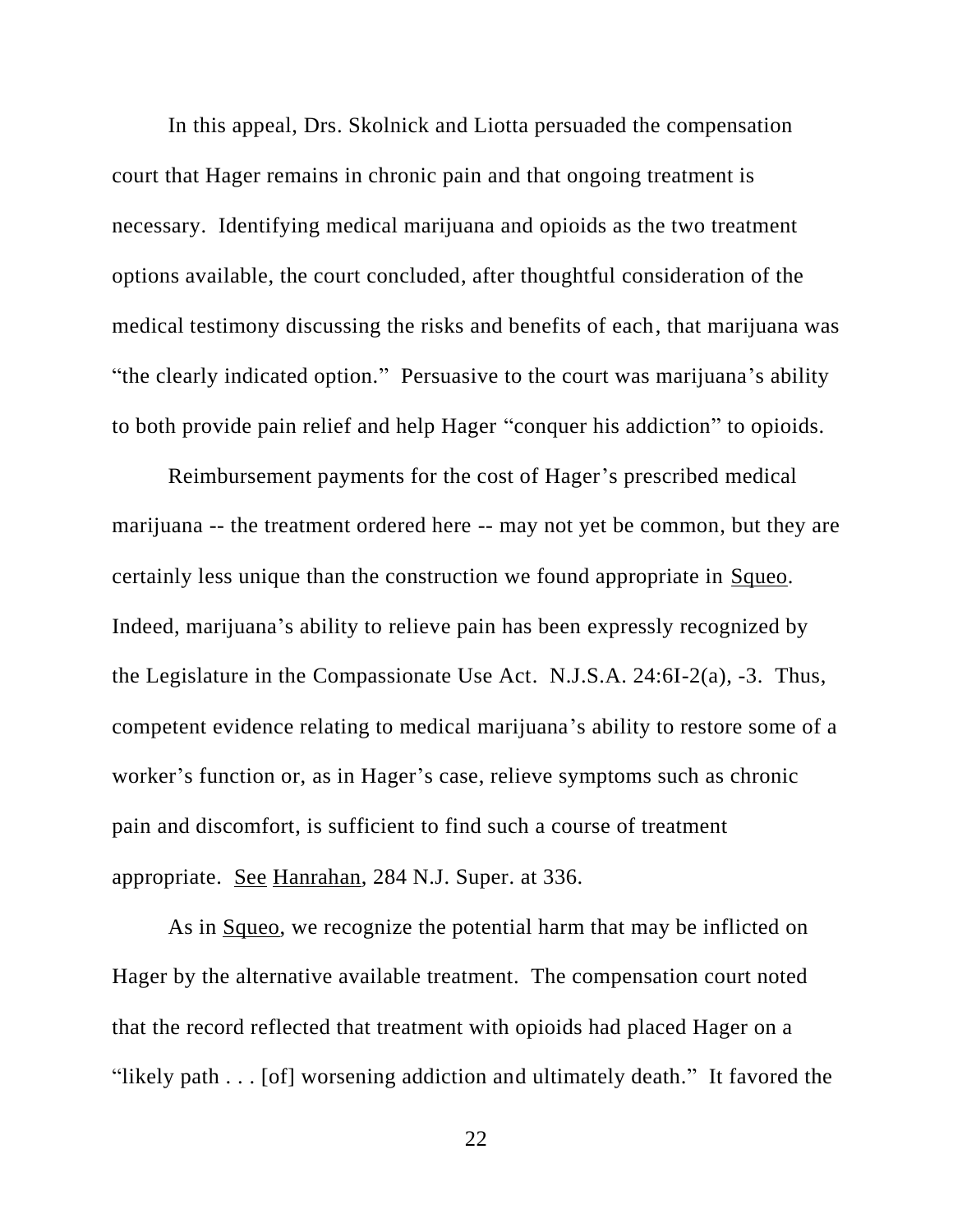testimony of Hager's experts over that of M&K's, which was within its discretion to do, that marijuana was comparatively the "appropriate" option to address both Hager's chronic pain and the adverse effects of years of opioid use. Rather than "throw [Hager] back to the trash heap," the court entered its Order to reimburse Hager's marijuana use, both to manage his pain and support his efforts to overcome his addiction.

We agree with the compensation court and Appellate Division that exempting workers' compensation insurance carriers from responsibility for workers' medical marijuana costs would be antithetical to the Legislature's express findings in the Compassionate Use Act and the traditional broad, liberal application of New Jersey's workers' compensation scheme. Sufficient credible evidence in the compensation court record -- medical records and hearing testimony -- supported the Order. We will not disturb it. Goulding, 245 N.J. at 167.

Having found that M&K is obliged to reimburse Hager under the Compassionate Use Act and the WCA, we next consider whether the federal CSA -- which classifies marijuana among the most rigorously controlled substances and criminalizes the possession and distribution of marijuana, as discussed in Section VI.C. below -- extinguishes M&K's obligations under state law.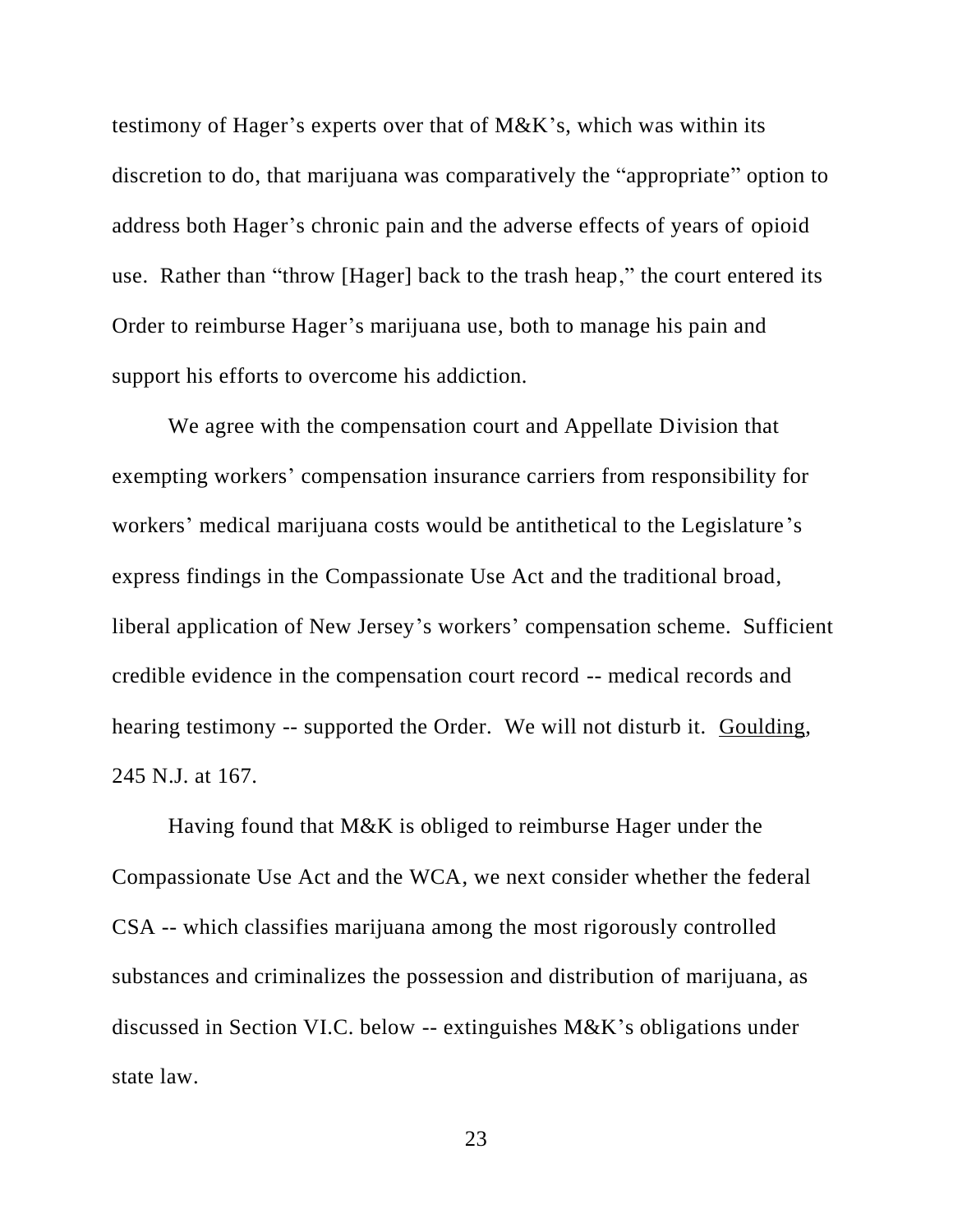#### A.

We begin our discussion of the intersection of federal and state law here with the recognition that New Jersey law diverges from federal law not just as to medical marijuana but as to its recreational use as well. Indeed, at present, New Jersey's marijuana laws are undergoing a tectonic shift. In November 2020, New Jerseyans voted to legalize recreational marijuana via constitutional amendment by a two-to-one margin. Troy Closson, Marijuana Is Legal in New Jersey, but Sales Are Months Away, N.Y. Times (Feb. 22, 2021), https://www.nytimes.com/2021/02/22/nyregion/new-jersey-marijuanalegalization.html. As of January 1, 2021, the "growth, cultivation, processing, manufacturing, preparing, packaging, transferring, and retail purchasing and consumption of cannabis, or products created from or which include cannabis, by persons 21 years of age or older . . . shall be lawful and subject to regulation by the Cannabis Regulatory Commission." N.J. Const. art. IV, § 7, ¶ 13.

In February 2021, Governor Philip D. Murphy signed three bills into law, giving practical effect to New Jersey's marijuana legalization. See Press Release: Governor Murphy Signs Historic Adult-Use Cannabis Reform Bills Into Law (Feb. 22, 2021), https://nj.gov/governor/news/news/562021/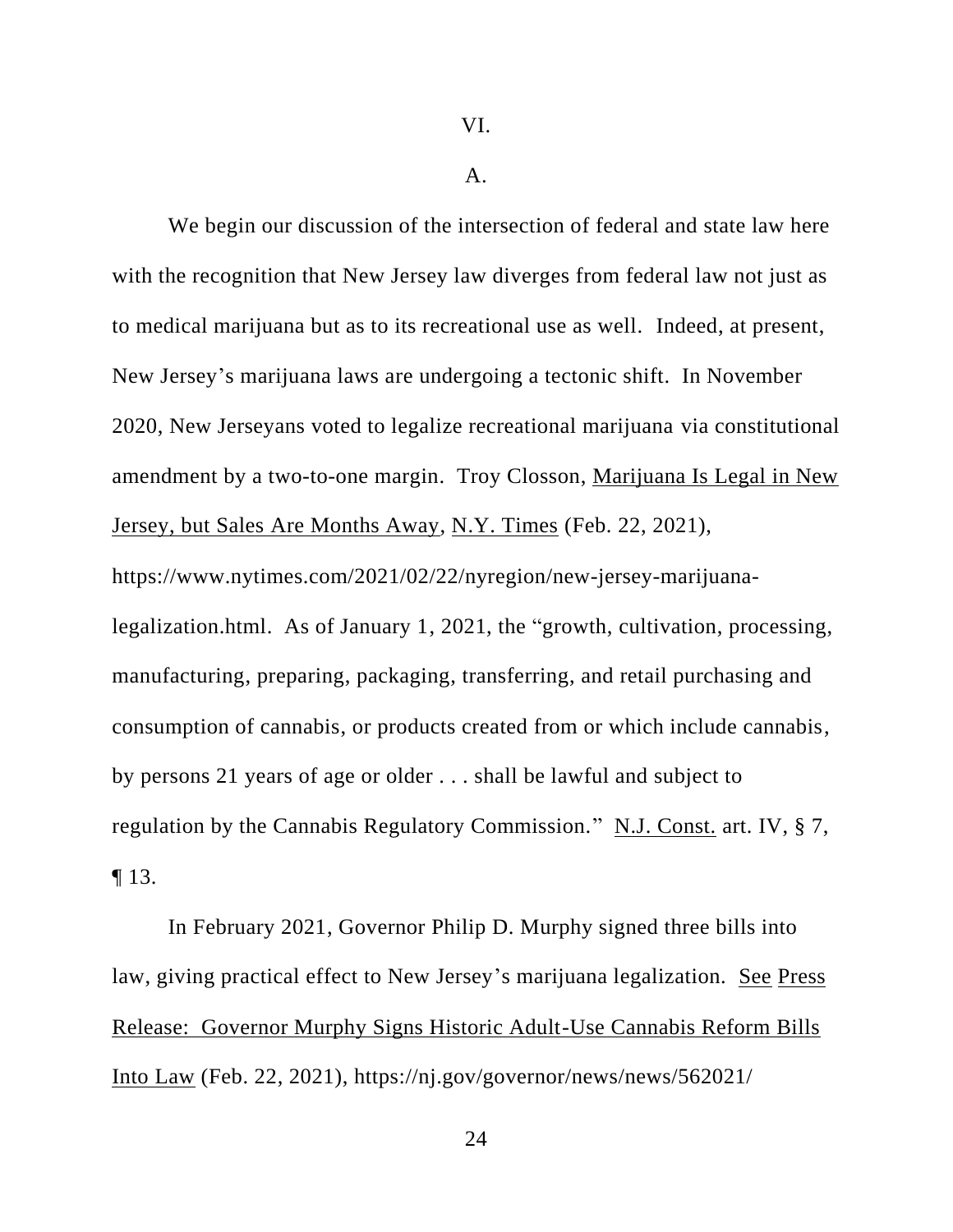approved/20210222a.shtml. Though the ability to purchase recreational marijuana remains months away, the legislation ended arrests for possession of small amounts of marijuana, which numbered in the thousands even after the amendment's effective date. Amanda Hoover, Murphy Signs N.J. Legal Weed Bills, Ending 3-Year Saga, NJ.com (Feb. 22, 2021), https://www.nj.com/ marijuana/2021/02/murphy-signs-nj-legal-weed-bills-ending-3-year-saga.html.

The most expansive of the three bills, the New Jersey Cannabis Regulatory, Enforcement Assistance, and Marketplace Modernization Act, amended the Code of Criminal Justice to exempt from any criminal or civil punishment possession of six ounces or less of marijuana or seventeen grams or less of hashish. L. 2021, c. 16, § 56. Possession of greater quantities is a fourth-degree offense. Ibid. A separate bill set forth penalties for the possession and use of marijuana by those under the age of twenty-one. See S. 3454 (2021). The new legislation also prohibits state law enforcement from cooperating with federal authorities in enforcing the CSA.  $L_2$  2021,  $c_1$  16,  $\S$ 52.

While workers may be drug tested under this new regime, an employer may not take adverse action against an employee due to the employee's consumption of marijuana or the presence of cannabinoid metabolites in their bodily fluid resulting from permitted conduct. Id. § 48. Presence of such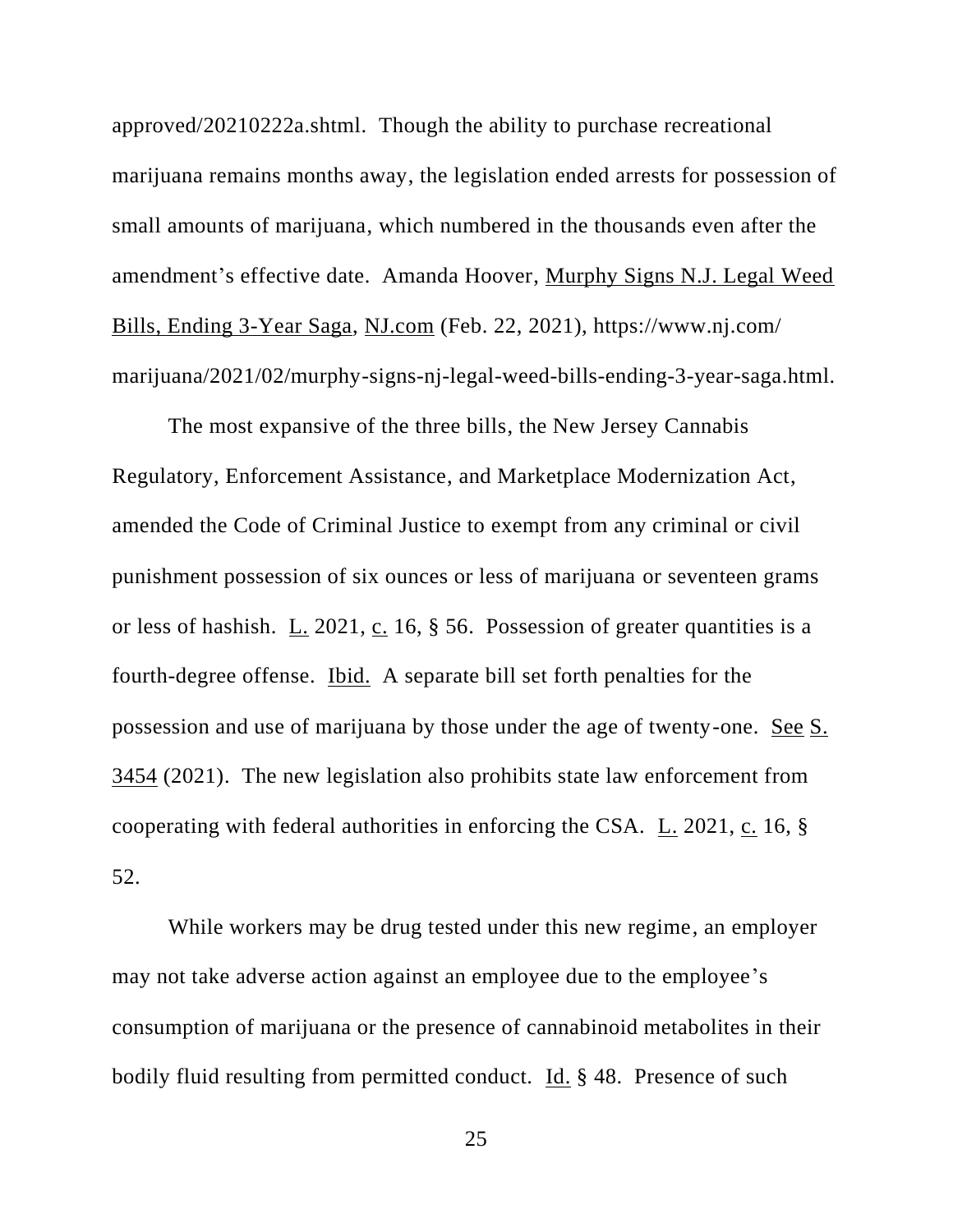metabolites may, however, result in penalties or refusal to employ if it causes the employer to violate a federal contract or lose federal funding. Id. § 47. Those express deferential references to federal law recognize that state law may not permit what federal law forbids, a principle as true for our recreational use legislation as for our Compassionate Use Act.

#### B.

Notwithstanding New Jersey's legalization of the medical and recreational use of marijuana, the CSA must be considered because, under the Supremacy Clause of the United States Constitution, U.S. Const. art. VI, cl. 2, "state laws that 'interfere with, or are contrary to the laws of congress, made in pursuance of the constitution' are invalid." Puglia v. Elk Pipeline, Inc., 226 N.J. 258, 274 (2016) (quoting Wis. Pub. Intervenor v. Mortier, 501 U.S. 597, 604 (1991)). The principles of federal preemption are rooted in the Supremacy Clause, In re Reglan Litig., 226 N.J. 315, 328 (2016), which "unambiguously provides that if there is any conflict between federal and state law, federal law shall prevail," Gonzales v. Raich, 545 U.S. 1, 29 (2005).

"Pre-emption may be either expressed or implied . . . ." Gade v. Nat'l Solid Wastes Mgmt. Ass'n, 505 U.S. 88, 98 (1992). Congress may choose to preempt state law with the express language of an enactment. Franklin Tower One, L.L.C. v. N.M., 157 N.J. 602, 615 (1999). In the alternative, there are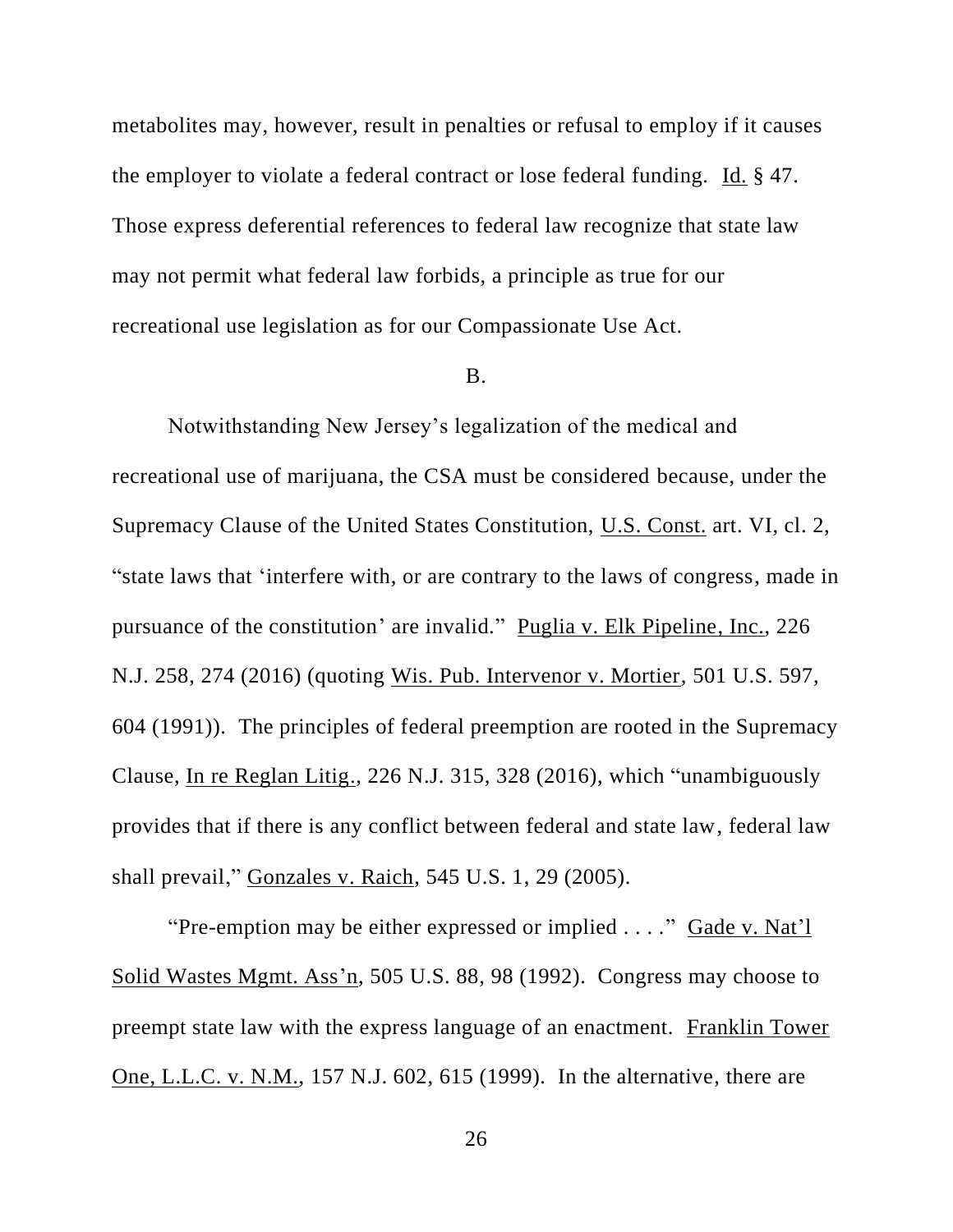two forms of implied preemption: field and conflict. Reglan, 226 N.J. at 328. "Field preemption applies 'where the scheme of federal regulation is "so pervasive as to make reasonable the inference that Congress left no room for the States to supplement it."'" Ibid. (quoting Gade, 505 U.S. at 98). Express and field preemption do not apply to the present matter, because the CSA explicitly leaves room for state law to operate:

> No provision of this subchapter shall be construed as indicating an intent on the part of the Congress to occupy the field in which that provision operates, including criminal penalties, to the exclusion of any State law on the same subject matter which would otherwise be within the authority of the State, unless there is a positive conflict between that provision of this subchapter and that State law so that the two cannot consistently stand together.

[21 U.S.C. § 903.]

We therefore focus on conflict preemption. "[I]n the absence of express language or implied congressional intent to occupy the field, a court must find state law to be preempted 'to the extent that it actually conflicts with federal law.'" Maher v. N.J. Transit Rail Operations, Inc., 125 N.J. 455, 464 (1991) (quoting Brown v. Hotel & Rest. Emps. & Bartenders Int'l Union Local 54, 468 U.S. 491, 501 (1984)). Conflict preemption requires an actual -- rather than hypothetical or speculative -- conflict between federal and state law. Feldman v. Lederle Labs., 125 N.J. 117, 135 (1991).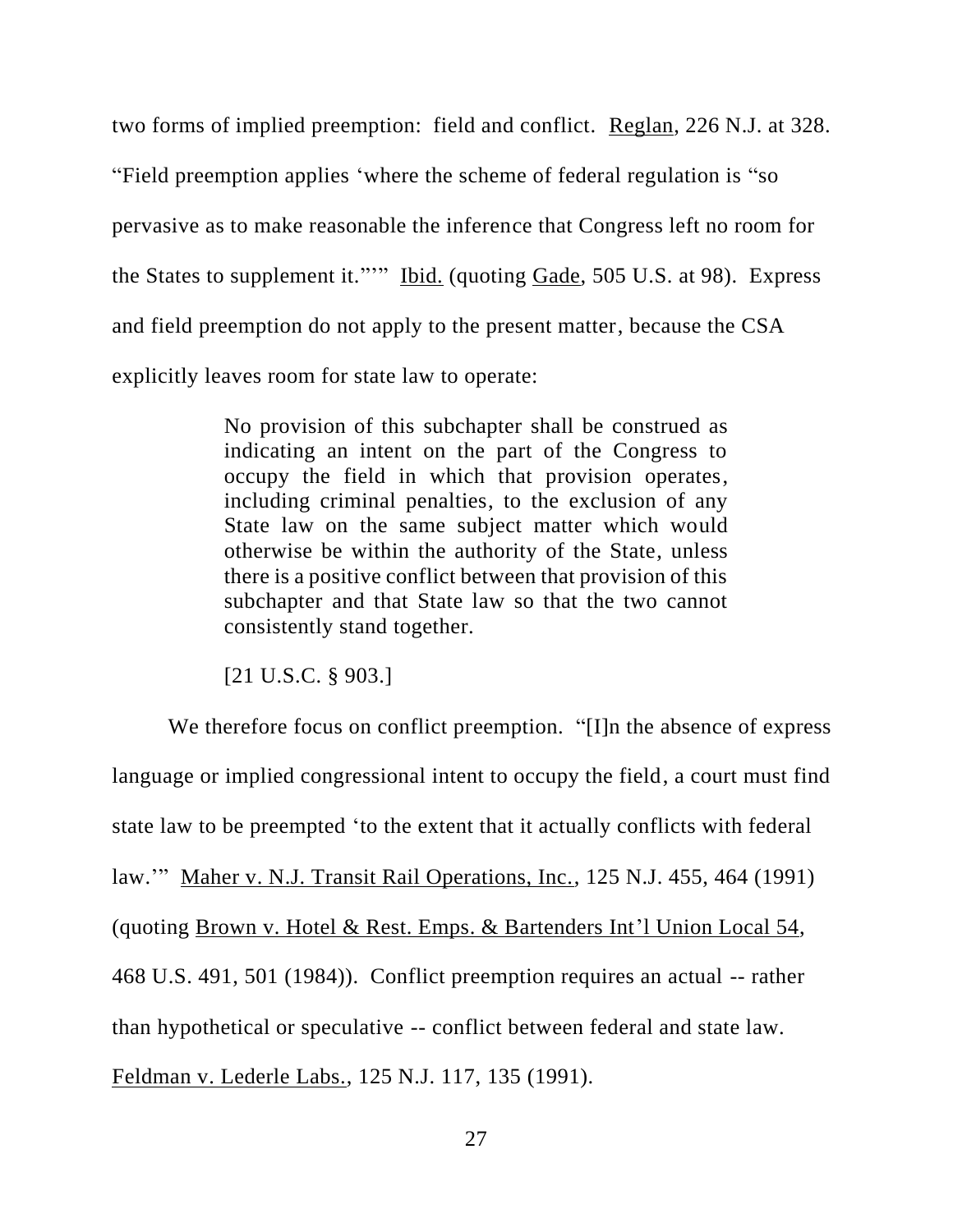Conflict preemption occurs in two scenarios. First, conflict preemption arises "where it is 'impossible for a private party to comply with both state and federal requirements.'" PLIVA, Inc. v. Mensing, 564 U.S. 604, 618 (2011) (quoting Freightliner Corp. v. Myrick, 514 U.S. 280, 287 (1995)). The second context in which conflict preemption applies is when "state law 'stands as an obstacle to the accomplishment and execution of the full purposes and objectives of Congress.'" Reglan, 226 N.J. at 329 (quoting Gade, 505 U.S. at 98). "When there is a conflict, 'the federal law must prevail.'" Feldman, 125 N.J. at 135 (quoting Free v. Bland, 369 U.S. 663, 666 (1962)). The importance of the state law is immaterial to a conflict preemption analysis when a valid federal statute is present. Maher, 125 N.J. at 465.

"[P]re-emption is not to be lightly presumed." Franklin Tower One, 157 N.J. at 615 (quoting Cal. Fed. Sav. & Loan Ass'n v. Guerra, 479 U.S. 272, 281 (1987)). "The case for federal pre-emption is particularly weak where Congress has indicated its awareness of the operation of state law in a field of federal interest, and has nonetheless decided to . . . tolerate whatever tension there [is] between them." Wyeth v. Levine, 555 U.S. 555, 575 (2009) (alteration in original) (quoting Bonito Boats, Inc. v. Thunder Craft Boats, Inc., 489 U.S. 141, 166-67 (1989)).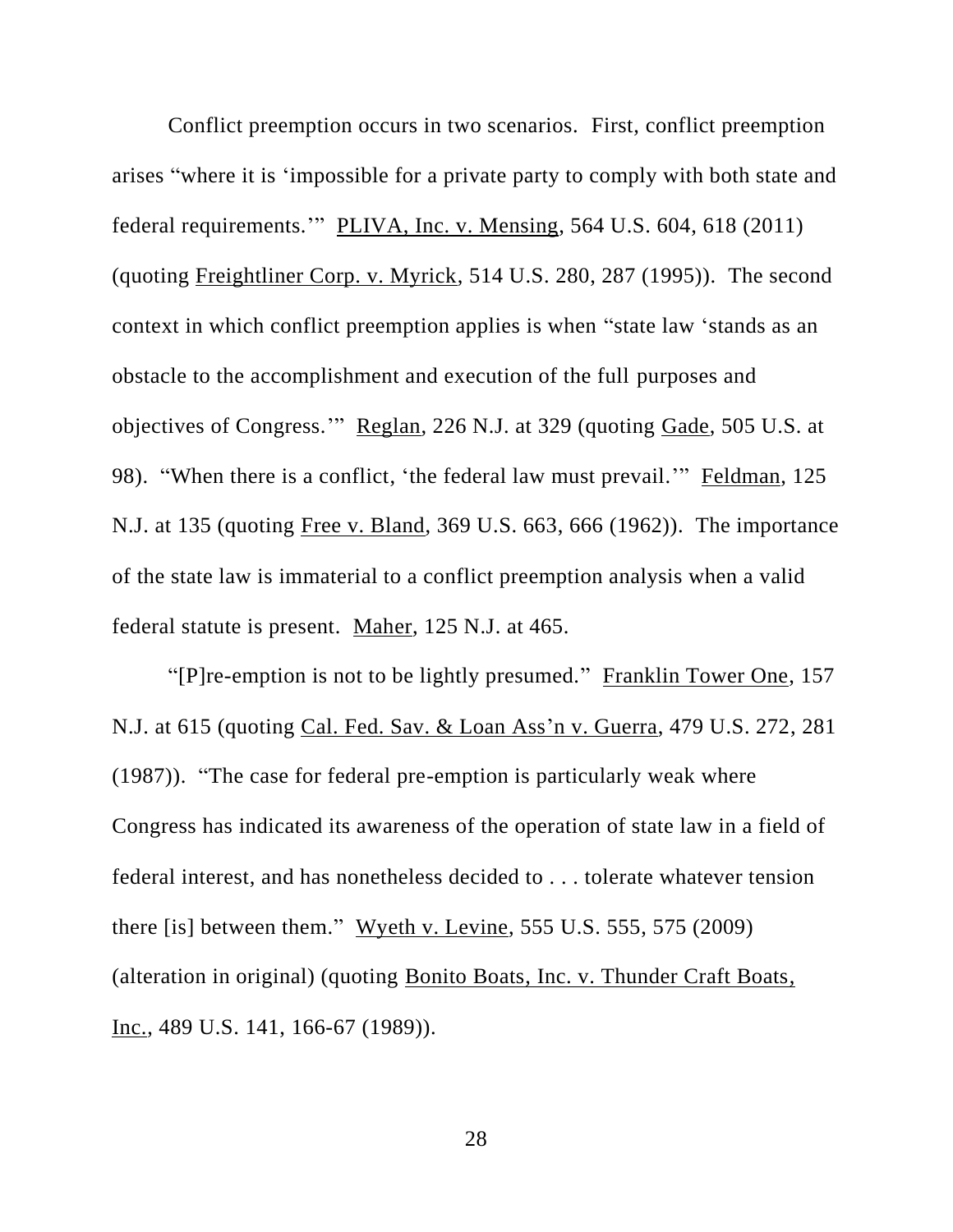Central to our preemption analysis, therefore, is deciphering congressional intent. Allis-Chalmers Corp. v. Lueck, 471 U.S. 202, 208 (1985) ("[T]he question whether a certain state action is pre-empted by federal law is one of congressional intent. '"The purpose of Congress is the ultimate touchstone."'" (quoting Malone v. White Motor Corp., 435 U.S. 497, 504 (1978))). We must approach that task by examining not only the CSA's plain language, see United States v. Clintwood Elkhorn Mining Co., 553 U.S. 1, 11 (2008), but also "the purposes Congress sought to serve" through its enactment, see Chapman v. Hous. Welfare Rts. Org., 441 U.S. 600, 608 (1979). We must also look beyond the language of the statute to the broader framework in which the statute resides. See Village of Ridgefield Park v. N.Y., Susquehanna & W. Ry. Corp., 163 N.J. 446, 453 (2000). Ultimately, a determination of "[w]hether a state law stands as an obstacle to the accomplishment of a federal objective[] requires a court to consider 'the relationship between state and federal laws as they are interpreted and applied, not merely as they are written.'" R.F. v. Abbott Labs., 162 N.J. 596, 618 (2000) (quoting Jones v. Rath Packing Co., 430 U.S. 519, 526 (1977)).

With those principles in mind, we turn to the CSA.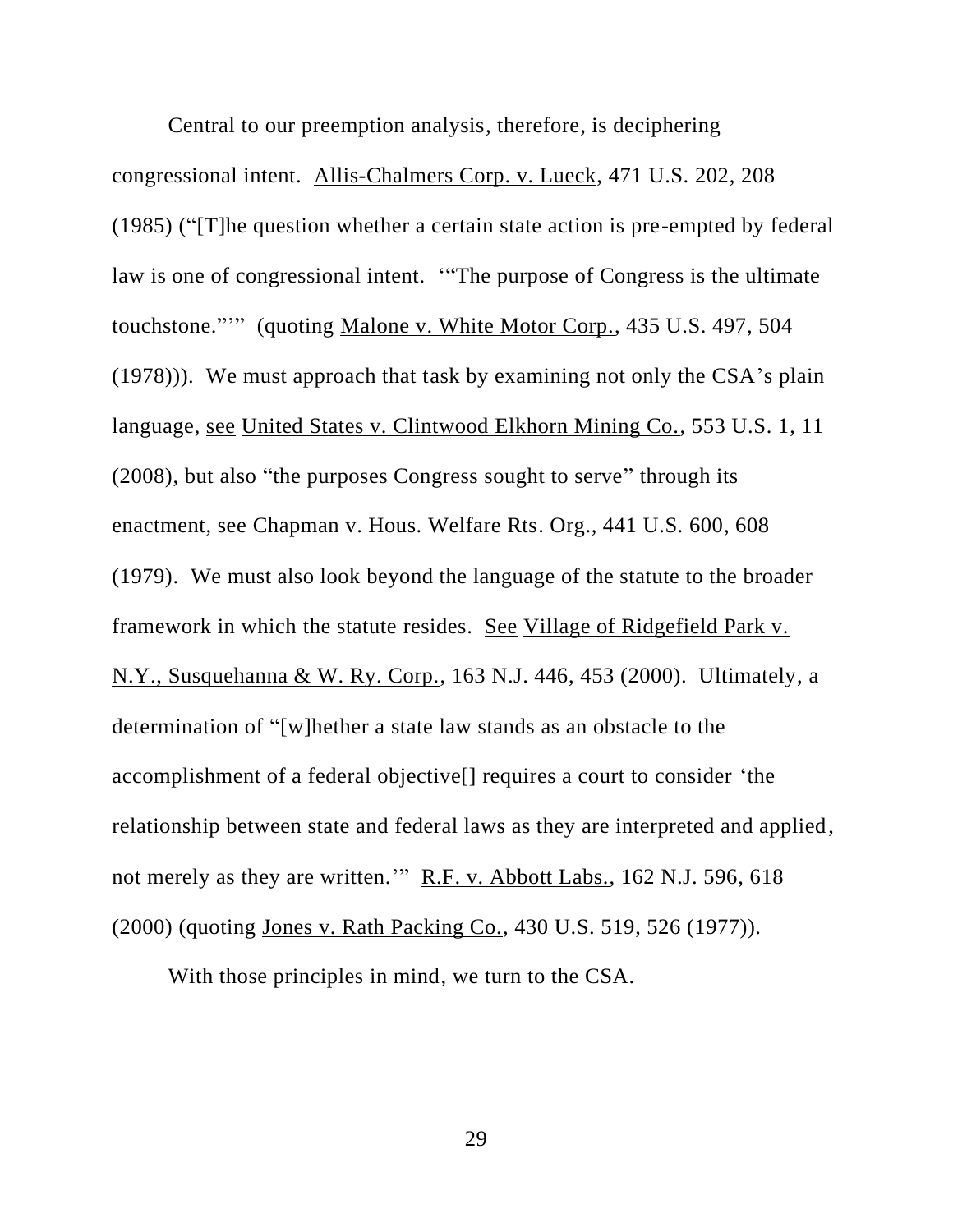C.

Enacted by Congress in 1970, the CSA sought "to conquer drug abuse and to control the legitimate and illegitimate traffic [of] controlled substances." Raich, 545 U.S. at 12. The CSA replaced a network of drug laws with a "comprehensive regime." Ibid.; see also 116 Cong. Rec. 33,300 (statement of Rep. Springer) ("[T]he purpose of this act is to bring together the various laws affecting drugs in order to codify and consolidate them. It is intended to make enforcement more uniform . . . ."). "Congress intended [for] the CSA to strengthen rather than to weaken the prior drug laws." United States v. Moore, 423 U.S. 122, 139 (1975). The CSA separates controlled substances into five schedules based on their accepted medical uses, risk of abuse, and physical and psychological effects. Raich, 545 U.S. at 13. Substances may not be placed on a particular schedule without specific findings. 21 U.S.C. § 812(b). The Attorney General is empowered to add, remove, and reschedule substances, id. § 811(a), and has delegated that authority to the Drug Enforcement Administration, United States v. Kelly, 874 F.3d 1037, 1042 (9th Cir. 2017); 28 C.F.R. § 0.100(b).

Marijuana was placed in the strictest schedule -- Schedule I -- at the time of the CSA's enactment. Raich, 545 U.S. at 14. Substances on Schedule I must be found to have a high potential for abuse, no currently accepted use for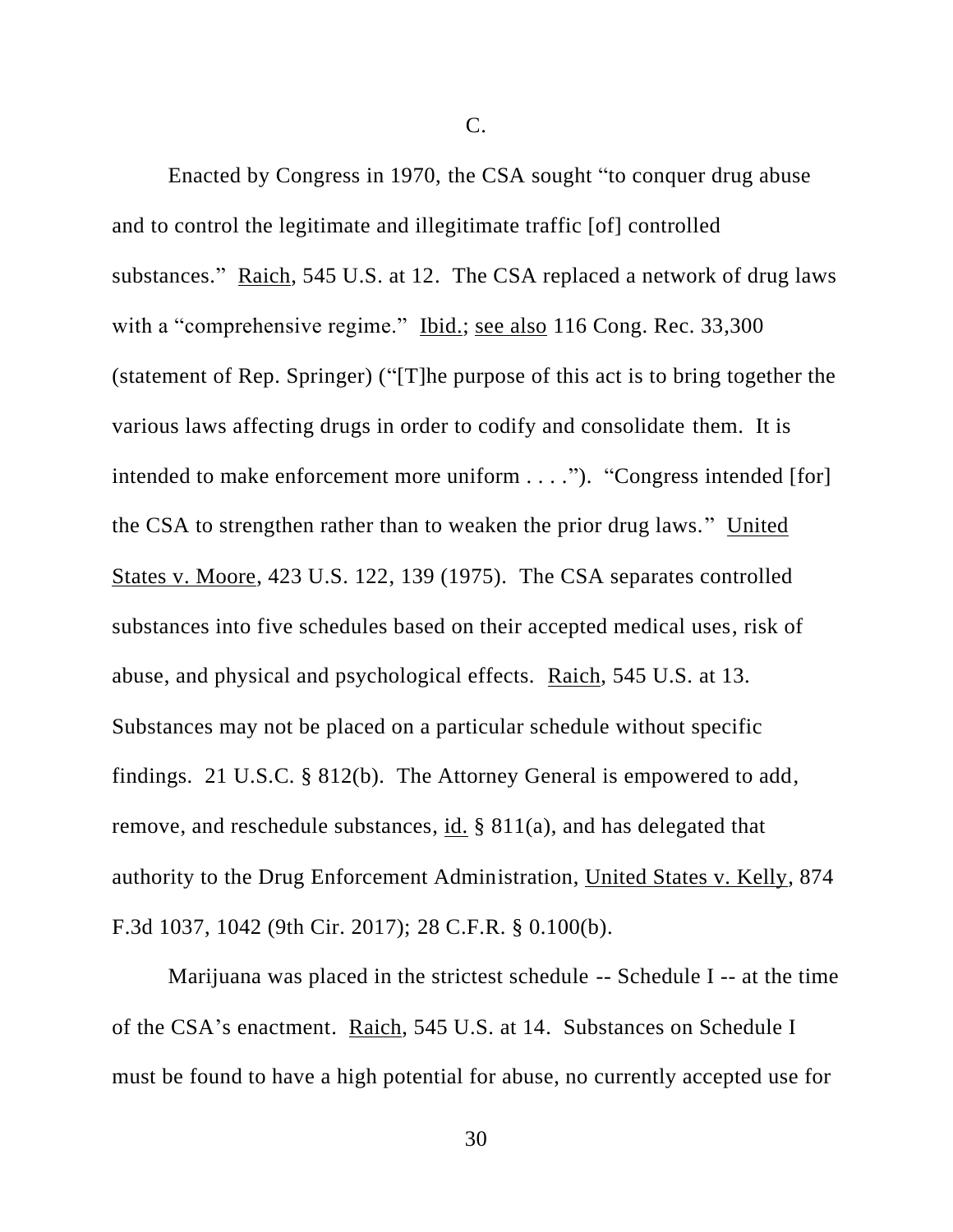medical treatment, and a lack of accepted safety measures for use under medical supervision. 21 U.S.C. § 812(b)(1). Marijuana remains a Schedule I drug today, id. § 812(c), Schedule  $I(c)(10)$ , despite repeated efforts to petition for its rescheduling, Nation v. Trump, 395 F. Supp. 3d 1271, 1275 (N.D. Cal. 2019). That original placement reflected concerns among legislators at the time about the increasing prevalence of marijuana, particularly among young people, see 116 Cong. Rec. 33,649-50 (statements of Reps. Anderson and Keith), although not all members of Congress agreed that it warranted such classification, see 116 Cong. Rec. 33,660 (statement of Rep. Ryan) ("[M]arihuana is found on schedule I with such drugs as heroin, morphine, and LSD . . . . [T]he studies which have thus far been completed show that whatever harmful effects marihuana may have, they are not comparable to the effects of the other drugs on schedule I.").

Except as otherwise authorized, the CSA makes it unlawful to knowingly or intentionally "possess with intent to manufacture, distribute, or dispense, a controlled substance." 21 U.S.C. § 841(a)(1). The CSA also makes unlawful, subject to exceptions, the knowing or intentional possession of a controlled substance "unless such substance was obtained directly, or pursuant to a valid prescription or order, from a practitioner, while acting in the course of his professional practice." Id. § 844(a).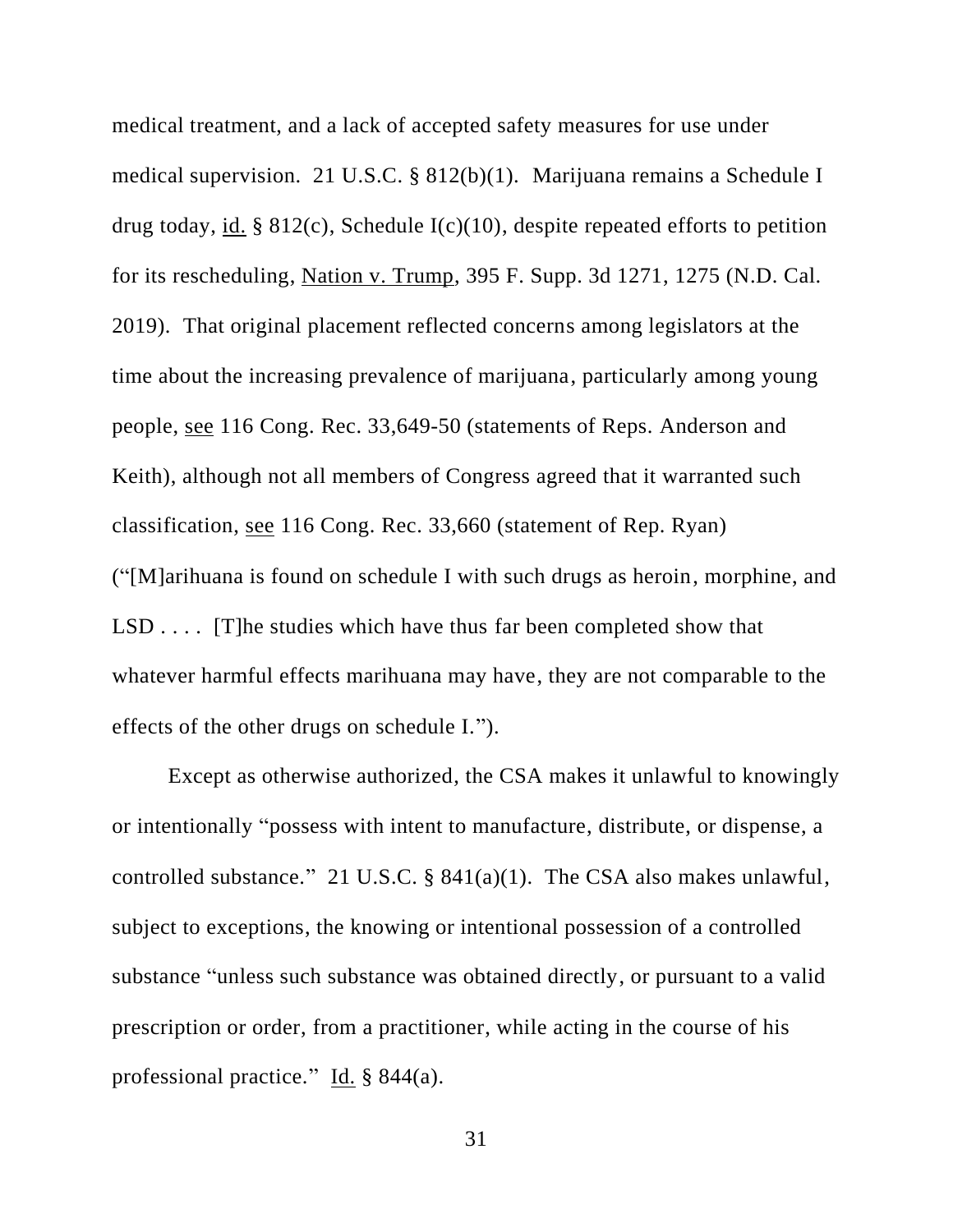The "valid prescription" language contained in § 844(a) cannot, however, apply to marijuana because the CSA prevents marijuana from being validly prescribed. See United States v. Johnson, 228 F. Supp. 3d 57, 62 (D.D.C. 2017) (citing United States v. Oakland Cannabis Buyers' Coop., 532 U.S. 483, 491 (2001)); United States v. Harvey, 794 F. Supp. 2d 1103, 1105- 06 (S.D. Cal.), aff'd, 659 F.3d 1272 (9th Cir. 2011). Thus, marijuana is not included in the CSA's prescription requirements, see 21 U.S.C. § 829, because "for purposes of the [CSA], marijuana has 'no currently accepted medical use' at all," Oakland Cannabis Buyers' Coop., 532 U.S. at 491 (quoting one of the Schedule I criteria).

On the enforcement front, guidance from senior personnel in the Department of Justice (DOJ) to the offices of the United States Attorneys issued over the past decade or so has, at times, deprioritized -- but not prohibited -- federal prosecution of marijuana activities that are legal under state law. For example, in 2009, Deputy Attorney General David Ogden advised United States Attorneys that they "should not focus federal resources . . . on individuals whose actions are in clear and unambiguous compliance with existing state laws providing for the medical use of marijuana," but rather prioritize larger-scale trafficking operations. Memorandum for Selected United States Attorneys 1-2 (Oct. 19, 2009).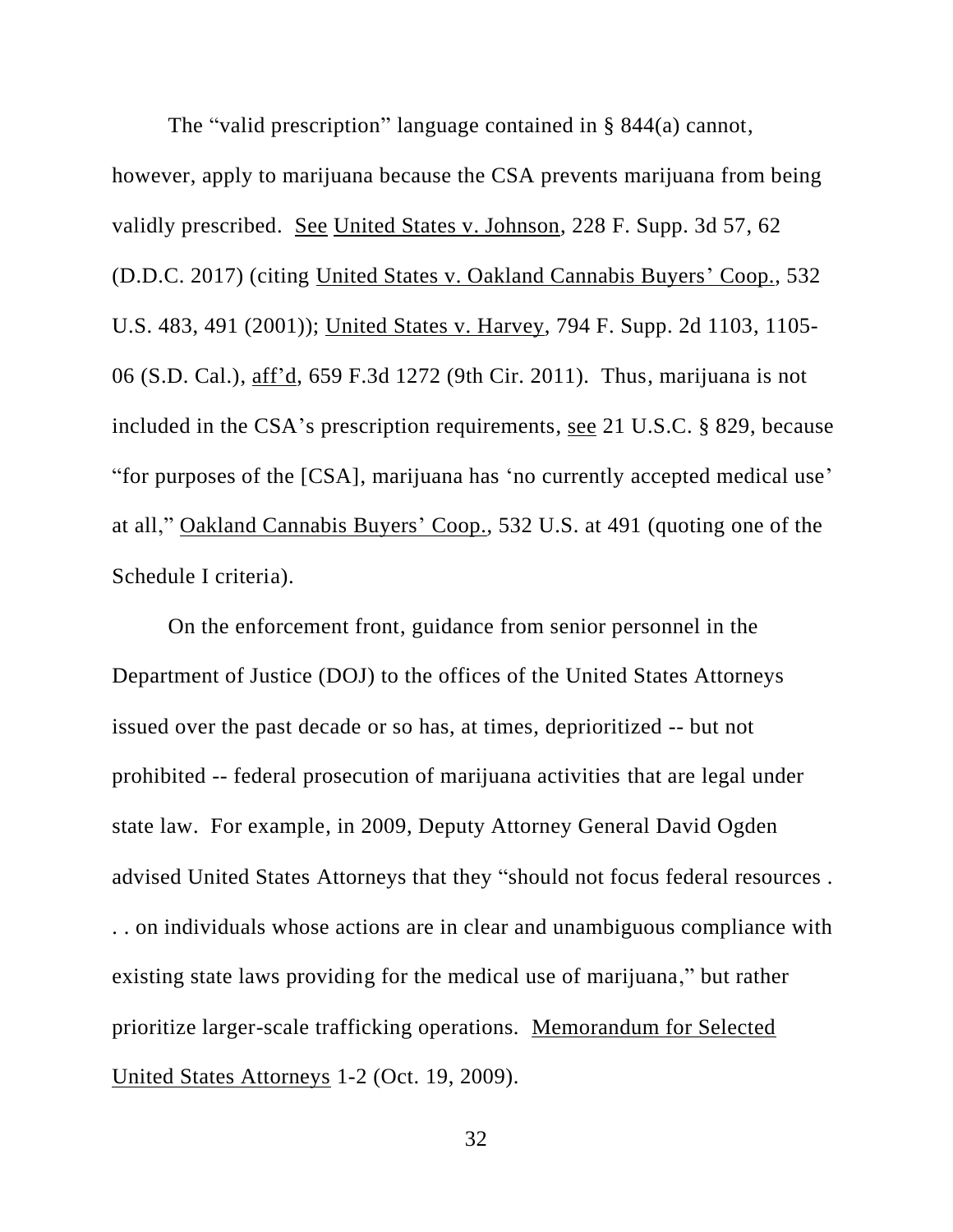Four years later, as state ballot initiatives sought to legalize possession of small quantities of marijuana, Deputy Attorney General James Cole reiterated the DOJ's commitment to enforcing the CSA but provided eight priorities in light of limited DOJ resources, which included preventing: distribution to minors, marijuana revenue from reaching criminal enterprises, violence or the use of firearms in marijuana cultivation and distribution, and growth of marijuana on public lands. Memorandum for All United States Attorneys 1-2 (Aug. 29, 2013) (2013 Cole Memo). Cole acknowledged the DOJ's traditional reliance on state and local authorities in addressing lowerlevel marijuana activity through enforcement of their own laws and advised that states with strong regulatory and enforcement systems were less likely to threaten federal priorities. Id. at 2-3.

Following the change of administrations, Attorney General Jefferson B. Sessions, III, advised that "[g]iven the Department's well-established general principles, previous nationwide guidance specific to marijuana enforcement is unnecessary and is rescinded, effective immediately." Memorandum for All United States Attorneys 1 (Jan. 4, 2018). Attorney General William Barr reversed course to some extent, stating that he was "accepting the Cole Memorandum for now," but that he had "generally left it up to the U.S. Attorneys in each state to determine what the best approach is in that state."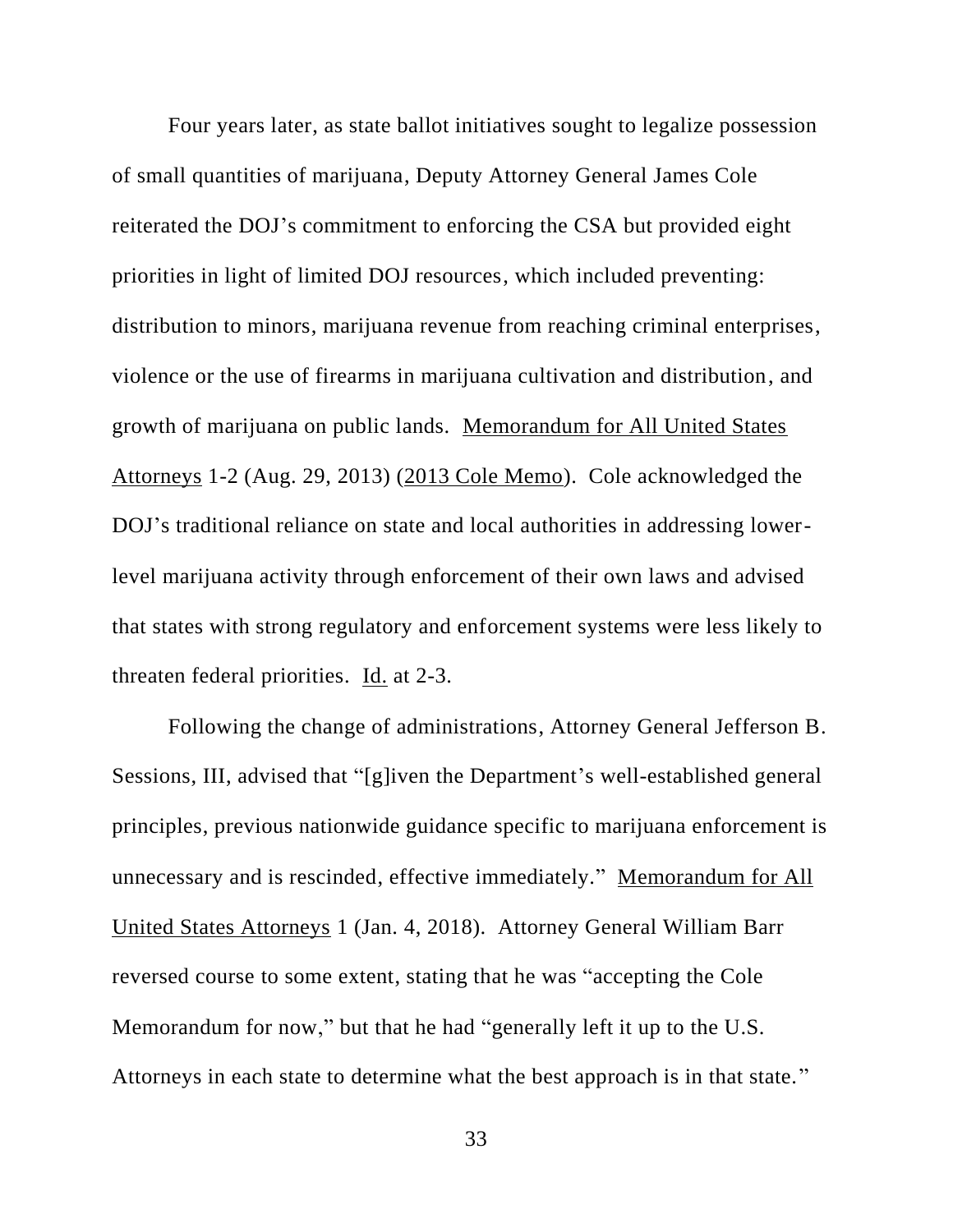Sara Brittany Somerset, Attorney General Barr Favors A More Lenient Approach to Cannabis Prohibition, Forbes (Apr. 15, 2019), https://www.forbes.com/sites/sarabrittanysomerset/2019/04/15/attorneygeneral-barr-favors-a-more-lenient-approach-to-cannabis-legalization/ ?sh=6e82d477c4c8.

Significantly, it is not only the Executive Branch that has muddied the waters between state marijuana laws and federal enforcement; more importantly, Congress has also deprioritized prosecution for possession of medical marijuana while leaving the CSA otherwise unchanged.

In the relevant rider to the most recent federal Appropriations Act, Congress prohibited the DOJ from using allocated funds to prevent states, including New Jersey, from implementing their medical marijuana laws. See Consolidated Appropriations Act, 2021, Pub. L. No. 116-260, § 531, 134 Stat. 1182, 1282-83 (2020). Specifically, § 531 provides that

> [n]one of the funds made available under this Act to the Department of Justice may be used, with respect to any of the States of Alabama, Alaska, Arizona, Arkansas, California, Colorado, Connecticut, Delaware, Florida, Georgia, Hawaii, Illinois, Indiana, Iowa, Kentucky, Louisiana, Maine, Maryland, Massachusetts, Michigan, Minnesota, Mississippi, Missouri, Montana, Nevada, New Hampshire, New Jersey, New Mexico, New York, North Carolina, North Dakota, Ohio, Oklahoma, Oregon, Pennsylvania, Rhode Island, South Carolina, South Dakota, Tennessee, Texas, Utah, Vermont, Virginia, Washington, West Virginia, Wisconsin, and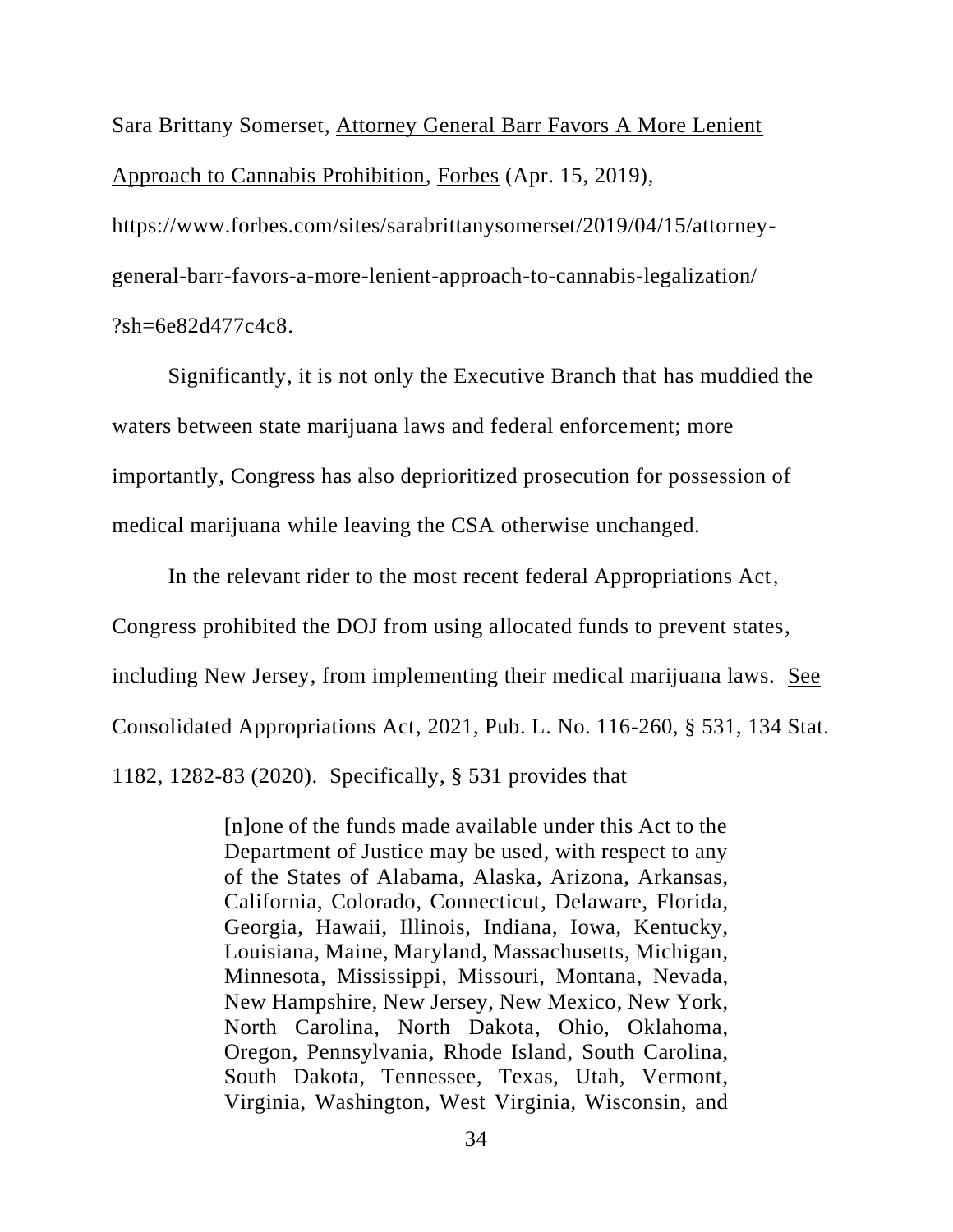Wyoming, or with respect to the District of Columbia, the Commonwealth of the Northern Mariana Islands, the United States Virgin Islands, Guam, or Puerto Rico, to prevent any of them from implementing their own laws that authorize the use, distribution, possession, or cultivation of medical marijuana.

# [Ibid.]

Similar language has been included in appropriations riders dating back to the 2015 federal budget, although the list of states and territories with medical marijuana legislation has been expanded over the years to reflect new enactments. See Consolidated Appropriations Act, 2020, Pub. L. No. 116-93, § 531, 133 Stat. 2317, 2431 (2019); Consolidated Appropriations Act, 2019, Pub. L. No. 116-6, § 537, 133 Stat. 13, 138 (2019); Consolidated Appropriations Act, 2018, Pub. L. No. 115-141, § 538, 132 Stat. 348, 444-45 (2018); Consolidated Appropriations Act, 2017, Pub. L. No. 115-31, § 537, 131 Stat. 135, 228 (2017); Consolidated Appropriations Act, 2016, Pub. L. No. 114-113, § 542, 129 Stat. 2242, 2332-33 (2015); Consolidated and Further Continuing Appropriations Act, 2015, Pub. L. No. 113-235, § 538, 128 Stat. 2130, 2217 (2014); see also United States v. Kleinman, 880 F.3d 1020, 1027 (9th Cir. 2017) (noting that the riders for the years 2015 through 2017 were "essentially the same" (quoting United States v. Nixon, 839 F.3d 885, 887 (9th Cir. 2016))).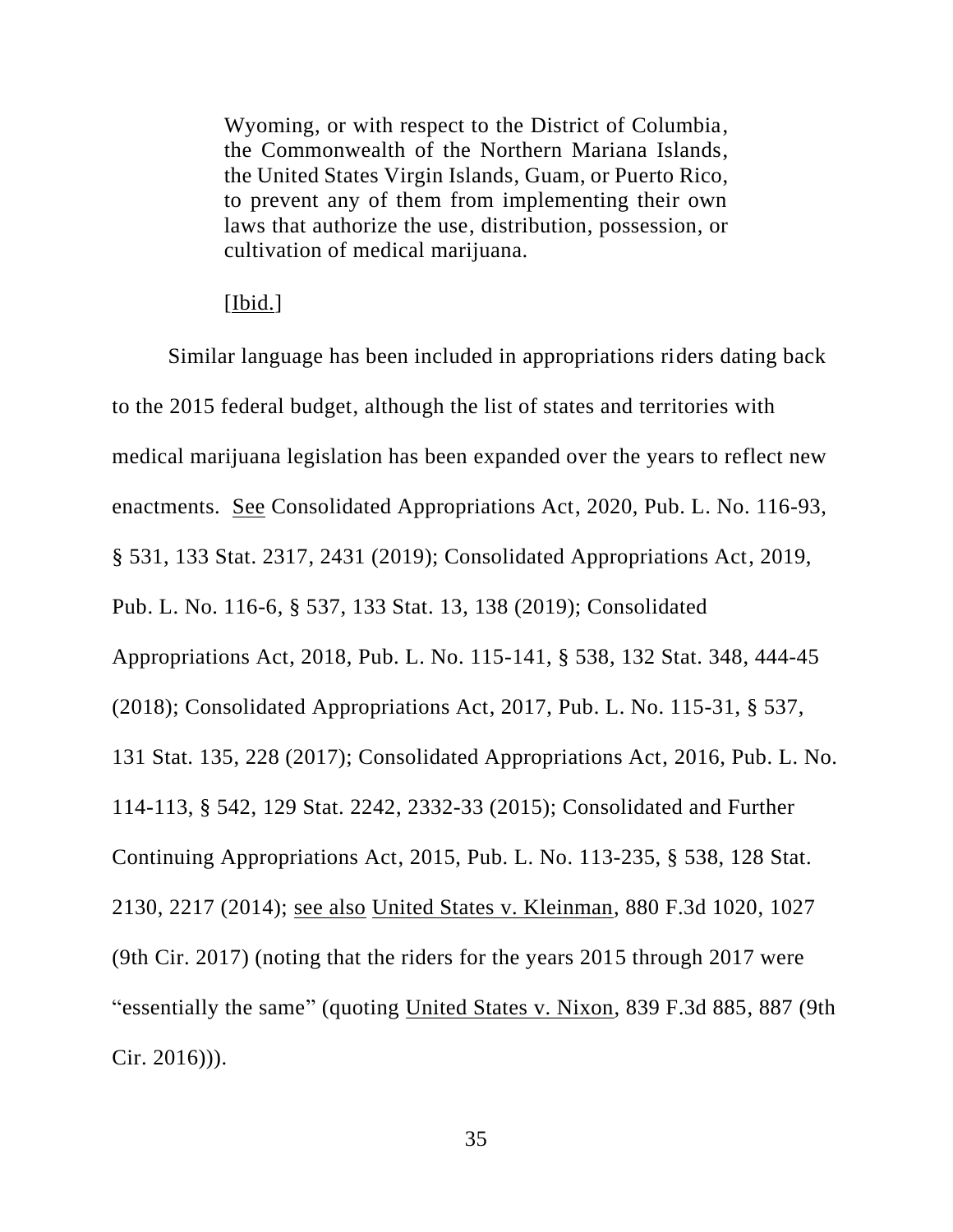It appears from the Congressional Record that the impetus for these riders has its origins in the Tenth Amendment -- reserving to the states powers not granted to the federal government -- and they reflect Congress's intention to limit the role of federal policy in matters of criminal justice. See 160 Cong. Rec. H4878 (daily ed. May 28, 2014) (statement of Rep. Rohrabacher) ("It should be disturbing to any constitutionalist that the Federal Government insists on the supremacy of laws that allow for the medical use of marijuana."). These continuing riders have "changed" federal law by prohibiting the DOJ "from spending appropriated funds to prosecute individuals who are acting in compliance with their State's medical marijuana laws" and "restrict[ing] the Federal Government from superseding State law when it comes to the use of medical marijuana." 163 Cong. Rec. H311 (daily ed. Jan. 11, 2017) (statement of Rep. Rohrabacher).

The tension between Congress's appropriations riders and the CSA's classification and criminalization of marijuana is manifest. Mindful that preemption analysis turns on legislative intent, see Lueck, 471 U.S. at 208, we turn to case law examining whether and under what circumstances appropriations acts -- reflecting a shift in intent with respect to earlier legislation -- are deemed to impliedly suspend or supplant the earlier law.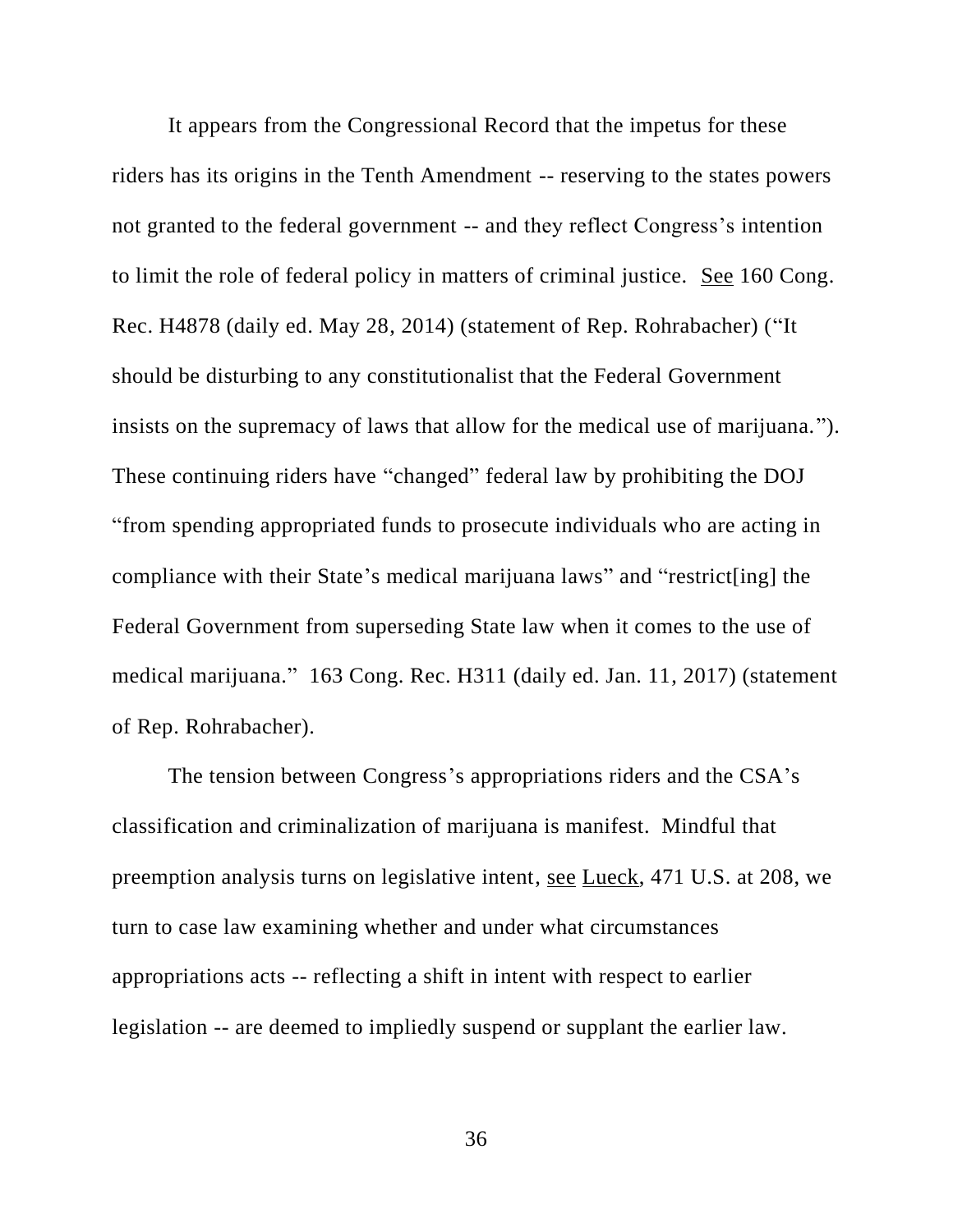D.

In considering the effect of the recent appropriations riders on the CSA as applied to the Order, we find particularly instructive guidance from the United States Supreme Court and several circuit courts. See Glukowsky v. Equity One, Inc., 180 N.J. 49, 64 (2004) ("[T]he principle of comity instructs state courts to give due regard to a federal court's interpretation of a federal statute.").

For example, in United States v. Dickerson, the Supreme Court stated that "[t]here can be no doubt that Congress could suspend or repeal [an] authorization . . . and it could accomplish its purpose by an amendment to an appropriation bill, or otherwise." 310 U.S. 554, 555 (1940); accord United States v. Will, 449 U.S. 200, 222 (1980). And "although repeals by implication are especially disfavored in the appropriations context, Congress nonetheless may amend substantive law in an appropriations statute, as long as it does so clearly." Robertson v. Seattle Audubon Soc'y, 503 U.S. 429, 440 (1992) (citation omitted); see also Me. Cmty. Health Options v. United States, 590 U.S. \_\_\_, 140 S. Ct. 1308, 1323-27 (2020) (concluding that Congress's failure to fund Patient Protection and Affordable Care Act obligations did not impliedly repeal the ACA). Harmonizing conflicting statutes is preferred, but courts are not required to "approach the statute[s] with blinders and reconcile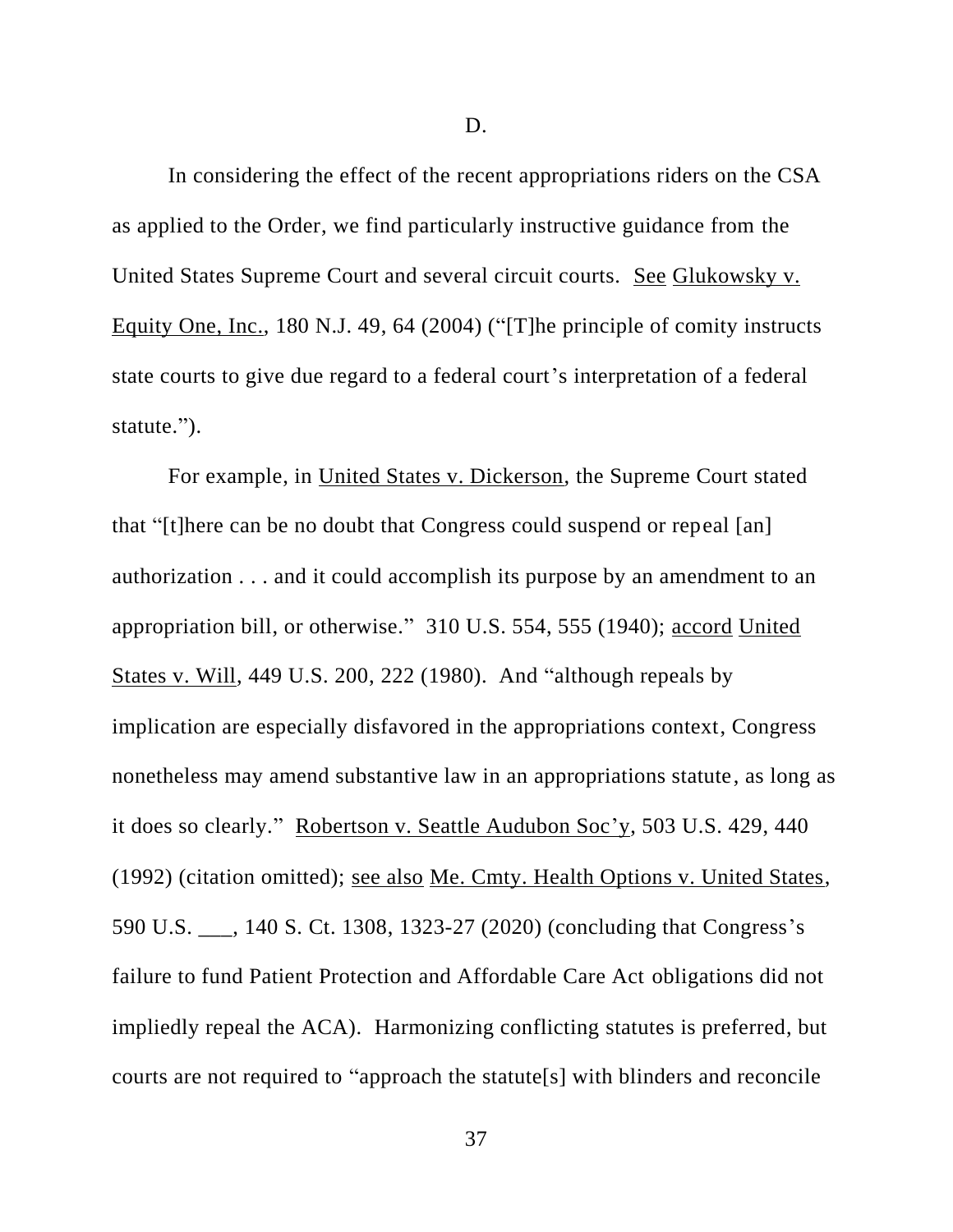them at all costs, even when the second enactment is an appropriations measure." Preterm, Inc. v. Dukakis, 591 F.2d 121, 133 (1st Cir. 1979).

Though it did not discuss implied repeal, United States v. McIntosh tasked the Ninth Circuit with resolving an issue similar to the one at hand - determining whether the 2016 appropriations rider prohibiting DOJ interference with state medical marijuana laws prevented the DOJ from prosecuting activities allegedly compliant with state law. 833 F.3d 1163, 1168-70 (9th Cir. 2016). The court concluded that it did, stating that "at a minimum, [the rider] prohibit[ed the] DOJ from spending funds from relevant appropriations acts for the prosecution of individuals who engaged in conduct permitted by the State Medical Marijuana Laws and who fully complied with such laws." Id. at 1176-77. In so concluding, the Ninth Circuit recognized the "temporal nature" of the issue -- Congress could restore funding for such prosecutions any day or never again -- but concluded that, if the DOJ sought to continue prosecuting the appellants, the appellants were entitled to evidentiary hearings to determine whether they strictly complied with state law. Id. at 1179; see also Tin Cup, LLC v. U.S. Army Corps of Eng'rs, 904 F.3d 1068, 1073 (9th Cir. 2018) ("There is . . . 'a very strong presumption' that if an appropriations act changes substantive law, it does so only for the fiscal year for which the bill was passed." (quoting Bldg. & Constr. Trades Dep't, AFL-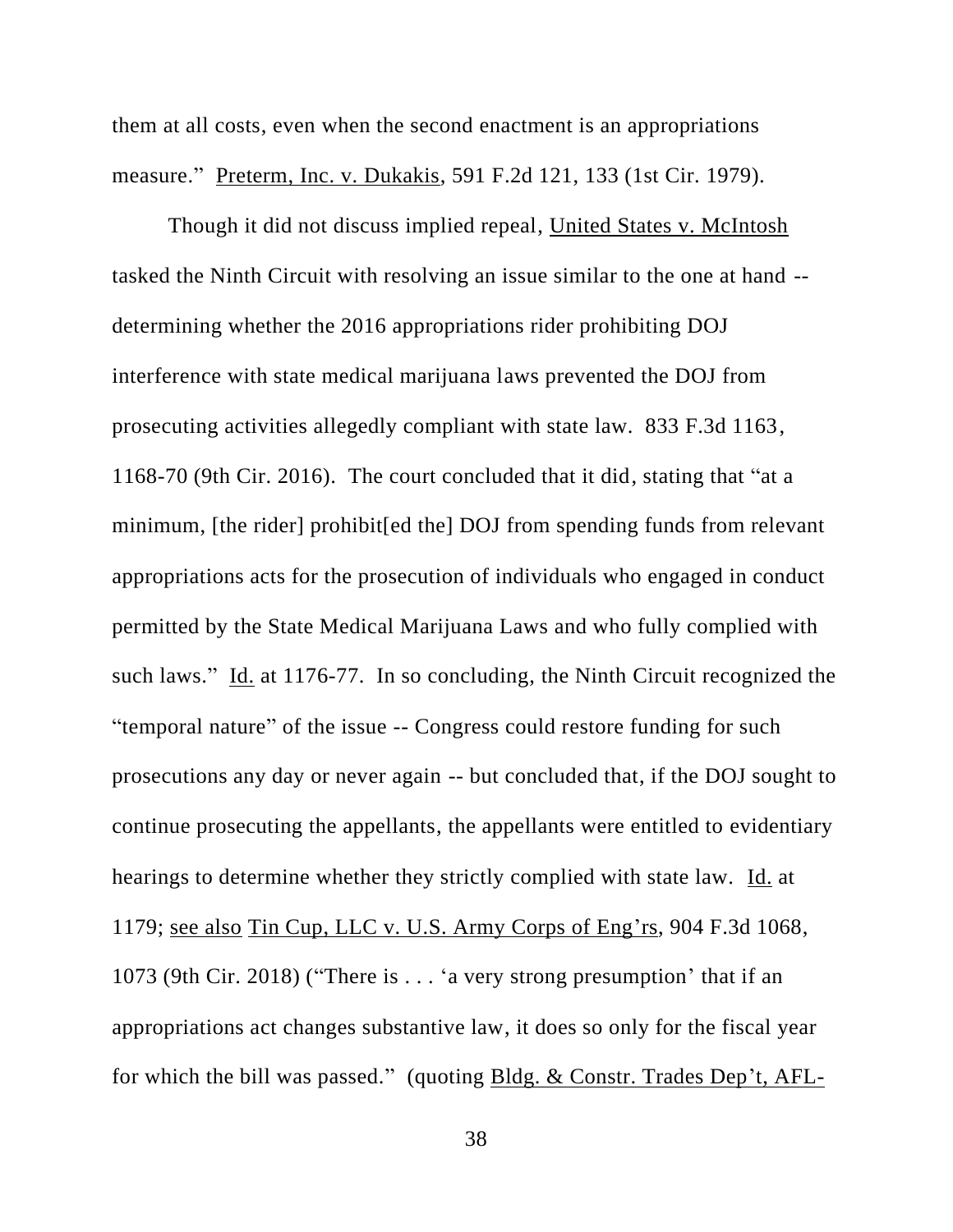CIO v. Martin, 961 F.2d 269, 273 (D.C. Cir. 1992))); Strawser v. Atkins, 290 F.3d 720, 734 (4th Cir. 2002) ("'Where Congress chooses' to amend substantive law in an appropriations rider, '[courts] are bound to follow Congress's last word on the matter even in an appropriations law.'" (quoting City of Los Angeles v. Adams, 556 F.2d 40, 49 (D.C. Cir. 1977))).

Those federal decisions ring familiar because they mirror our own reading of appropriations acts as signifiers of legislative intent to suspend earlier statutory enactments. See City of Camden v. Byrne, 82 N.J. 133, 154- 55 (1980). In Byrne, a collection of municipalities and counties brought actions against Governor Brendan T. Byrne, the Legislature, and other government officials for failure to appropriate and expend state funds allotted by several statutes to municipalities and counties. Id. at 141-44. The allocations were not made because they were excluded from the Legislature's general appropriations acts or eliminated by Governor Byrne's line-item veto. Id. at 142-44.

After discussing the constitutional issues implicated in the matter, we moved to the defendants' contention that the statutes had been suspended, supplanted, or repealed by the subsequent passage of annual appropriations acts, which intentionally excluded the expenditures. Id. at 153. The appropriations acts and original statutes were irreconcilable because they made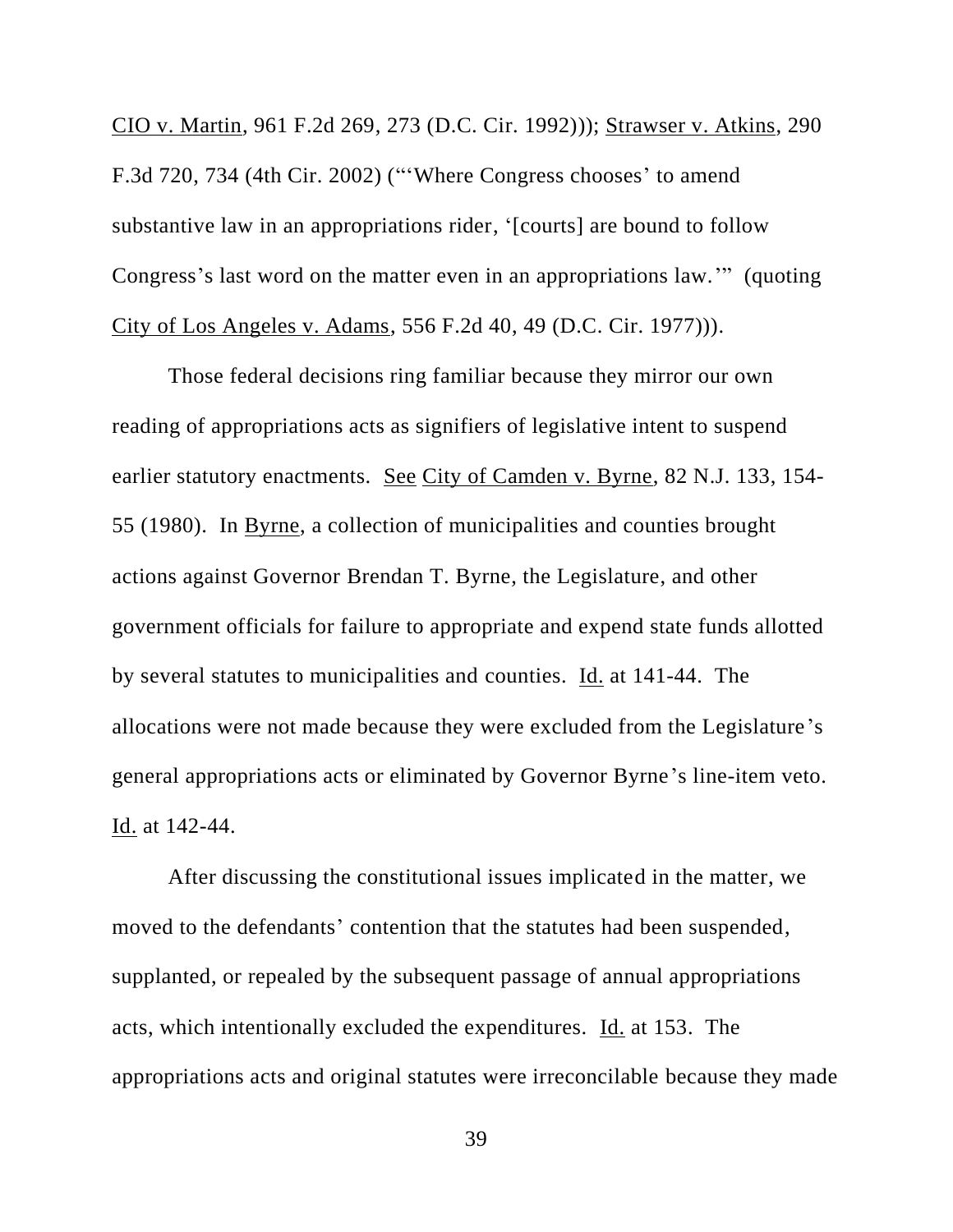different uses of the same limited funds. Ibid. Although we recognized a strong presumption against any implied nullification of statutes, we concluded that "this presumption may be overcome when there is a clear showing that two legislative measures are patently repugnant or inconsistent." Id. at 154. To so find, we looked to the intent of the Legislature. Ibid.

Applied to the facts presented in Byrne, we found that the failure to appropriate the funding called for in the statutes was an intentional act of the Legislature, as was its decision not to override the Governor's line-item vetoes. Ibid. Such unmistakable legislative intent reflected in the appropriations laws "necessarily supersede[d] any previously expressed legislative desires at least for the duration of the particular appropriation act." Ibid. We thus read the appropriations acts as the manifested intent of the Legislature to give no effect at all to the earlier statutes, stating that "[t]he earlier statutes [could not] coexist with the enacted appropriation and, consequently, must be deemed [to have been] suspended by adoption of the later appropriation acts." Id. at 154-155.

We noted, as well, the limited applicability of appropriations laws -confined to a particular fiscal year -- and concluded that their effect on the previously enacted statutes was best expressed as implied suspension as opposed to implied repeal, even though that limitation did not change our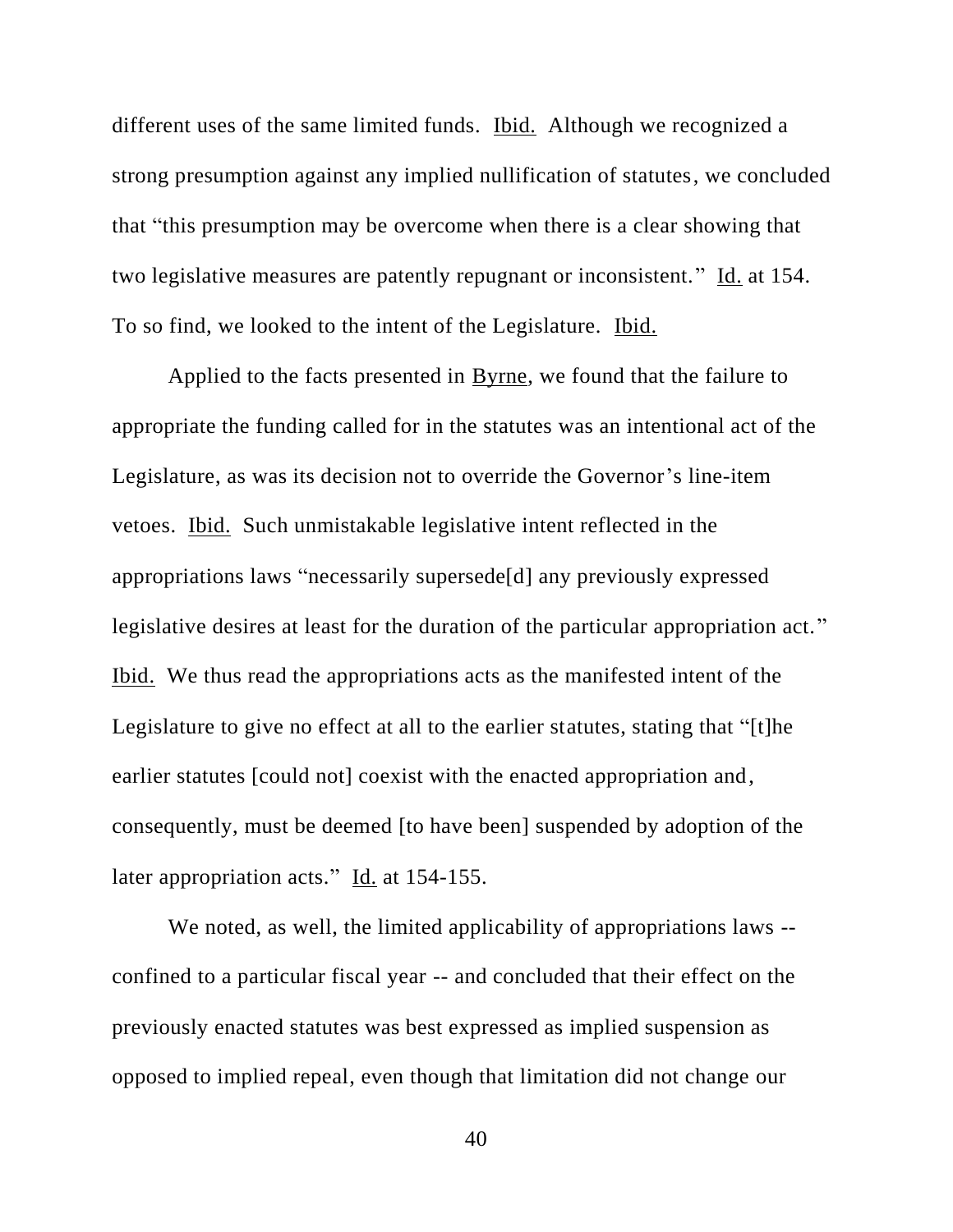general analysis. Id. at 153-54; see also McIntosh, 833 F.3d at 1179 (recognizing the "temporal nature" of Congress's appropriations rider as applied to DOJ enforcement of the CSA). Our courts continue to recognize appropriations acts as expressions of legislative intent. See Guaman v. Velez, 421 N.J. Super. 239, 258 (App. Div. 2011); Mid-Atl. Solar Energy Indus. Ass'n v. Christie, 418 N.J. Super. 499, 505-06 (App. Div. 2011).

## E.

With federal case law and Byrne as our guides to deciphering congressional intent here, we conclude that it is possible for M&K to abide by both the CSA and the Compassionate Use Act at the present time, and that the latter does not currently create an obstacle to the accomplishment of congressional objectives. As such, the Compassionate Use Act is not preempted by the CSA as applied to the Order.

The perceived tension, as stated, stems from the Order entered against M&K. See N.J.S.A. 34:15-28.2 (providing for penalties that may be imposed on employers and insurers that fail to comply with compensation court orders). Though the Compassionate Use Act shields those acting in compliance with its provisions from criminal liability, see N.J.S.A. 24:6I-6(a), marijuana possession remains illegal under federal law, 21 U.S.C. §§ 841(a), 844(a). This despite Congress's present will to defund DOJ actions that prevent states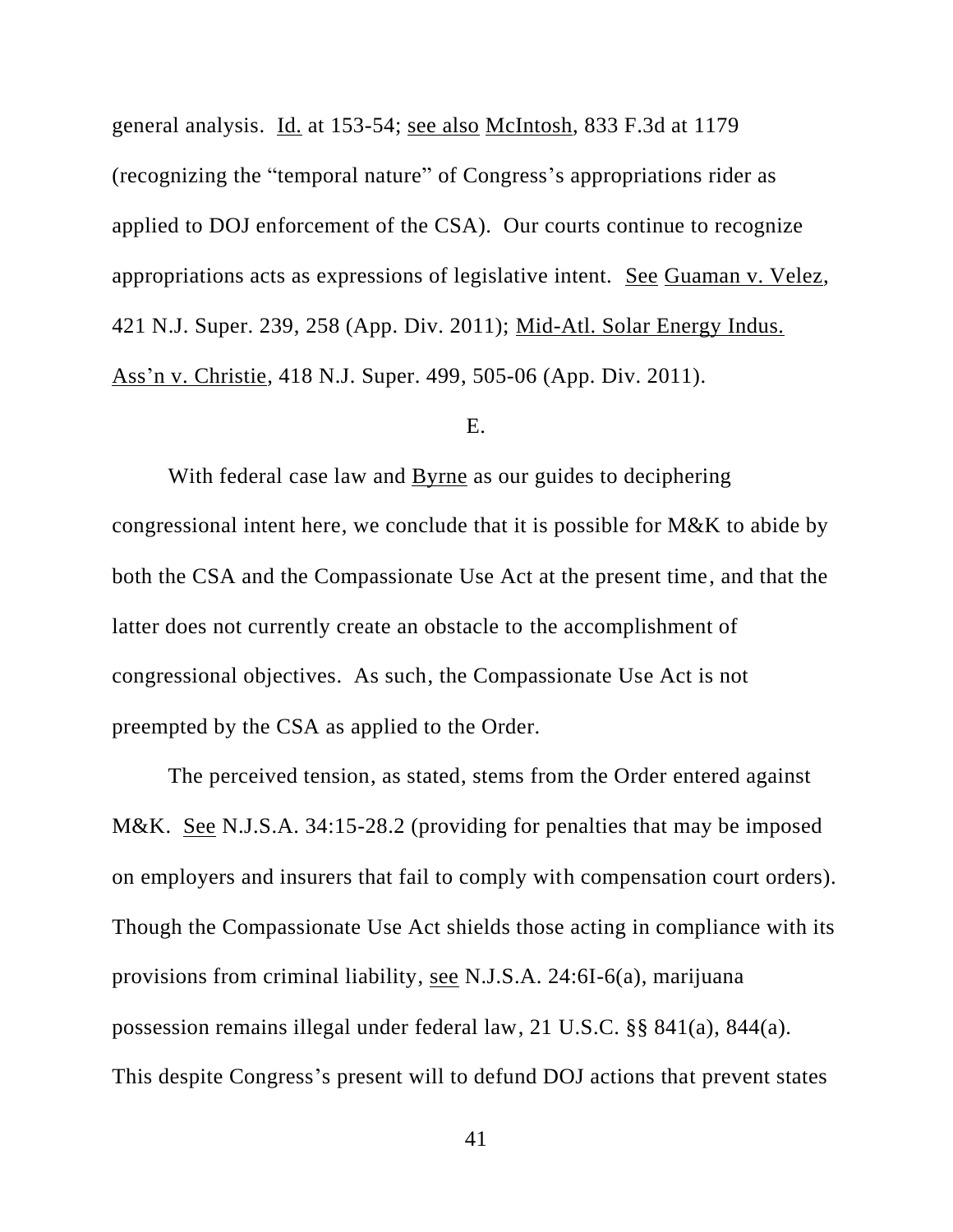from implementing their own medical marijuana laws, Consolidated Appropriations Act, 2021, Pub. L. No. 116-260, § 531, 134 Stat. 1182, 1282- 83 (2020), including prosecuting those complying with state law, see McIntosh, 833 F.3d at 1176-77.

Byrne instructs us to read statutes and subsequent appropriations acts in tandem. To do as M&K asks -- to focus purely on whether state law permits and, in this case, demands what federal law forbids -- would be to completely disregard the most recent expression of Congress's intent in its appropriations acts. See Strawser, 290 F.3d at 734. We find that doing so would be incongruous with the task before us and do not so limit ourselves here. We must also consider the broader framework in which the statutes exist. See Village of Ridgefield Park, 163 N.J. at 453.

Here, the CSA expressly contemplates a role for state law absent a "positive conflict" with the CSA. See 21 U.S.C. § 903; see also Gonzales v. Oregon, 546 U.S. 243, 251 (2006) (discussing Schedule II controlled substances). DOJ guidance has acknowledged both federal prosecutors' historic reliance on state and local laws and law enforcement in addressing lower-level marijuana offenses and the fact that state marijuana laws generally do not conflict with federal investigative and prosecutorial priorities. 2013 Cole Memo, supra, at 2-3. The Compassionate Use Act thus seeks to operate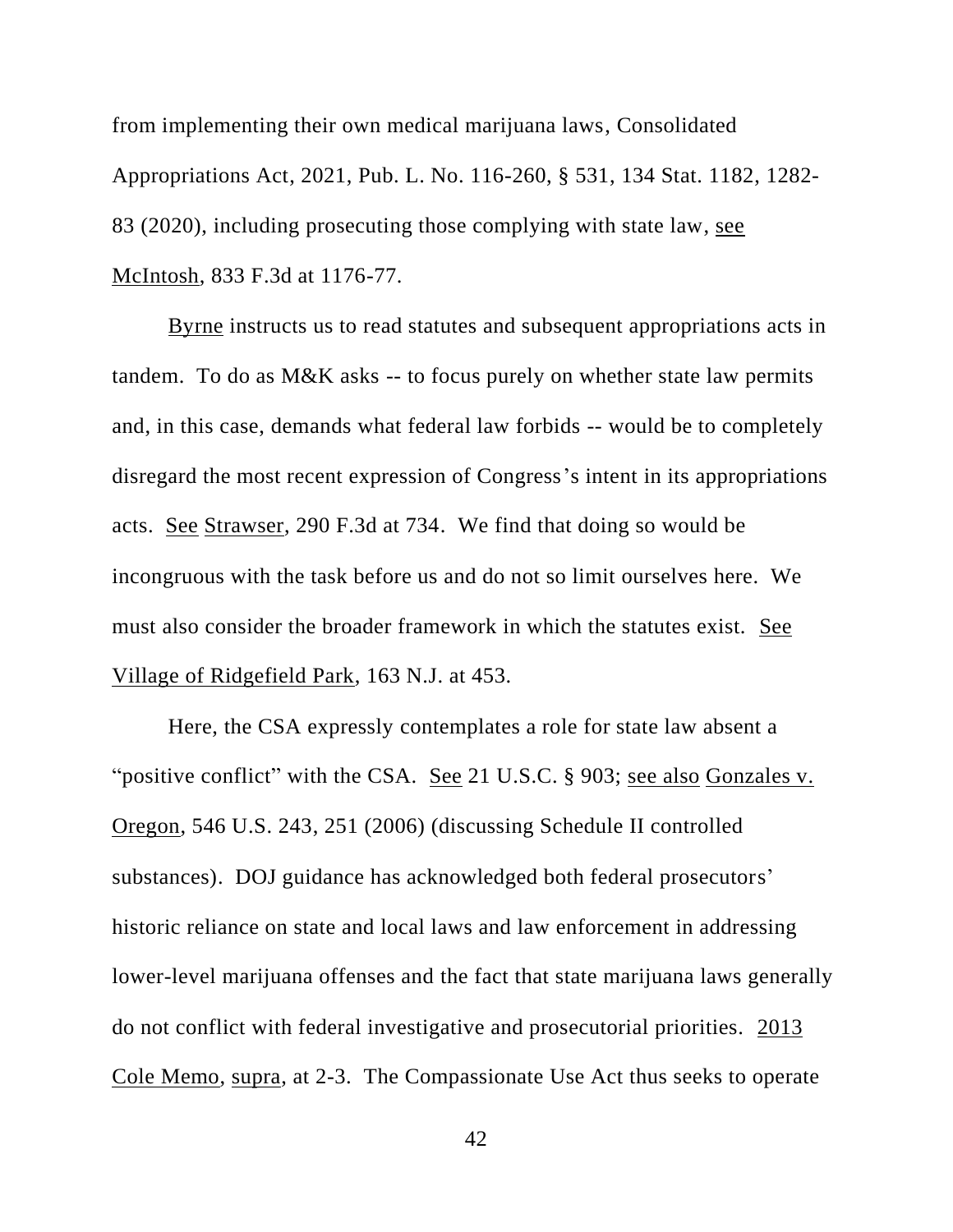in the space afforded to it by federal law and federal priorities. See N.J.S.A.  $24:6I-2(c)$  to (d) (noting the collection of other states that have enacted similar medical marijuana programs and finding that the Act does not place New Jersey in violation of federal law).

Congress has, for seven consecutive fiscal years, prohibited the DOJ from using funds to interfere with state medical marijuana laws through appropriations riders. The present rider and its predecessors have "changed" federal law and "restrict[ed] the Federal Government from superseding State law when it comes to the use of medical marijuana." See 163 Cong. Rec. H311 (daily ed. Jan. 11, 2017) (statement of Rep. Rohrabacher). The rider language leaves "no doubt" as to its effect by "forbid[ding] the use of funds" to interfere with state medical marijuana schemes. See The Last Best Beef, LLC v. Dudas, 506 F.3d 333, 339-40 (4th Cir. 2007) (holding that "Congress intended to enact a discrete and narrow exception to the Lanham Act" via an appropriations action). Despite McIntosh's inviting correction by Congress, 833 F.3d at 1179 ("If Congress intends to prohibit a wider or narrower range of DOJ actions, it certainly may express such intention, hopefully with greater clarity, in the text of any future rider."), those riders have used substantially the same language year after year. It appears to us that this repeated language is Congress speaking with complete awareness of McIntosh and absolute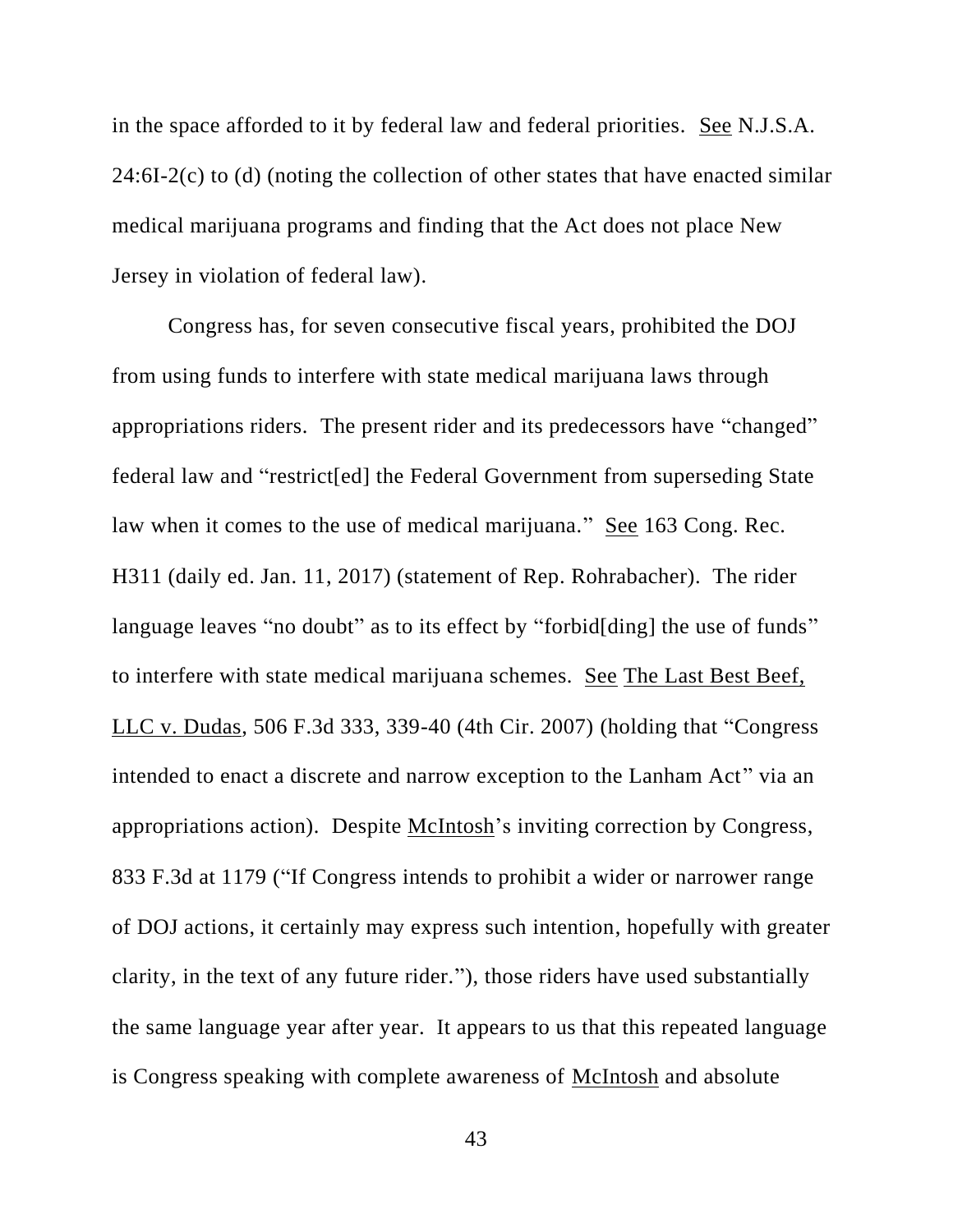approval of its reasoning. See 163 Cong. Rec. H311 (daily ed. Jan. 11, 2017) (statement of Rep. Rohrabacher) ("Importantly . . . the Ninth Circuit Court of Appeals ruled in [McIntosh] that Federal funds cannot be used to prosecute those in compliance with their State's medical marijuana laws. This provision will be part of American law as long as it is renewed and Congress makes it part of the law."). Congress is empowered to amend the CSA via an appropriations action provided "it does so clearly," see Robertson, 503 U.S. at 440, and the most recent appropriations rider, in our view, "clearly is intended as a substitute" to the CSA as applied to the Compassionate Use Act, see Miccosukee Tribe of Indians of Fla. v. U.S. Army Corps of Eng'rs, 619 F.3d 1289, 1299 (11th Cir. 2010). Therefore, we find that Congress has spoken through the most recent appropriations rider and give it the final say. Strawser, 290 F.3d at 734; Adams, 556 F.2d at 48-49.

We thus conclude that the CSA, as applied to the Compassionate Use Act and the Order at issue, is effectively suspended by the most recent appropriations rider for at least the duration of the federal fiscal year and that it would be "inappropriate for this Court to give any legal effect whatsoever to the earlier statutory enactment[]." Byrne, 82 N.J. at 154-55. "The earlier statute[] cannot coexist with the enacted appropriation and, consequently, must be deemed to be suspended by adoption of the later appropriation act[]." Id. at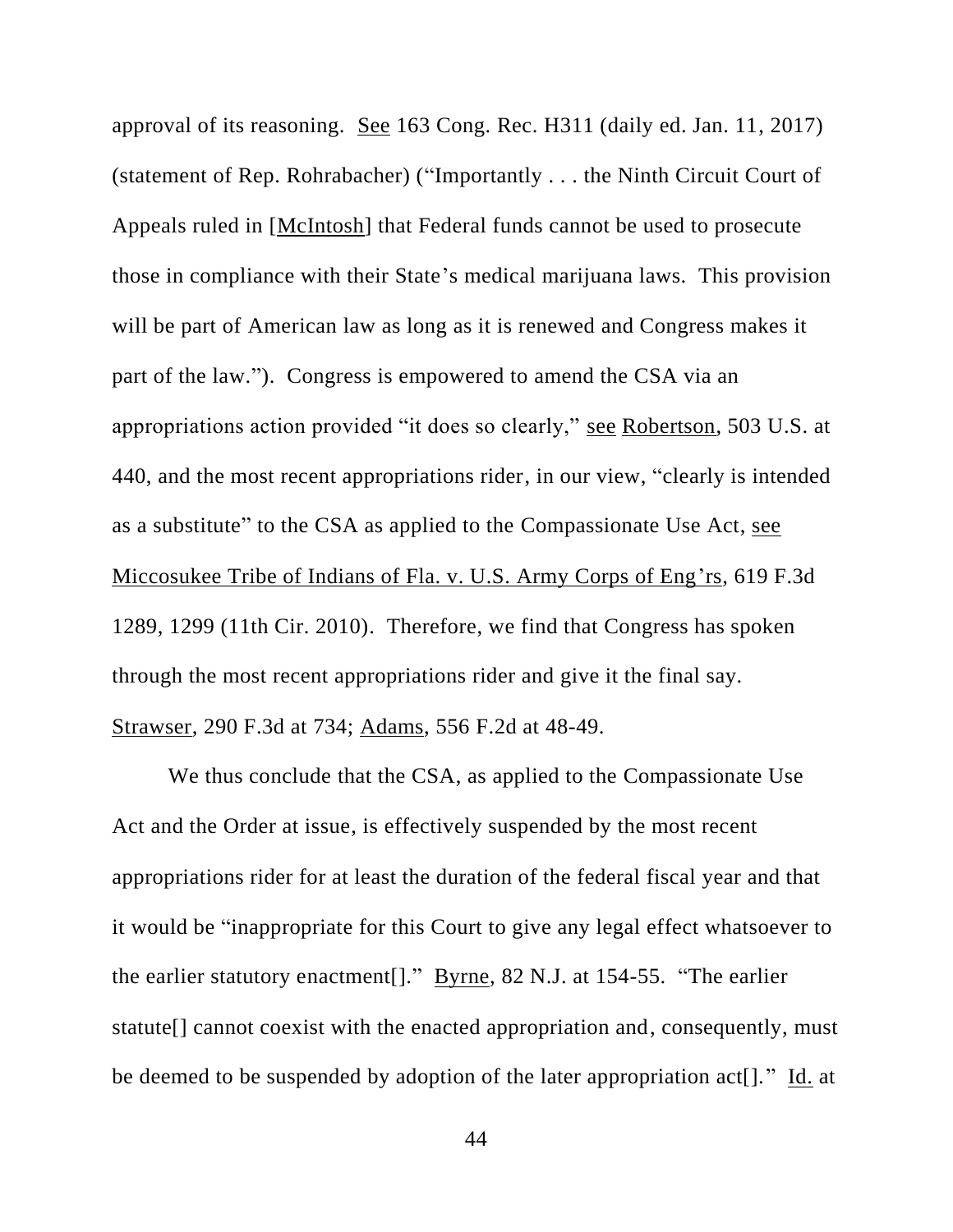154. We repeat that "[t]he case for federal pre-emption is particularly weak where Congress has indicated its awareness of the operation of state law in a field of federal interest, and has nonetheless decided to . . . tolerate whatever tension there [is] between them." Wyeth, 555 U.S. at 575 (second alteration in original) (quoting Bonito Boats, Inc., 489 U.S. at 166-67).

As in Byrne, we find here that this clear, volitional act in the form of appropriations law takes precedence over the earlier legislation. Because DOJ enforcement of the CSA may not, by congressional action, interfere with activities compliant with the Compassionate Use Act, we find that there is no "positive conflict" and that the CSA and the Act may coexist as applied to the Order. See 21 U.S.C. § 903. Qualified patients may continue to possess and use medical marijuana, and related compensation orders may be entered while federal authorities continue to enforce the CSA to the extent Congress permits. The federal and state acts can thus "consistently stand together," see ibid., and it is possible for M&K to comply with both, see Mensing, 564 U.S. at 618. The Compassionate Use Act does not currently present an obstacle to Congress's objectives as articulated in the recent appropriations riders, see Reglan, 226 N.J. at 329, and so the CSA does not preempt the Compassionate Use Act as applied to the Order. As we have previously recognized, and we find to be the case here with respect to the recent appropriations riders' effect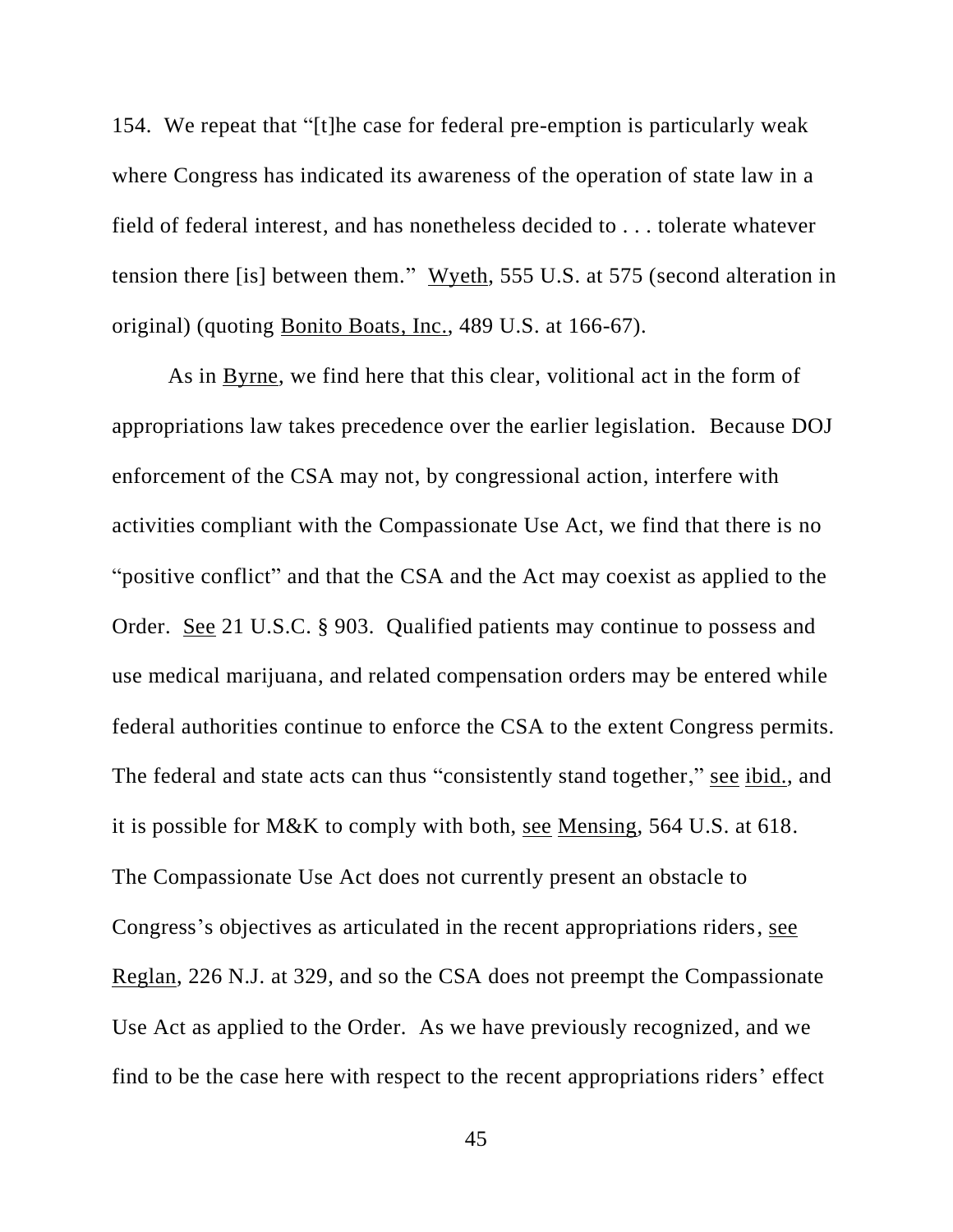on the CSA, "legislative intent through appropriation actions . . . sometimes speak[s] louder than words." State v. Cannon, 128 N.J. 546, 568 (1992).

We acknowledge that our decision here departs from the holdings of other state supreme courts that have come to different conclusions when faced with the precise issue before us -- whether state medical marijuana laws are preempted as applied to workers' compensation orders compelling employers to reimburse workers' medical marijuana costs. See Bourgoin, 187 A.3d at 22 ("Because the CSA preempts the [Maine Medical Use of Marijuana Act] when the [Act] is used as the basis for requiring an employer to reimburse an employee for the cost of medical marijuana, the order based on the [Act] must yield."); Wright's Case, 156 N.E. 3d 161, 175 (Mass. 2020) (concluding that the plain language of the state reimbursement limitation provision prohibited compelling workers' compensation insurers to reimburse the cost of medical marijuana).

We are urged to follow suit with Bourgoin and Wright's Case. However, while we may find their reasoning instructive, they in no way bind our Court or predetermine our analysis. See Matthews v. City of Atl. City, 84 N.J. 153, 162 (1980). Our decision today is consonant with our reading of the relevant federal authorities and our settled principles of preemption analysis and deciphering legislative intent.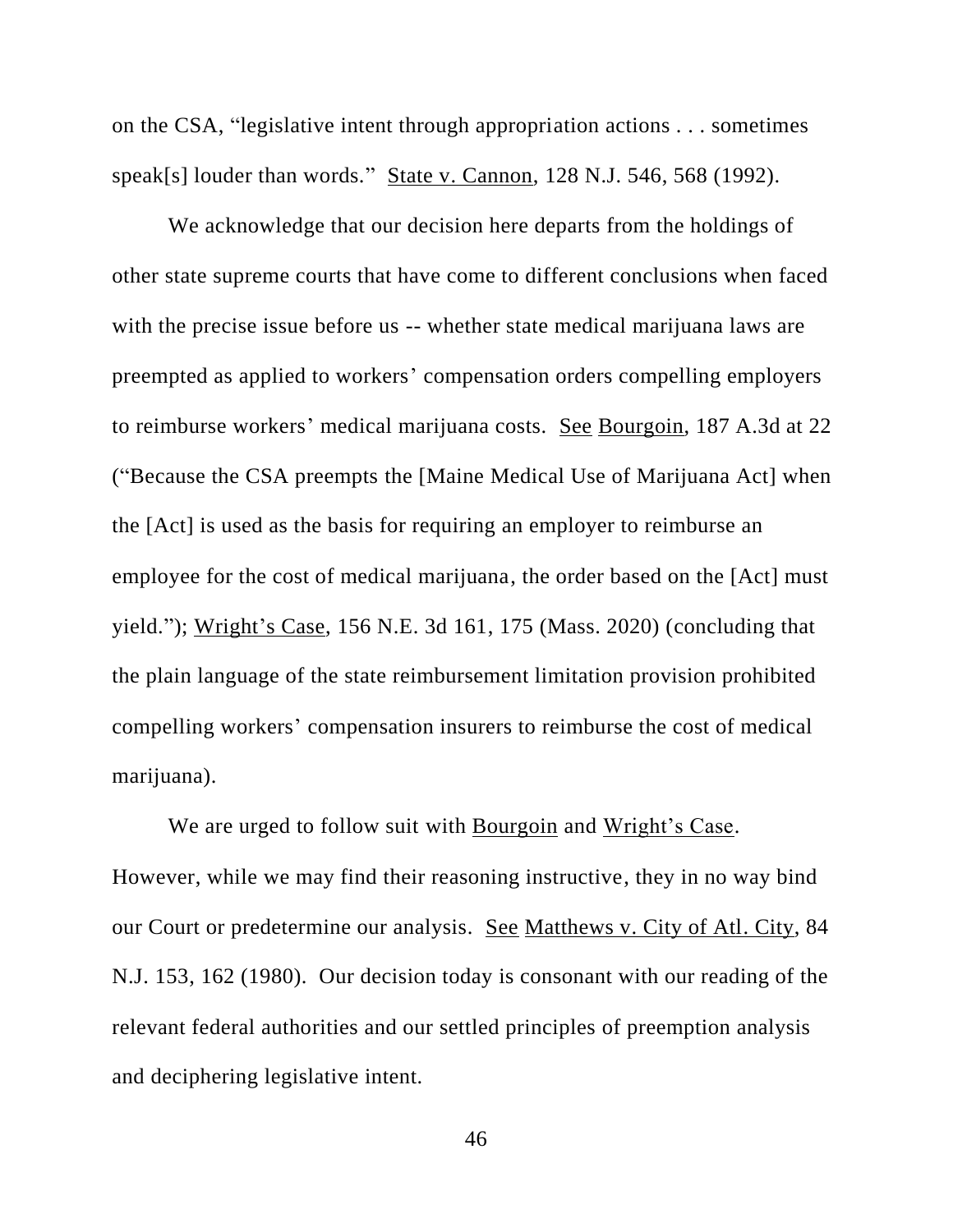Additionally, after oral argument, the New Hampshire Supreme Court concluded that there is "no direct conflict" between the CSA and a state order to reimburse a worker's medical marijuana costs and that reimbursement did not represent an obstacle to congressional objectives. Appeal of Panaggio, A.3d  $\_\_\_\_\_\_\_\_\_\_\_\_\_\_\_\_\_\_$ . (N.H. 2021) (slip op. at 6, 11). Agreeing with the Bourgoin dissent and our Appellate Division's decision in this case, Panaggio also found that the insurer would lack the active participation and mens rea necessary for aiding-and-abetting liability,  $\underline{\text{id}}$ . \_\_\_ (slip op. at 8), which we will address in the next section.

We close by repeating the "temporal nature" of the issue before us and its dependence on the future acts of Congress. See McIntosh, 833 F.3d at 1179. Funding to support federal prosecution of those acting within the scope of the Compassionate Use Act may be restored soon, or never again. We regard the CSA as suspended, rather than repealed, with respect to orders like the one at issue here because the appropriations rider on which we rely is of a limited lifespan and may be repeated, removed, or changed within the year. See Byrne, 82 N.J. at 153.

# F.

Our preemption analysis notwithstanding, we address M&K's contention that its compliance with the Order would subject it to aiding-and-abetting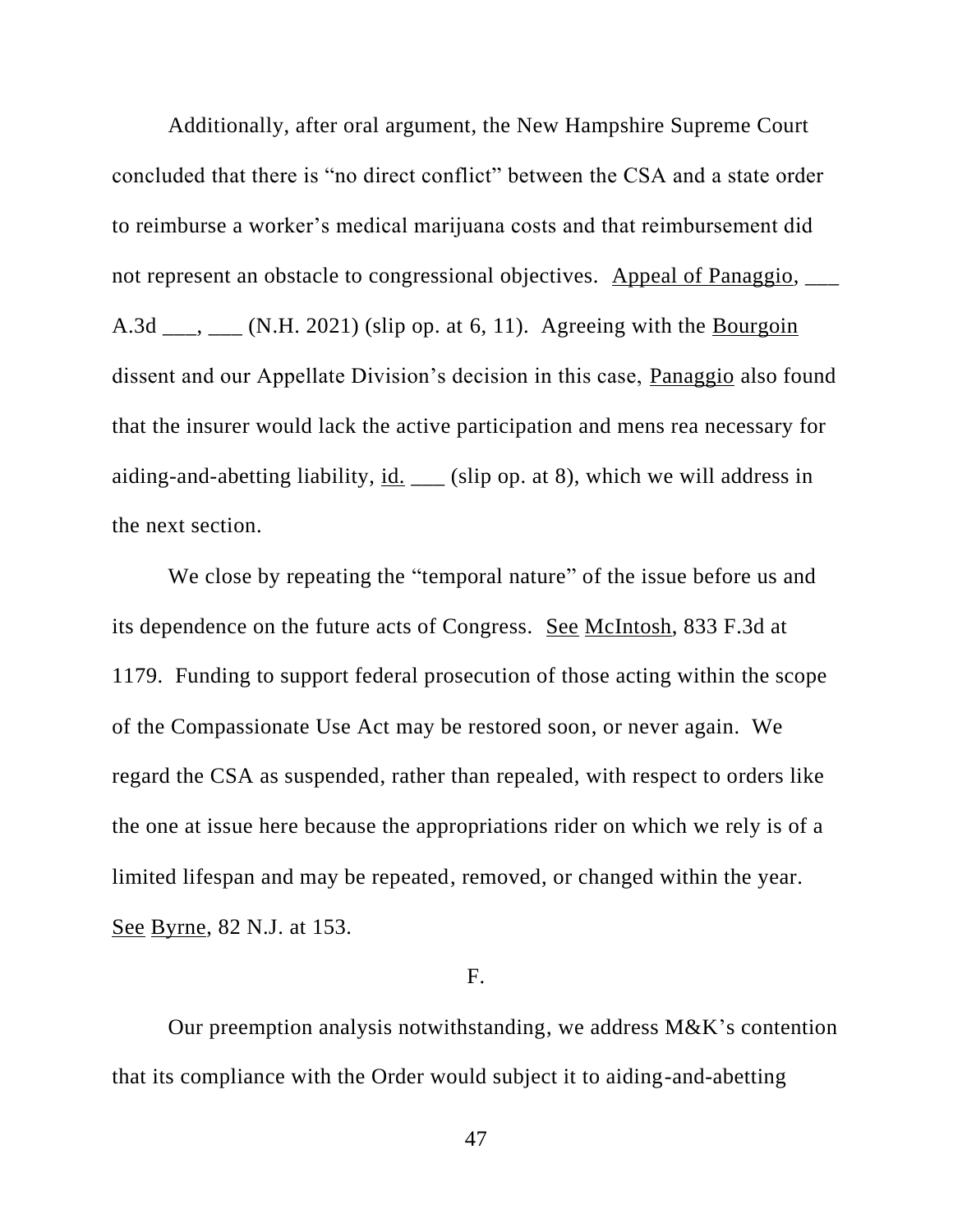liability under 18 U.S.C. § 2 on the theory that it would be assisting in Hager's possession of marijuana, contrary to the CSA. M&K counters the Appellate Division's conclusion "that 'one cannot aid and abet a completed crime,'" Hager, 462 N.J. Super. at 166 (quoting United States v. Ledezma, 26 F.3d 636, 642 (6th Cir. 1994)), by claiming that the offense at issue here is ongoing as opposed to completed. It similarly argues that its compliance risks conspiracy liability under 21 U.S.C. § 846. We are unpersuaded.

"To aid and abet a crime, a defendant must not just 'in some sort associate himself with the venture,' but also 'participate in it as in something that he wishes to bring about' and 'seek by his action to make it succeed.'" Rosemond v. United States, 572 U.S. 65, 76 (2014) (quoting Nye & Nissen v. United States, 336 U.S. 613, 619 (1949)). Proof is required "that the defendant had the specific intent to facilitate the crime." United States v. Centeno, 793 F.3d 378, 387 (3d Cir. 2015). To support an aiding-and-abetting conviction, "the Government must prove: '(1) that another committed a substantive offense; and (2) the one charged with aiding and abetting knew of the commission of the substantive offense and acted to facilitate it.'" Ibid. (quoting United States v. Mercado, 610 F.3d 841, 846 (3d Cir. 2010)). "[W]hether he participates with a happy heart or a sense of foreboding" is of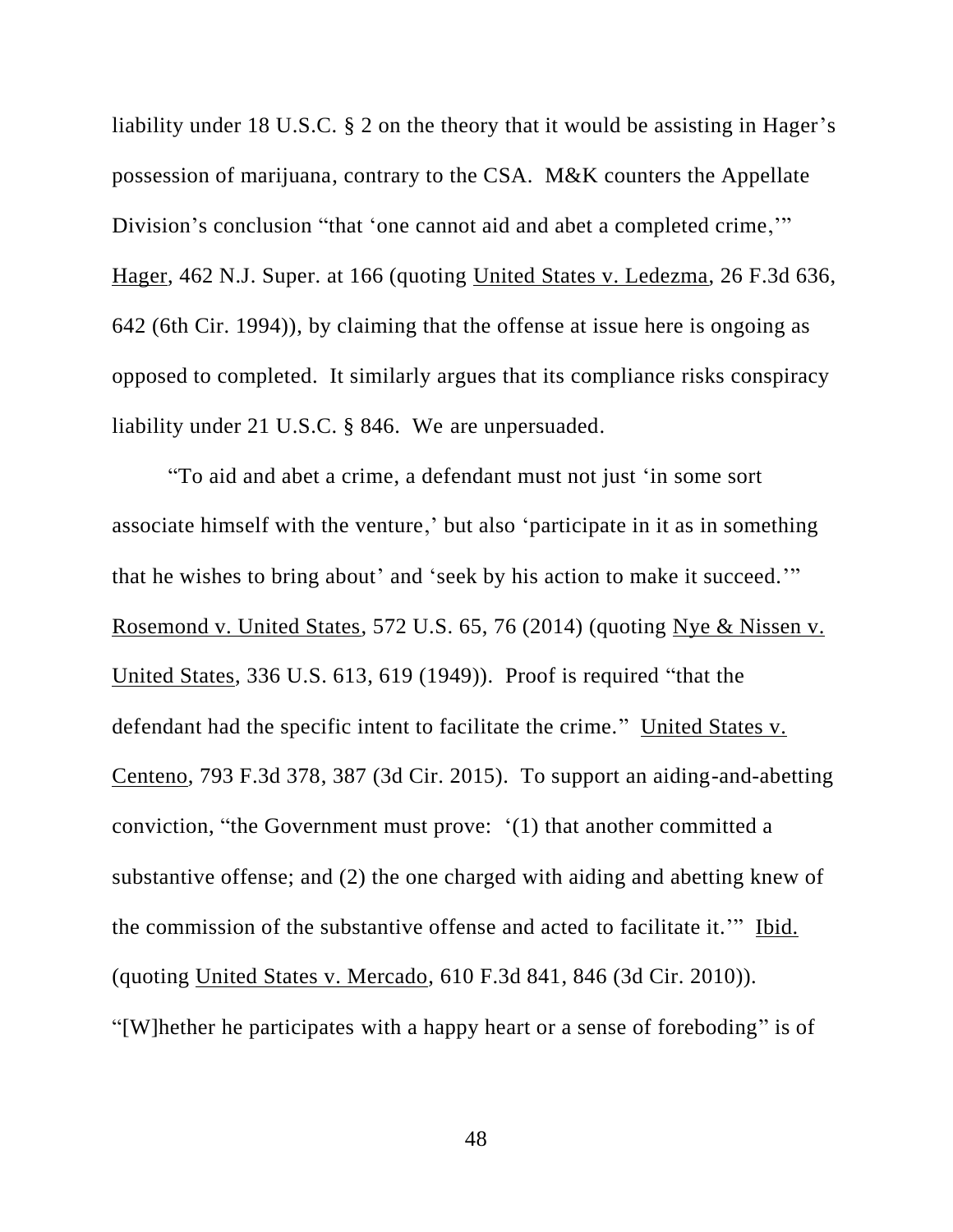no matter, provided the accomplice "knowingly elected to aid in the commission of" the offense. Rosemond, 572 U.S. at 79-80 (emphasis added).

By the very nature of its appeals to both the Appellate Division and this Court, M&K has made it clear that it does not wish to "participate" and "act[] to make . . . succeed" the federal offense in question here -- Hager's possession of marijuana. It has gone to great pains to avoid facilitating an offense. We trust that our affirmance of the compensation court's Order will not change M&K's position. Likewise, reimbursing Hager under court mandate can hardly be interpreted as M&K "elect[ing]" to aid in Hager's possession of marijuana, contrary to federal law. Rather, it is being compelled to do so by the Order.

Even accepting M&K's contention that the court-mandated reimbursement payments constitute an ongoing offense in which the reimbursement for one illegal purchase and possession enables the next, it fails to show -- and we strain to find -- how its compliance with the Order exhibits a specific intent to aid-and-abet Hager's marijuana possession. M&K's position that it faces aiding-and-abetting liability because it will reimburse Hager while knowing what the funds will be used for does not persuade us that it satisfies the specific intent requirement when the facts so clearly indicate that it will be doing so against its will and at the behest of this Court.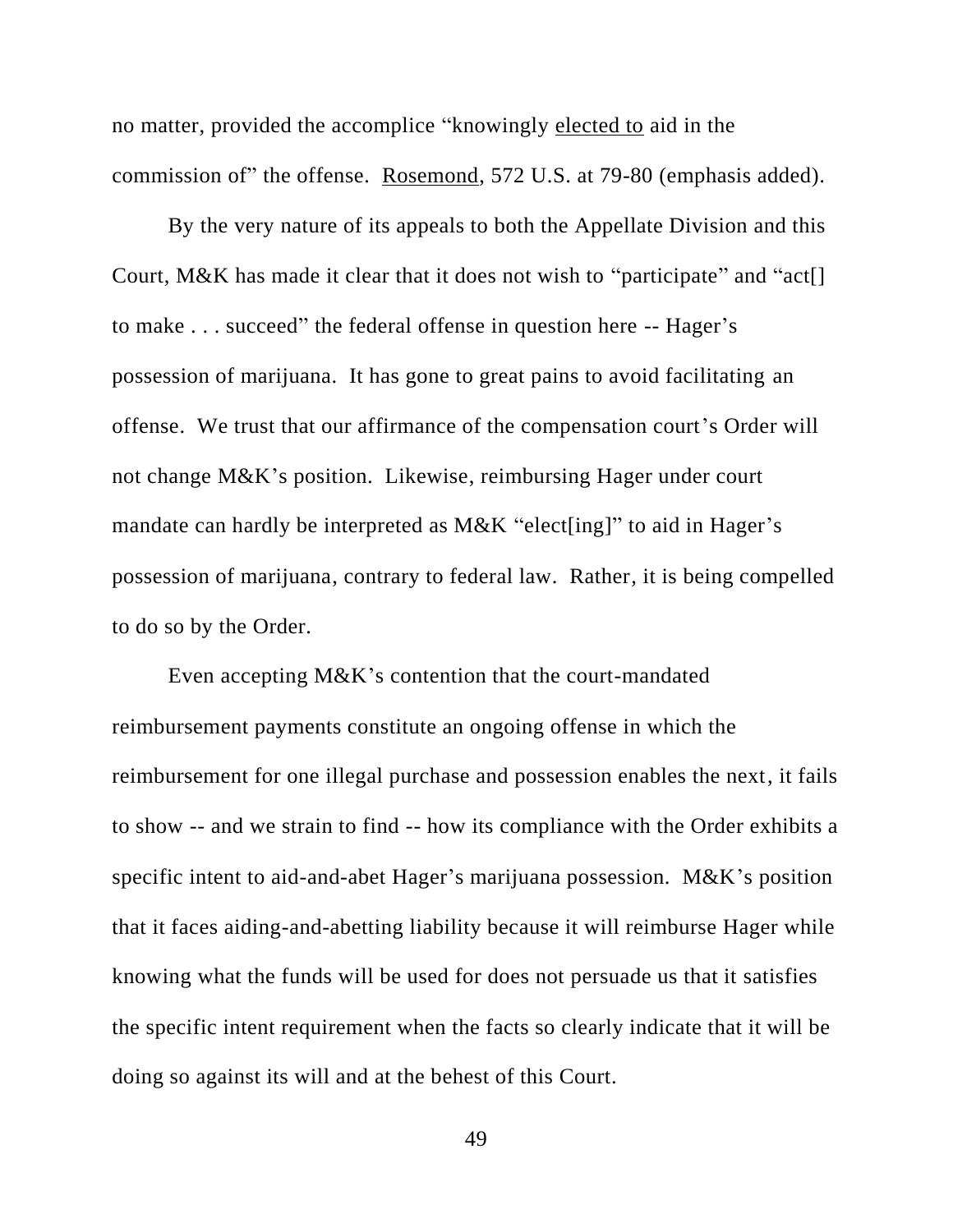M&K's argument that compliance with the Order places it at risk of conspiracy liability must also fail for similar reasons. Any individual who conspires to commit an offense prohibited by the CSA "shall be subject to the same penalties as those prescribed for the offense." 21 U.S.C. § 846. A conspiracy charge under § 846 "can only be sustained if the defendant 'knowingly and intentionally became a member of the conspiracy.'" United States v. Ruiz, 932 F.2d 1174, 1182 (7th Cir. 1991) (quoting the Seventh Circuit's Pattern Criminal Federal Jury Instructions for conspiracy). "[T]he government must show . . . that the alleged conspirators shared a 'unity of purpose[,'] the intent to achieve a common goal, and an agreement to work together toward the goal." United States v. Korey, 472 F.3d 89, 93 (3d Cir. 2007) (quoting United States v. Cartwright, 359 F.3d 281, 286 (3d Cir. 2004)).

Again, we are unable to discern a "unity of purpose" from M&K's repeated attempts to disassociate itself from Hager's marijuana possession and use. The parties are of two competing minds on the subject and M&K went as far as to present testimony before the compensation court that Hager does not require any treatment at all -- let alone the ongoing prescription of medical marijuana. Likewise, to the extent that the Order requiring reimbursement payments creates a conspiracy between Hager and M&K, M&K's membership